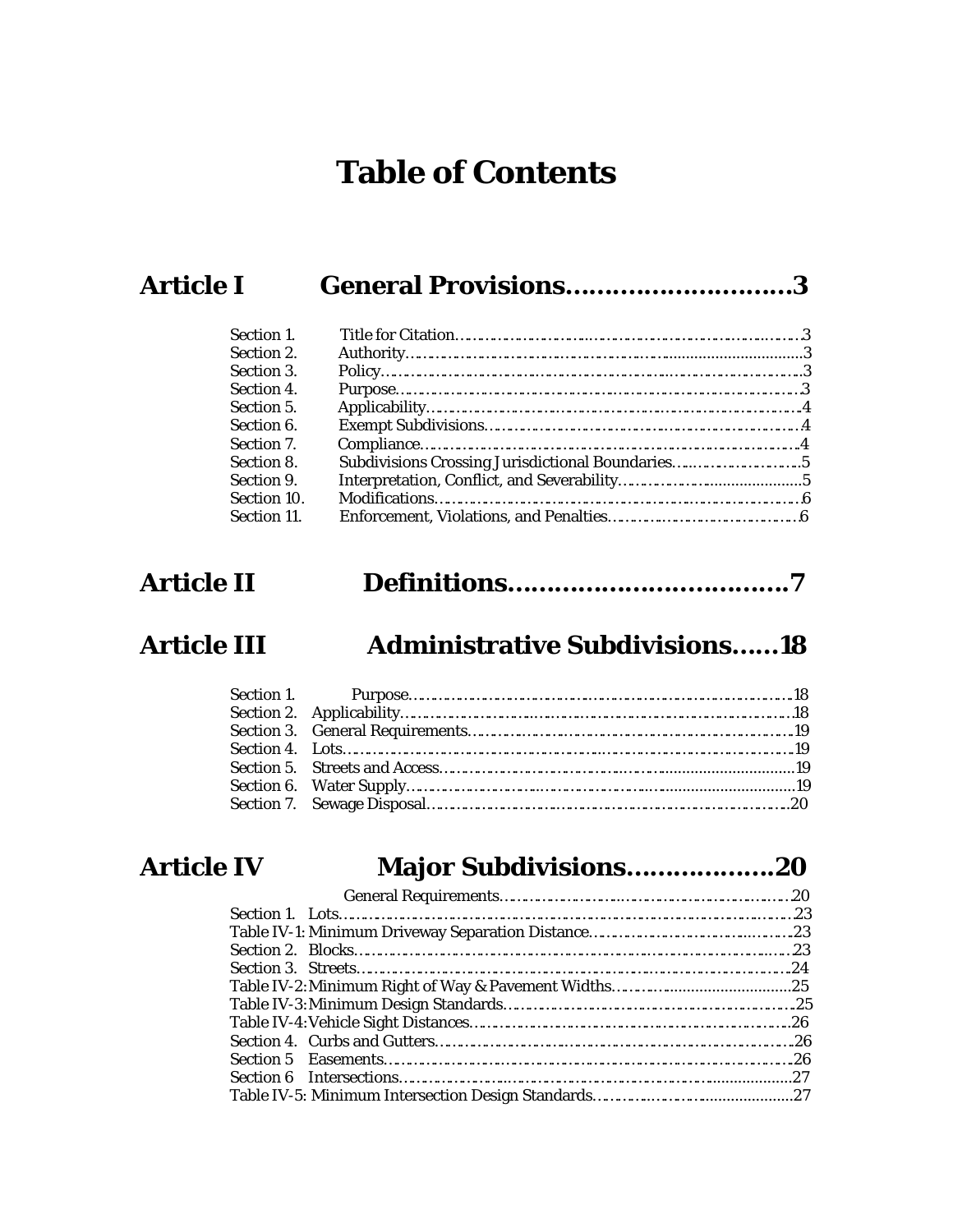# Article V Greenway Subdivisions ................. 44

# **Article VI Review and Approval Procedures.. 47**

| <b>Article VII</b> |  |
|--------------------|--|
|--------------------|--|

|--|

| Appendix B - Typical Street Cross Sections and Intersection Design  54 |  |
|------------------------------------------------------------------------|--|
|                                                                        |  |
|                                                                        |  |
|                                                                        |  |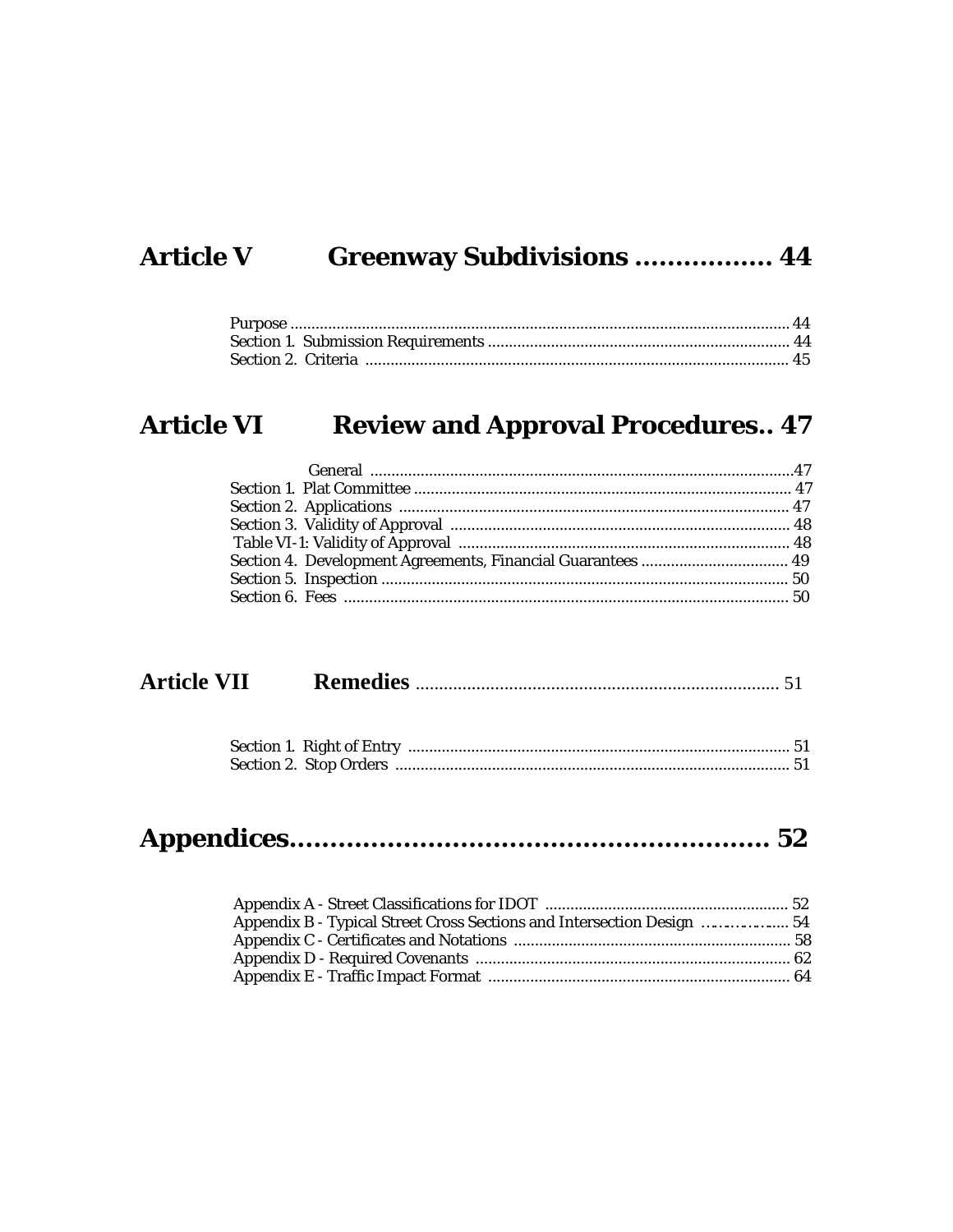# **ORDINANCE NO. 68-1 (Amended 2005) SUBDIVISION CONTROL ORDINANCE**

### **Article I General Provisions**

#### **Section 1. Title for Citation.**

This title shall be known and may be cited as the "Subdivision Control Ordinance of Floyd County, Indiana."

#### **Section 2. Authority.**

- A. This title is adopted pursuant to Indiana Code, 36-7-4, the 700 Series, A Subdivision Control, and all amendments thereto. The Plan Commission of Floyd County is vested under this statute with the authority to approve, approve with conditions, or disapprove subdivision of land. The Commission may grant modifications to these regulations pursuant to the provisions of Section 10.
- B. Regulation of the subdivision of land and the attachment of reasonable conditions to land subdivision is an exercise of valid police power delegated by the State of Indiana to Floyd County. The developer has the duty of compliance with reasonable conditions laid down by the Plan Commission for design, dedication, improvement, and use of the land to conform to the physical and economic development of the County and to the health, safety, and general welfare of the future lot owners in the subdivision and the community at large.

#### **Section 3. Policy**

- A. It is declared to be the policy of Floyd County to consider the subdivision of land and subsequent development of the land as subject to control of the County pursuant to the Comprehensive Plan, this Ordinance, and the Floyd County Zoning Ordinance for the orderly, planned, efficient, and economical development of the County.
- B. Land to be subdivided shall be of such character that it can be used safely for building purposes without danger to health or peril from fire, flood, or other menace, and land shall not be subdivided until infrastructure and services that meet standards described herein exist or are guaranteed in accordance with Article VI, Section 4, and proper provision has been made for drainage, water, sewage, and streets.
- C. All proposed improvements shall conform with and be properly related to the Comprehensive Plan and the standards contained in other applicable ordinances and regulations.

#### **Section 4. Purpose**

This Ordinance is adopted for the following purposes:

- A. To promote the public health, safety and general welfare;
- B. To guide the future growth and development of the County in accordance with the Comprehensive Plan and any future Zoning map;
- C. To ensure that necessary facilities are available concurrent with development, in an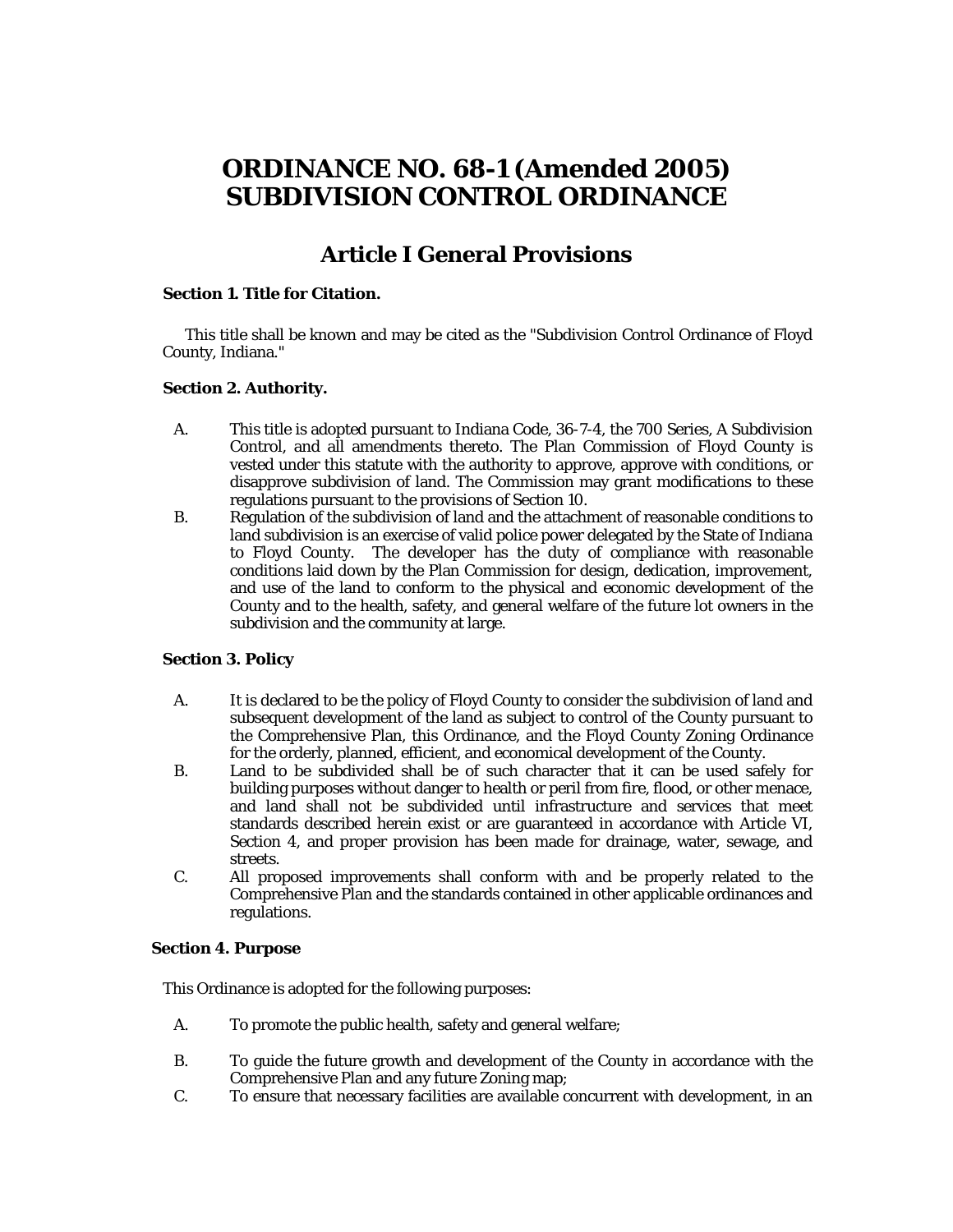amount and size commensurate with the size of the subdivision and the land uses to which the land will be allocated;

- D. To ensure that the developer will bear the cost of providing adequate facilities and services by requiring the developer to pay appropriate fees, furnish necessary land, provide infrastructure, and by establishing mitigation measures to ensure that the development provides its fair share of capital facilities needs generated by the development;
- E. To provide pedestrian and vehicular connectivity among subdivisions;
- F. To secure suitable sites for building purposes and protect the property values thereof;
- G. To provide assurance that future plats, subdivisions and dedications will be approved in accordance with established public policy;
- H. To provide for open spaces through the most efficient design and layout of the subdivision;
- I. To preserve the natural beauty and topography of the County and to ensure appropriate development with regard to these features;
- J. To ensure minimal impact of new residential subdivisions on adjacent agricultural property;
- K. To prevent the pollution of air, land, and water, safeguard surface and groundwater, conserve and stabilize topsoil, and to otherwise encourage the wise use of resources throughout the County;
- L. To supply proper land records for the convenience of the public and for appropriate identification and permanent location of real estate boundaries.

#### **Section 5. Applicability**

This title shall apply to all land within the jurisdiction of the Floyd County Plan Commission. All applications for subdivision approval that were not scheduled for public hearing before the effective date of this Ordinance shall be reviewed under this Ordinance. Any Commission approval of a preliminary plat granted before the effective date of this Ordinance shall remain valid, provided that the developer applies for final plat approval within 6 months after such effective date. A two (2) year extension per phase shall be permitted for multiphase subdivisions, if so designated and approved as a multiphase subdivision on the original preliminary plat. Requests for extensions shall be submitted to the Commission for consideration. Any Commission approval of a final plat granted before the effective date of this Ordinance shall remain valid, provided that the final plat is recorded in the Office of the County Recorder within 1 year after such effective date.

#### **Section 6. Exempt Subdivisions**

Those divisions of land meeting the definition of exempt subdivisions are not subject to review and approval by the Commission or Plat Committee.

#### **Section 7. Compliance**

- A. No lot within a proposed subdivision shall be advertised for sale until one of the following has taken place: 1) For an administrative subdivision, the plat committee has granted primary approval; 2) For a major subdivision, the Commission has granted primary approval.
- B. No lot shall be sold and no permit to erect any building upon land in a subdivision shall be issued; unless and until the subdivision has received secondary approval and plat recorded.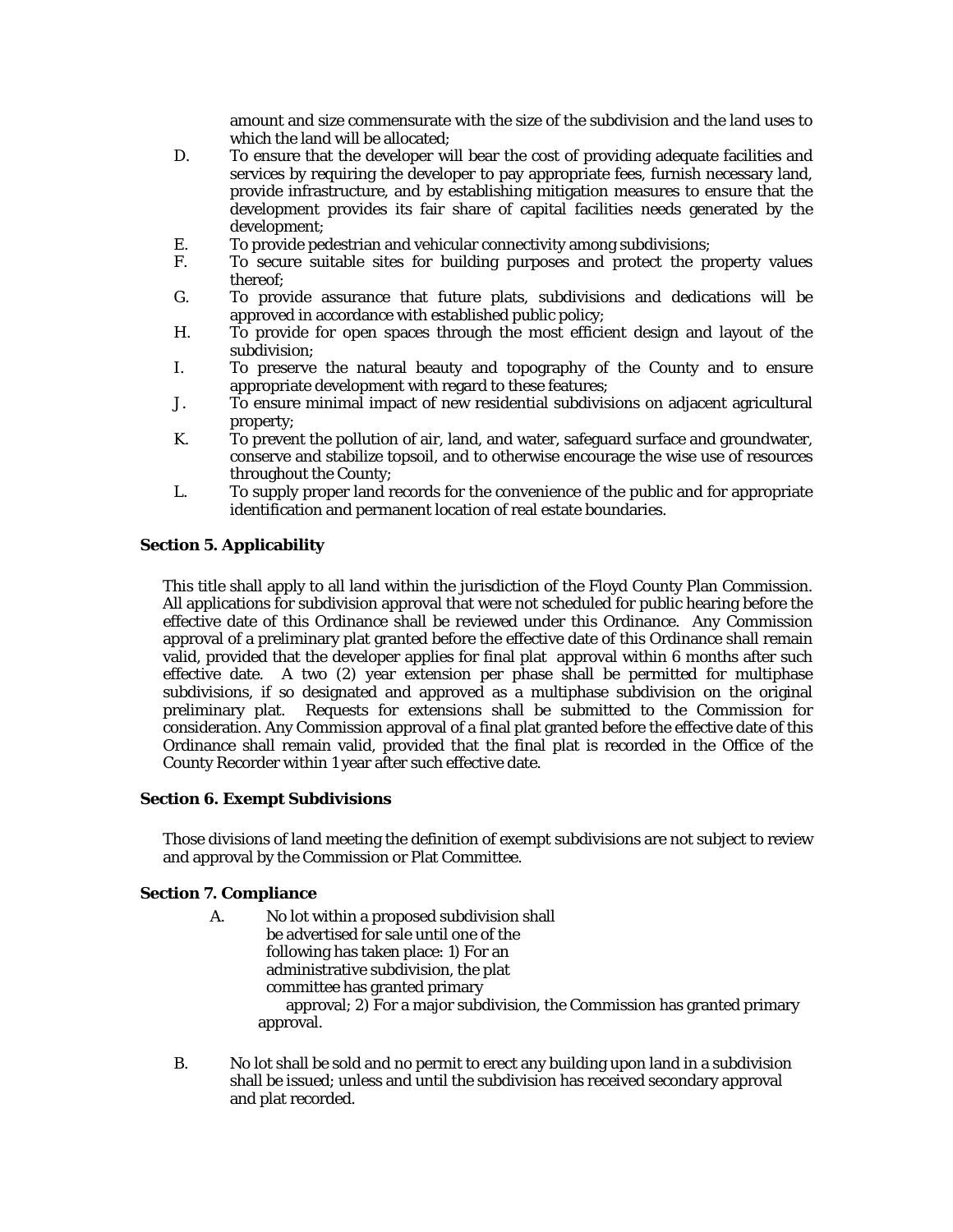C. For subdivisions recorded after a financial guarantee is posted for the improvements, no occupancy permit shall be issued for any building unless the following improvements are in place:

> 1) Streets having a compacted subgrade and a binder course; and 2) Traffic control signs and street signs.

D. Nothing in this ordinance shall abrogate or annul any other applicable federal or state statute or regulation or any applicable local ordinance or regulation. Applicable regulations include but are not limited to those promulgated by IDNR, IDEM, ISDH, and the Floyd County Health Department.

#### **Section 8. Subdivisions and Lots Crossing Jurisdictional Boundaries**

Lots that straddle jurisdictional boundaries shall be avoided wherever possible. If a subdivision is located in more than one jurisdiction, approval is required from each plan commission having jurisdiction, unless a valid interlocal agreement provides otherwise. Under no circumstances shall an individual lot be located in more than one taxing district.

#### **Section 9. Interpretation, Conflict, and Severability**

A. This Ordinance shall be construed broadly to promote the purposes for which it is adopted.

B. Except as provided in Section 10 and Article V, the rules and standards contained in this Ordinance shall be held to be the minimum requirements for the promotion of the public health, safety, and general welfare.

C. Any publication referred to in this Ordinance shall mean the most recent edition of such such that  $\mathcal{S}$  such that  $\mathcal{S}$  is the such such such such that  $\mathcal{S}$  is the such such that  $\mathcal{S}$  is the such such that  $\mathcal{S}$  is the such such that  $\mathcal{S}$  is the such such that  $\mathcal{S}$  is the such

publication. Any statute or ordinance shall mean the most recently adopted or amended

version of such statute or ordinance.

D. The staff of the Floyd County Planning Department is hereby authorized to interpret the various provisions of this Ordinance. Any interpretation by the staff may be appealed to the Plan Commission. Such appeal shall be filed within 30 calendar days after the staff decision and shall be placed on the Commission=s agenda for consideration at the earliest possible regular or special meeting of the Commission.

E. The regulations contained in this Ordinance are not intended to interfere with, abrogate, or annul any other ordinance, rule or regulation, statute, or other provision of law except as provided in this Ordinance. Where any provision of this Ordinance imposes restrictions or standards different from those imposed by any other provision of law, the provision that is more restrictive or imposes higher standards shall control.

F. The regulations contained in this Ordinance are not intended to abrogate any easement, covenant, or any other private agreement or restriction, provided that where the provisions of this Ordinance are more restrictive or impose a higher standard than such easement, covenant, or other private agreement or restriction, the provisions of this Ordinance shall govern.

G. If any part or provision of this Ordinance or the application of any provision herein to any person or circumstances is adjudged invalid by any court of competent jurisdiction, the judgment shall be confined in its operation to the part, provision, or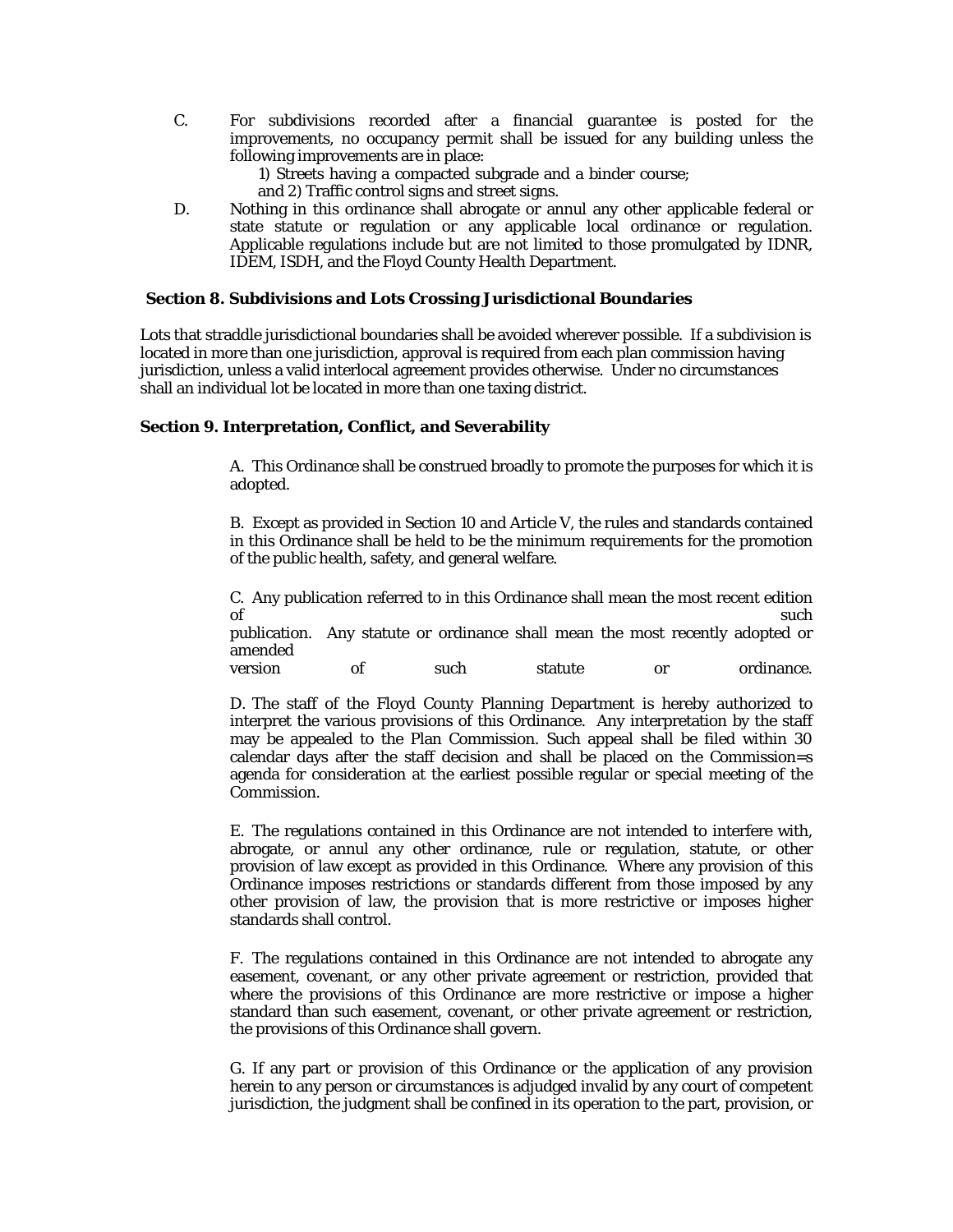application directly involved in the matter in which the judgment is rendered, and it shall not affect or impair the validity of the remainder of these regulations or to the application of them to other persons or circumstances.

H. This Ordinance shall not be construed as abating any action now pending under or by virtue of a prior Subdivision Control Ordinance or as discontinuing, abating, modifying, or altering any penalty accruing or about to accrue, or as affecting the liability of any person, firm, or corporation, or as waiving any right of the County under any section or provision in effect at the time of adoption of this Ordinance, or as vacating or annulling any rights obtained by any person, firm, or corporation by lawful action of the County except as shall be expressly provided in this Ordinance.

I. Upon the adoption of this Ordinance in accordance with Indiana law, any previous Subdivision Control Ordinance is hereby repealed.

#### **Section 10. Modifications**

Notwithstanding Section 9, the Commission may grant such modifications to the requirements and standards of this Ordinance as will not be contrary to the public interest or inconsistent with Sections 3 and 4 hereof, but only, where owing to extraordinary conditions, fully demonstrated by the applicant on the basis of facts presented, strict compliance with the provisions of this Ordinance will result in practical difficulties or misuse of property. It is the intent of this Ordinance that this authority will be used sparingly and only when the applicant has clearly demonstrated that all criteria in Subsection A are met. The burden of proof is on the applicant.

A. In the exercise of its authority under this section, the Commission shall grant modifications only upon finding that all of the following criteria are met:

> 1) The modification will not be detrimental to the public health, safety, or general welfare;

2) The modification will not adversely affect adjacent property;

3) The modification is justified because of exceptional topographic or other physical conditions unique to the property involved and is not to correct mere inconvenience or financial disadvantage;

4) The conditions upon which the modification request is based are unique to the property for which the relief is sought and are not applicable generally to other property;

5) The modification is consistent with the intent and purposes of this ordinance and with the Comprehensive Plan

6) The condition necessitating the modification was not created by the owner or applicant;

7) The relief sought will not in any manner vary the provisions of the Zoning Ordinance.

- B. In granting modifications, the Commission may require such conditions as will, in its judgment, secure substantially the purposes of this Ordinance.
- C. A request for a modification from the terms of this Ordinance shall be submitted in writing at the time when the subdivision is filed with the Commission for consideration for primary approval or within 30 days after discovery of a need for modification under this section. The request shall state fully the grounds for the application and all facts relied upon by the applicant.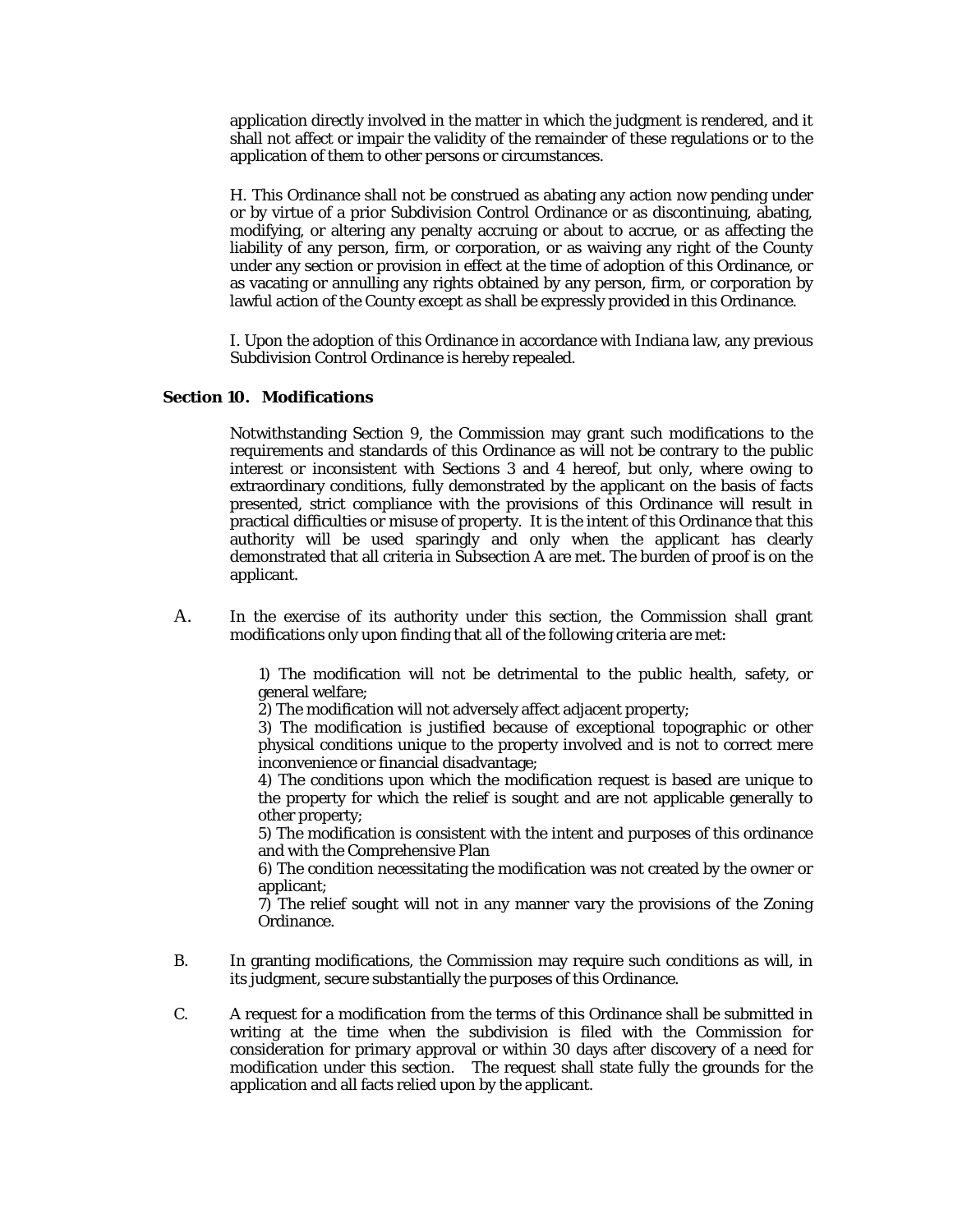#### **Section 11. Enforcement, Violations, and Penalties**

- A. Any structure erected, raised or converted, or land or premises used in violation of the provisions of IC 36-7-4 *et seq.,* or this Ordinance is declared to be a common nuisance, and the owner or possessor of the structure, land or premises is liable for maintaining a common nuisance, all as provided and permitted by the provisions of IC 36-7-4-1012, provided, this declaration shall not apply to such structures, land or premises first erected or used prior to the effective date of this Ordinance if such erection or use was consistent with those statutes and/or ordinances then in effect and pertaining to same.
- B. The Commission or any enforcement official designated by its rules or this Ordinance may bring an action in the Floyd Circuit or Superior Court to invoke any legal, equitable, or special remedy for the enforcement of this Ordinance; any conditions imposed hereunder; any covenant or restriction made in connection with a subdivision if the Commission is given express enforcement authority with respect to such restriction or covenant; or any contract, agreement, or restriction or commitment made under or pursuant to this Ordinance, all as permitted by the provisions of IC 36-7-4-1014, or any other applicable statute, rule, or regulation.
- C. The Commission or any person permitted under its rules or this Ordinance may bring an action in the Floyd Circuit or Superior Court to enforce any commitment made by any person under or pursuant to the terms of this Ordinance, and in such action may request mandatory or prohibitory injunctive relief through the granting of a temporary restraining order, preliminary injunction, or permanent injunction, all as permitted and allowed by the provisions of IC 36-7-4-1015 or any other applicable statute, rule, or regulation.
- D Enforcement of this Ordinance as against a person violating the terms and provisions of same may be by an action brought in accordance with the provisions of IC 34-28-5 *et seq.* Such an action to enforce this Ordinance shall be brought in the name of the Floyd County Plan Commission, and upon proof by a preponderance of the evidence of a violation hereof, judgment shall be entered against the defendant for a sum of not less than \$500 for each violation. Any person, owner or agency who sells or purports to sell land constituting a subdivision without a recorded plat shall be fined not less than \$100.00 nor more than \$500.00 for each lot or parcel which was the subject of the sale of transfer or contract for sale or transfer. A separated violation of this Ordinance shall be deemed to occur for each day that a person shall be in violation of the terms and provisions hereof. No action under this paragraph shall be commenced, however, with respect to a violation for which an appeal is pending under Section 3 of Article VI hereof.
- E To the extent permitted by law and this Ordinance, an action under Paragraph D of this Section may be joined with an action under either Paragraph B and/or C, and to any judgment in favor of the Floyd County Plan Commission shall be added costs of the action, reasonable attorney fees, and expenses incurred by the Department in the enforcement of this Ordinance.
- F. In all actions under this Article, the Floyd County Plan Commission shall be represented by the attorney retained by the Commission pursuant to the provisions of IC 36-7-4-311, or otherwise designated by the Commission from time to time.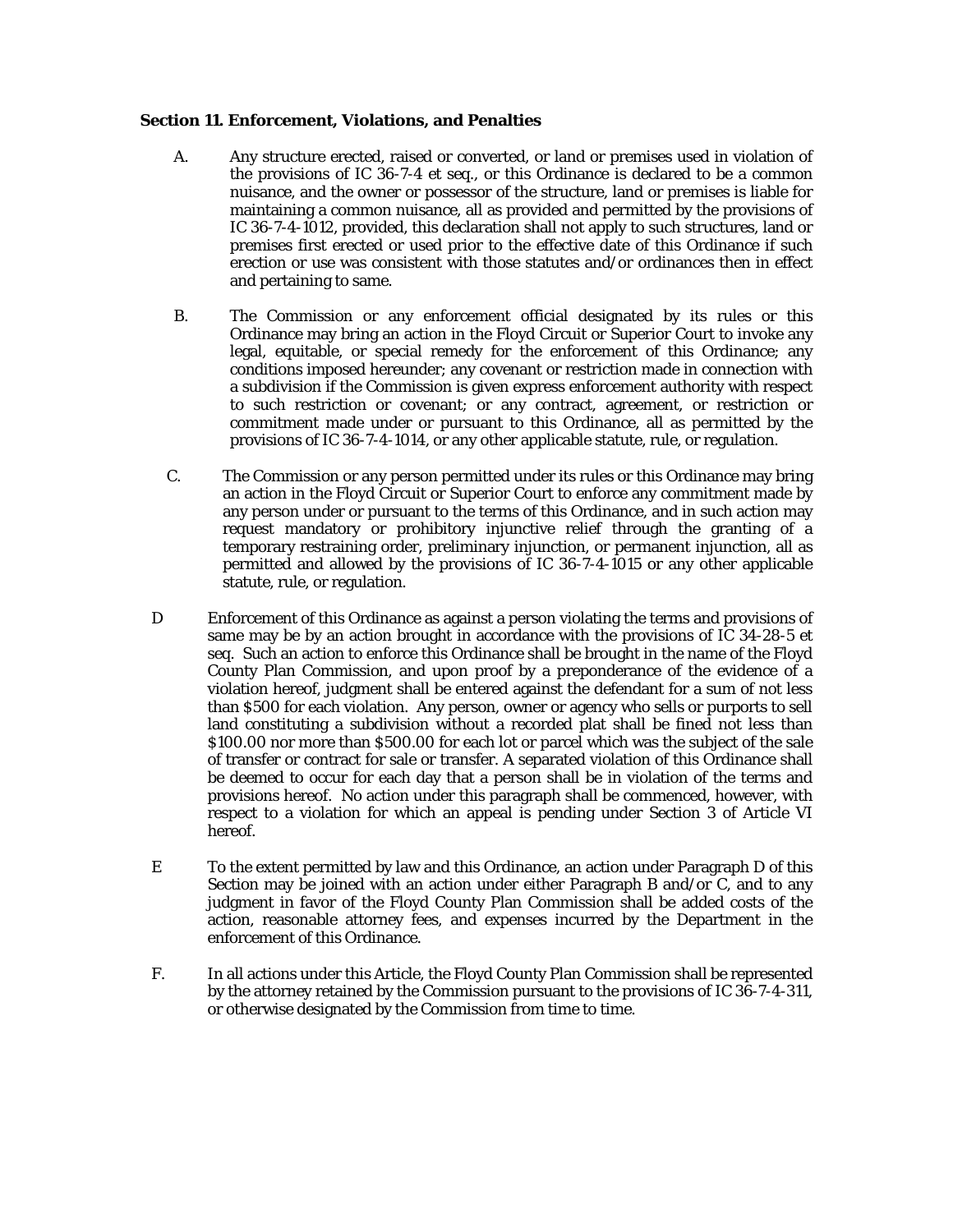# **Article II Definitions**

For the purpose of this Ordinance certain terms or words used herein shall be interpreted or defined as follows, unless the context clearly indicates to the contrary: words used in the present tense include the future tense; words used in the plural include the singular. The term "shall" is always mandatory. Definitions contained in the Zoning Ordinance also apply to this Ordinance, except for those terms defined differently in this Ordinance.

*AASHTO* means the American Association of State Highway and Transportation Officials

*Access easement* means a private way meeting the standards of this Ordinance that provides access to lots, tracts or parcels of land.

*Adjacent property owners* means the owners of property contiguous to the subject property, excluding those who are also the owners of the subject property, ignoring all intervening streams, street and railroad rights-of-way.

*Administrative subdivision* means a division of land, not requiring the opening of a new public right-of-way and which complies in all other respects with Article III of this subdivision control ordinance and the zoning ordinance of the County.

*Agriculture* means the production, keeping, cultivation, or maintenance, for sale, lease, or personal use, of plants and animals useful to man, including but not limited to forages and sod crops; grains and seed crops; dairy animals and dairy products, poultry and poultry products; livestock, including beef cattle, sheep, swine, horses, ponies, mules, or goats or any mutations or hybrids thereof, including the breeding and grazing of any or all of such animals; bees and apiary products; fur animals; llamas, chinchilla, ostrich and other specialty animals; fish for commercial sale (aquaculture); trees and forest products; fruits of all kinds; vegetables; nursery, floral, ornamental, and greenhouse products; or lands devoted to a soil conservation or forestry management program.

*Applicant* means the owner or authorized representative thereof of land proposed for subdivision.

*As-built plans* means a drawing or drawings accurately indicating the location and design details of all improvements installed in relation to the subdivision.

*Block* means property abutting on one side of a street, and lying between the two nearest intersecting or intercepting streets, or between the nearest intersection of an intercepting street and railroad right-of-way, waterway or other definite barrier. For purposes of this definition, a cul-de-sac less than 100 feet in length does not constitute an intersecting or intercepting street.

*Buffer* means a natural growth or landscaped area, fence, wall, berm, or combination thereof used to physically separate or screen one use or property from another so as to visually shield or block noise, lights, or other nuisance.

*Building setback line* means the line nearest the front of and across a lot establishing the minimum open space to be provided between the front line of buildings or structures requiring permits under the building code and the street right-of-way line.

*Building site* means the three-dimensional space within which a structure is permitted to be built on a lot and is defined by maximum height regulations, and minimum yard setbacks.

*Building site, suitable* means a site properly related to topography and other natural or manmade features that does not contain wetlands, floodway areas, soils with severe limitations for foundations, environmental hazards, or other similar conditions that are adverse to construction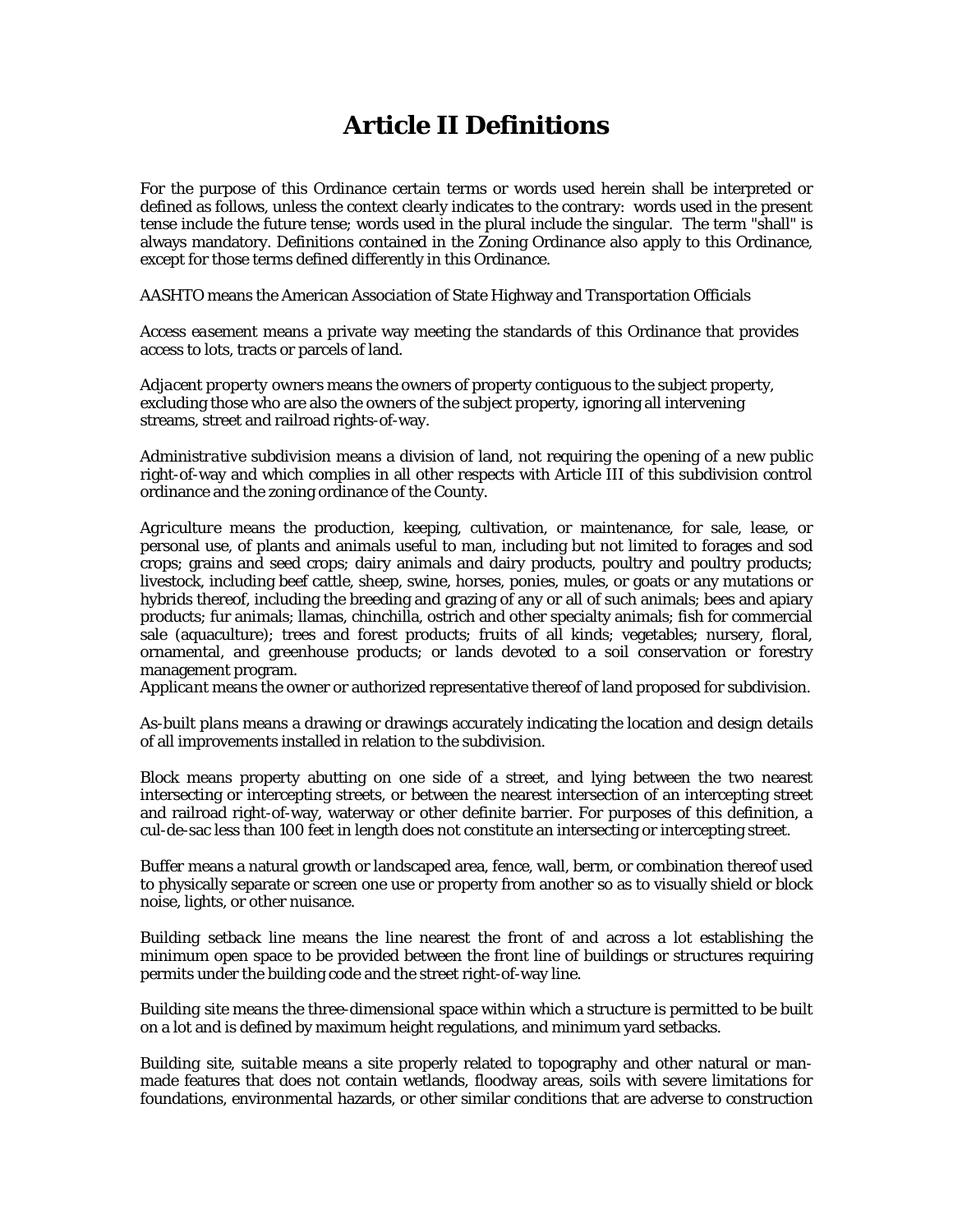and is large enough to accommodate the principal structure, any on-site sewage disposal system with space for two lateral fields, and customary accessory structures such as garages, decks, and patios.

*California Bearing Ratio (CBR)* means the ratio of force per unit area required to penetrate a soil mass with standard circular piston at the rate of 1.25 mm/min. to that required for the corresponding penetration of a standard material.

*Cluster septic treatment system* means a waste disposal system serving more than one lot in which solids and grease are removed in one or more septic tanks and the effluent discharged to a common drainage field. *Commercial or industrial subdivision* means a subdivision of land involving land that is zoned or intended to be used for commercial or industrial purposes.

*Commercial use* means an activity involving the sale of goods or services carried out for profit.

*Commission* means the Floyd County Plan Commission.

*Common facilities* means land and/or improvements that are owned by and/or intended to be used by all property owners and residents in a subdivision.

*Community Sewer System* means a package wastewater treatment plant or a cluster septic treatment system.

*Comprehensive Plan* means the complete plan or any of its parts adopted in accordance with the 500 Series of the Indiana Code as is now or may hereafter be in effect.

*Conventional subdivision* means a subdivision in which all the land is divided into house lots and streets, with the only open space being undevelopable land such as wetlands, steep slopes, floodplains and stormwater management areas. Such subdivisions are laid out according to design principles that include but are not limited to blocks accommodating two tiers of lots, curvilinear or grid streets, and little or no common or public open space.

*Construction plans* means any maps or drawing accompanying a subdivision plat showing the location and design details of improvements to be installed for the subdivision in accordance with the requirements of this Ordinance.

*Contiguous* means when at least one boundary line of a parcel touches the boundary line of another parcel.

*CONTROL POINT (TRAFFIC)* means any traffic signal/sign by which traffic is alternately directed to stop and permitted to proceed.

*County Commissioners* means the Board of County Commissioners of Floyd County, Indiana.

*County engineer* means the Floyd County highway engineer.

*County Health Department* means the Floyd County Health Department.

*County surveyor* means the Floyd County surveyor.

*Covenant* means a restriction or affirmative obligation placed on the development or use of land through a written, recorded instrument.

*Department* means the Floyd County Planning Department.

*Developer* means any individual firm, association syndicate, partnership, corporation, trust or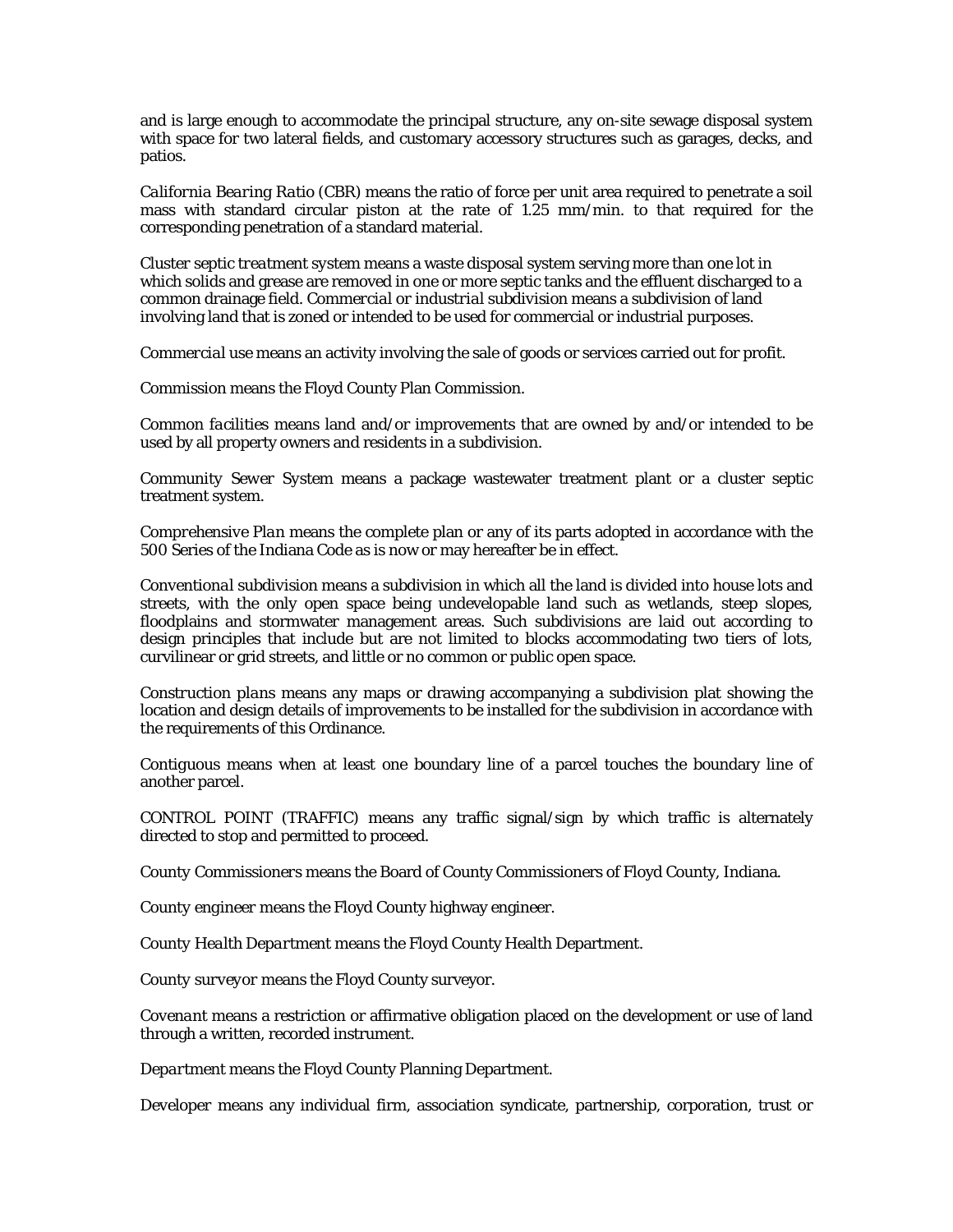any other legal entity commencing proceedings under these regulations to effect a subdivision of land, and includes any person who (1) having an interest in land, causes it, directly or indirectly, to be subdivided as defined herein, or (2) directly or indirectly, sells, leases or develops or offers to sell, lease or develop, or advertises to sell, lease, or develop, any interest, lot, parcel, site, or unit in a subdivision, or (3) engages directly or through an agent in the business of selling, leasing, developing, or offering for sale, lease, or development a subdivision or any interest, lot, parcel, site, or unit in a subdivision, or (4) is directly or indirectly controlled by or under direct or indirect common control with any of the foregoing.

*Development agreement* means a document that establishes the contractual relationship between the developer of a subdivision and the County for the installation of improvements in accordance with the standards and specifications set forth in this Ordinance.

*Drainage report* means a comprehensive analysis of the drainage, flood control and erosion control constraints on and impacts resulting from a proposed development. Such report shall include, in graphical format, a detailed grading plan addressing onsite and offsite drainage control, flood control and erosion control issues.

*Drainage swale* means a natural or constructed waterway, usually broad and shallow, covered with erosion-resistant grasses, used to conduct surface water from a field, diversion or other site feature.

*Drainage system* means the surface and subsurface system for the removal of water from the land, including both the natural elements of streams, marshes, swales and ponds, whether of an intermittent or continuous nature, and the man made element which includes culverts, ditches, channels, retention facilities, detention facilities, gutters, streets, and storm sewer systems. The drainage system includes any combination of surface and/or subsurface drainage components fulfilling the drainage requirements of this title.

*Easement* means a grant by the property owner of the use of part of the owner=s land by another for a specified purpose.

*Easement, conservation or open space* means a legal agreement to restrict the type and amount of development that may take place on property. The easement spells out the rights the landowner retains and the restrictions on use of property.

*Environmental audit, Phase I* means an initial environmental investigation that is limited to a historical records search to determine ownership of a site and to identify the kinds of chemical processes that were carried out on the site. A Phase I audit includes a site visit, but it does not include any sampling.

*Environmental audit, Phase II* means an investigation that includes tests performed at the site to confirm the location and identity of environmental hazards. The audit includes preparation of a report that includes recommendations for cleanup alternatives.

*Environmental hazard* means a condition capable of posing an unreasonable risk to air, water, or soil quality, and to plants or wildlife.

*Erosion* means the wearing away of the land surface by the action of wind, water or gravity.

*Erosion control* plan means a plan which includes erosion control measures such as staked hay bales or silt fences, that will prevent damage to or siltation of adjacent property, street surfaces, or water bodies. These measures shall be in accordance with standards set forth by IDNR.

*Exempt subdivision* means and includes one or more of the following: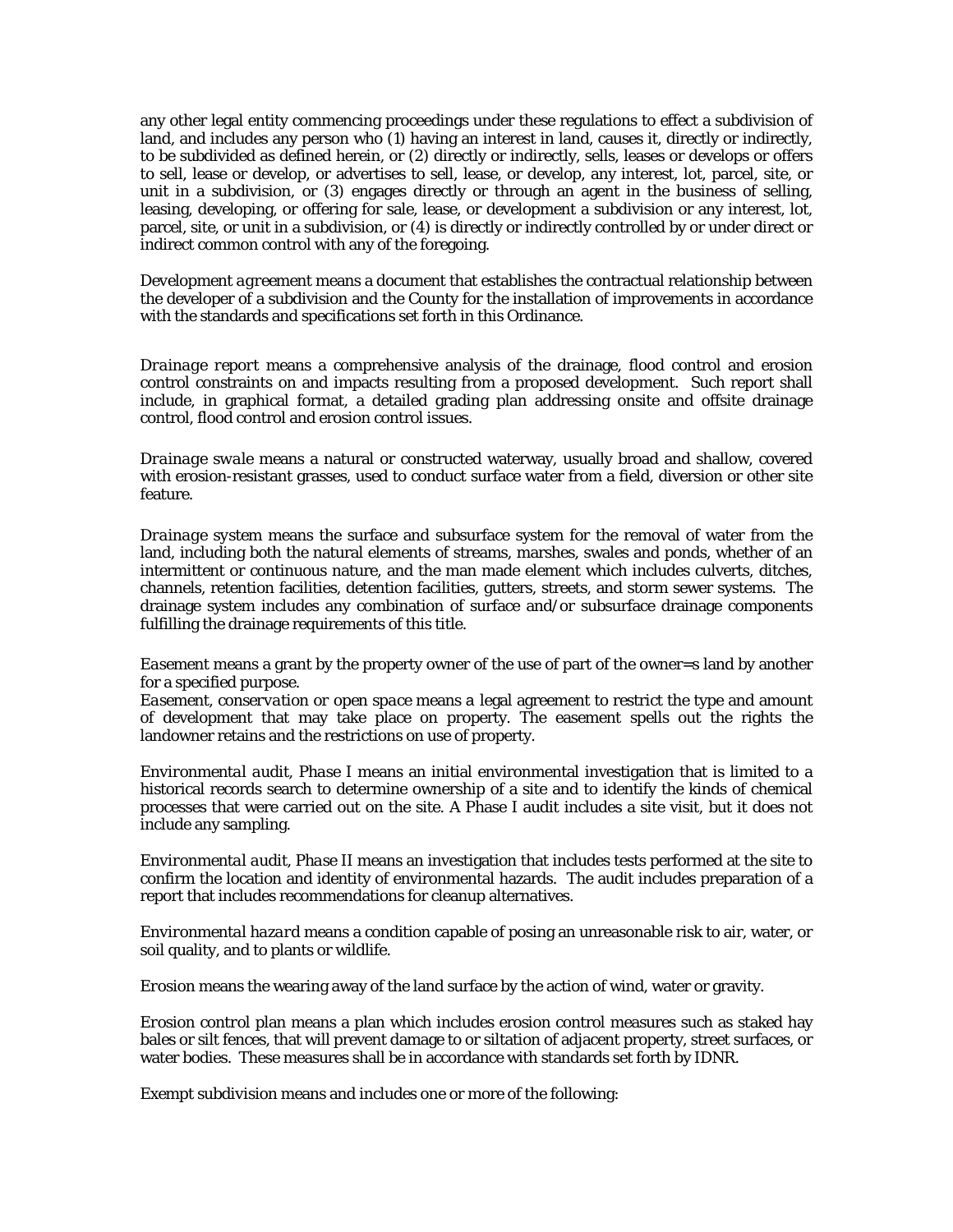- 1.) A resubdivision of land or amendment of a recorded plat which does not result in the creation of additional lots with suitable building sites, but which (a) involves only the removal of interior lot lines, with the outside perimeter of the property remaining unchanged, or (b) A resubdivision which involves only the changing of notations written on the plat or correction of errors thereon or (c) involves the correction of any errors in an existing legal description or (d) which involves any combination of the foregoing;
- 2.) A division of land resulting from the order of any court having jurisdiction and entered in an action for the settlement of an estate, partition, condemnation, or similar proceeding.
- 3.) The division of land into cemetery plots;
- 4.) The division of land by sale, exchange, or otherwise, if the land transferred is for use by the public or for public utility purposes.
- 5.) The division of land by sale, exchange, or otherwise between adjoining property owners, but only if the land, transferred will not be used as an additional building site.
- 6.) The separation of a dwelling, which is at least three years old, together with its suitable building site, from a parent tract devoted to agricultural use, but only if the separate lot or tract meets the minimum requirements of the zoning ordinance.
- 7.) The creation, grant, or reservation of a right of way or easement.
- 8.) The term subdivision does not include transfers between family members (parents, children, or siblings) so long as the parent tract is not divided into more than five (5) lots.

*Floodway* means that area shown on the Floyd County Flood Boundary and Floodway Maps of current adoption as meeting the definition of *floodway* promulgated by the Federal Emergency Management Agency and the Indiana Department of Natural Resources.

*Floodway fringe* means that area shown on the Floyd County Flood Boundary Maps of current adoption as meeting the definition of *floodway* fringe promulgated by the Federal Emergency Management Agency (FEMA) and the Indiana Department of Natural Resources.

*Flood hazard area* means any floodplain, floodway, floodway fringe district or any combination thereof as illustrated on the flood boundary and floodway map prepared by the Federal Emergency Management Agency (FEMA). This is the area immediately affected by floodwater during a "one-hundred-year flood."

*Floodplain* means the floodway and the floodway fringe and any other areas indicated on the Flood Boundary maps as flood prone areas for which no data are available.

#### *Flood protection grade* means the following:

For residential buildings, the elevation of the lowest floor of a building or structure. If a building contains a

basement, the basement is considered the lowest floor.

1) For commercial and industrial buildings, the water surface elevation for which the building is protected according to standards and specifications established by the Federal Emergency Management Agency.

*Geotechnical engineer* means a civil engineer, licensed to practice in the State of Indiana, who by training, education and experience is competent in the practice of geotechnical or soils engineering practices.

*Geotechnical report* means the written study and analysis of the site of a proposed Major Subdivision prepared by a geotechnical engineer and focusing on the geotechnical conditions of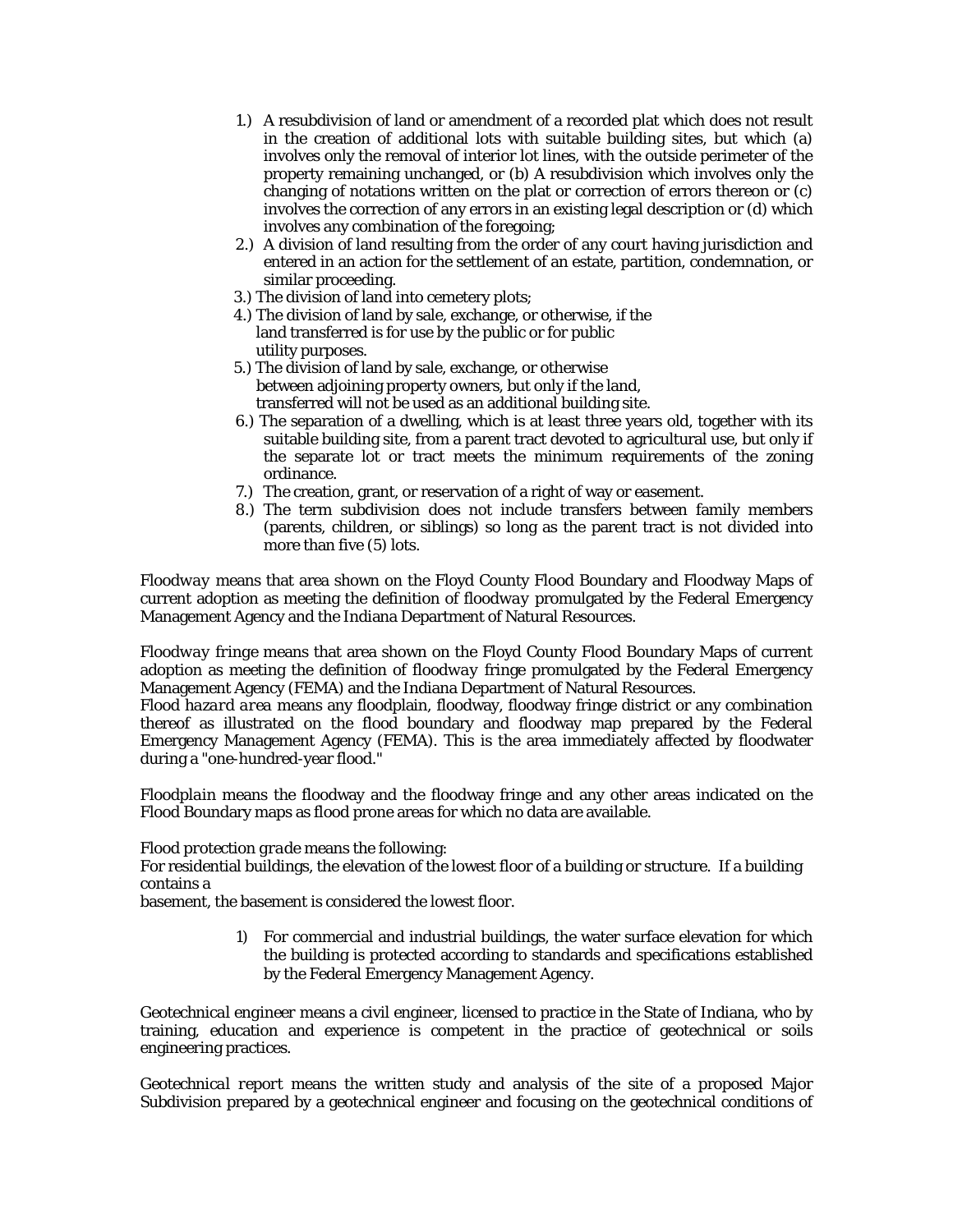those areas to be developed. The report shall include the results of such hydrologic studies, laboratory tests, material samplings, test-hole borings and other information and data as shall be reasonably necessary to support each of the conclusions and recommendations of the author with respect to the following matters: (1) the location of significant rock deposits which may limit or restrict the proposed development and methods of mitigation, if any, (2) the presence of soil types, sink holes, springs, water tables, or other surface or subsurface conditions which might pose limitations on the proposed development, together with recommendations for mitigation, if any, and (3) if the application proposes the use of septic tanks, whether the conditions attendant to the location of proposed lots is suitable for septic tanks.

*Grading* means any stripping, cutting, filling, stockpiling or any combination thereof and shall include the land in its cut or filled condition.

*Greenway subdivision* means a subdivision with significant land set aside for open space or other amenities and designed to preserve significant features. These subdivisions include developments centered on a recreational feature such as a golf course or lake.

*HCM* means *Highway Capacity Manual*, 2000 edition.

*Historical or Archeological significance* means any site or artifact so defined by IC 14-21 and/or regulated by the IDNR Division of Historic Preservation and Archeology.

*IDEM* means the Indiana Department of Environmental Management.

*IDNR* means the Indiana Department of Natural Resources.

*Improvement plans or drawings* means the maps, drawings and text accompanying a subdivision plat and showing the specific location and design of improvements to be installed in the subdivision in accordance with the requirements of this chapter as a condition of the approval of the plat. (See Construction Plan.)

*Industrial use* means economic activity, not including sales of goods or services, such as manufacturing; transportation, communication, electric, gas and sanitary services; warehousing; wholesale trade; and any other uses designated in the Zoning Ordinance of Floyd County as industrial uses.

*INDOT* means Indiana Department of Transportation

*ISDH* means the Indiana State Department of Health. *ITE* means the Institute of Transportation Engineers.

*LARGE SCALE DEVELOPMENT* means a subdivision of land which creates more than 125 lots.

*Landscape screen* means any combination of fences, walls, hedges, shrubs, trees and other landscape materials which effectively provide a solid, dense and opaque mass, to prohibit view, absorb sound and provide site delineation. Such screen shall provide total opacity throughout the year.

*Legal description* means a property description recognized by law that defines boundaries by reference to government surveys, coordinate systems, or recorded maps and is sufficient to locate property with oral testimony.

Legal lot of record means a lot created in accordance with applicable regulations that is shown or described on a plat or deed in the Office of the County Recorder.

*Level of service* means a quantitative measure describing operational conditions within a traffic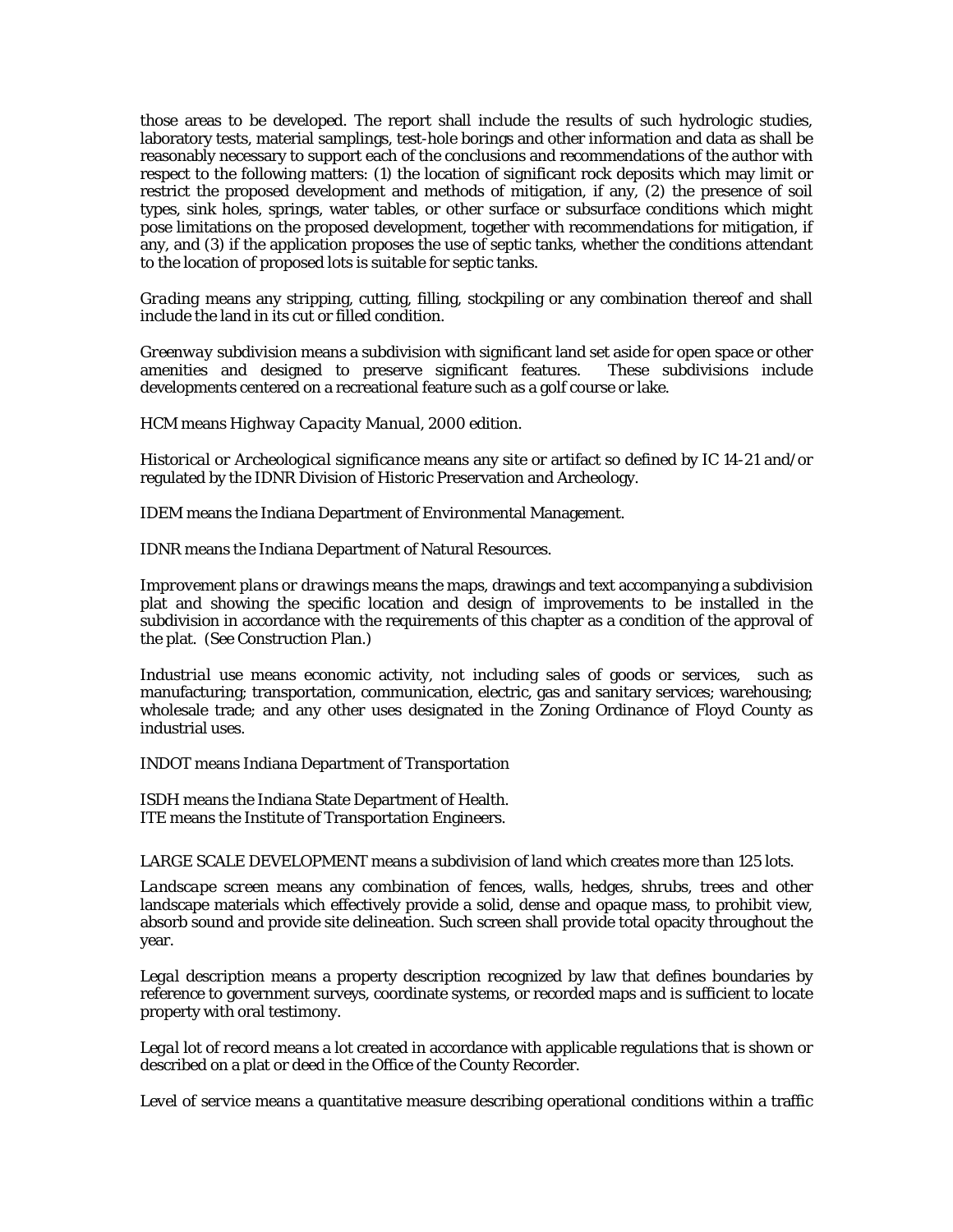stream, generally in terms of such service measures as speed and travel time, freedom to maneuver, traffic interruptions, and comfort and convenience. LOS categorizes quality of service into six levels: A through F. LOS A represents the best quality of service, that provided by a roadway or intersection at very low traffic volume when there is virtually no traffic congestion. LOS B through E represent increasingly congested, but undersaturated, conditions. LOS F represents oversaturated conditions, with traffic demands that exceed the capacity of the facility. In determining the level of service, the methods employed in the 2000 edition of the Highway Capacity Manual shall be utilized.

| LEVEL OF SERVICE FOR SIGNALIZED INTERSECTIONS |                                             |                                                                                                                                   |  |  |
|-----------------------------------------------|---------------------------------------------|-----------------------------------------------------------------------------------------------------------------------------------|--|--|
| <b>Level of Service</b>                       | Average stopped delay per<br>vehicle (secs) | <b>Qualitative Description</b>                                                                                                    |  |  |
| A                                             | Less than 5.1                               | Good progression, few signs, and short cycle<br>lengths                                                                           |  |  |
| B                                             | $5.1 - 15.0$                                | Good progression and/or short stop cycle<br>lengths, more vehicle stops                                                           |  |  |
| $\mathbf C$                                   | $15.1 - 25.0$                               | Fair progression and/or short cycle lengths:<br>more vehicle stops                                                                |  |  |
| D                                             | 25.1-40.0                                   | Congestion becomes noticeable; high volume-to-<br>capacity ratio, longer delays, noticeable cycle<br>failures.                    |  |  |
| E                                             | 40.1-60.0                                   | At or beyond limit of acceptable delay: poor<br>progression, long cycles, high volumes, long<br>queues.                           |  |  |
| F                                             | greater than 60.0                           | Unacceptable to drivers. Arrival volumes greater<br>than discharge capacity: long cycle lengths,<br>unstable-unpredictable flows. |  |  |

*Limited access R.O.W.* means a right-of-way that has restrictions on access to and from the adjacent properties.

Lot means a tract or parcel of land which, (1) meets the minimum requirements of the Floyd County Zoning Ordinance with respect to size, coverage, and area, (2) contains a suitable building site, and (3) except as may be permitted under Article III, has the required frontage on a dedicated, maintained county road.

*Lot, double-frontage* means a lot having frontage on two parallel streets or that fronts upon two streets that do not intersect at the boundaries of the lot.

*Lot frontage* means the linear distance of a lot measured at and along the front lot line where the lot abuts a street or other approved access.

*Lot width* means the distance between side lot lines as measured at and along the front setback line.

*Manual on Uniform Traffic Control Devices* means the book by that title prepared by the Joint Committee on Traffic Control Devices, U.S. Department of Commerce, Bureau of Public Roads, as amended.

*Major subdivision* means all subdivisions other than those subdivisions meeting the applicability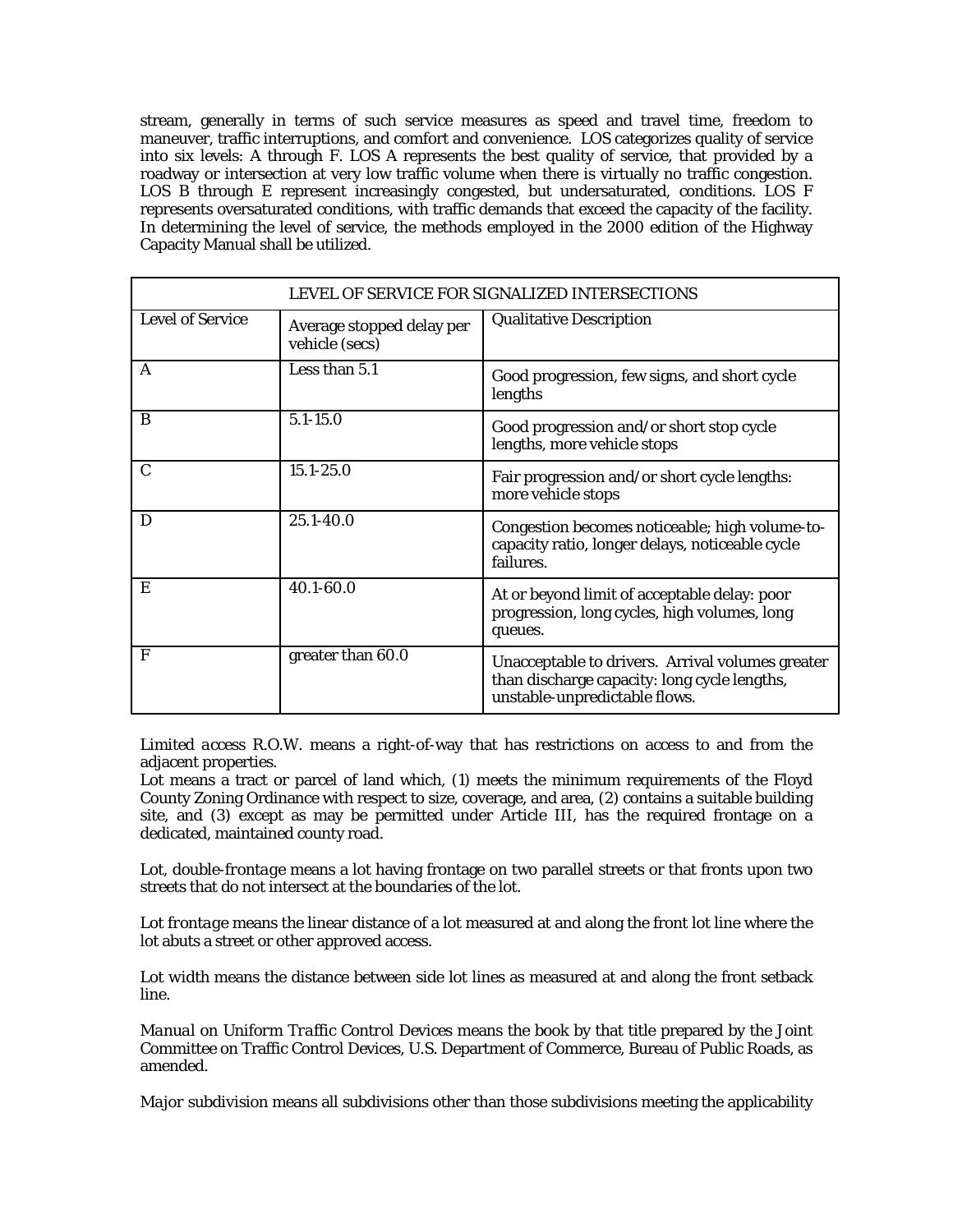requirements set forth in Article III (Administrative Subdivisions) or the definition of Aexempt subdivision".

*Mulching* means the application of plant or other suitable materials on the soil surface to conserve moisture, hold soil in place, and aid in establishing plant cover.

*No access notation* means a notation placed on a plat or subdivision drawing indicating an area in which property access to a public right-of-way is not permitted.

*NRCS* means the Natural Resources Conservation Service

*Off-site* means any premises or land not located within the area to be subdivided, whether or not such premises are in the same ownership as the property to be subdivided.

*Open space* means any parcel or area of land or water essentially unimproved and set aside, dedicated, designated, or reserved for public or private use or enjoyment.

*Open space, common* means land within or related to a development, not individually owned or dedicated for public use, that is designed and intended for the common use or enjoyment of the residents and their guests of the development and may include such complementary structures and improvements as are necessary and appropriate.

*Oversized improvements* means improvements in excess of those needed for the subdivision under review.

These include but are not limited to increased pavement width, oversized culverts or drainage swales, and oversized retention ponds.

*Owner (legal title)* means the person(s) owning the fee interest in a lot, tract, or parcel as disclosed by the public records of Floyd County, Indiana.

*Parent tract or property* means a tract or parcel of land from which two or more lots, parcels, sites, units, plats, or interests for the purpose of transfer, sale, lease, or development, are created through subdivision.

*Person* includes an individual, corporation, firm, partnership, association, organization or any other unit or legal entity.

*Petitioner* means the owner(s) of land proposed to be subdivided or his/her representative.

*Plat* means a map indicating the subdivision or resubdivision of land, and intended to be recorded in the Floyd County recorder's plat books.

*Plat committee* means a committee appointed by the Commission to review major plats and act upon minor plats.

*Plat, Final* means a drawing prepared in accordance with the provisions of this ordinance, submitted for secondary approval and intended for recording.

*Plat, Minor*. See administrative subdivision.

*Primary approval* means approval granted by the Commission to a preliminary plat. The primary approval shall include all conditions needed to bring the plat into conformance with this ordinance.

*Principal use* means the primary or predominant use of any lot or parcel.

*Project Site* means a proposed subdivision and its infrastructure including roads, easements,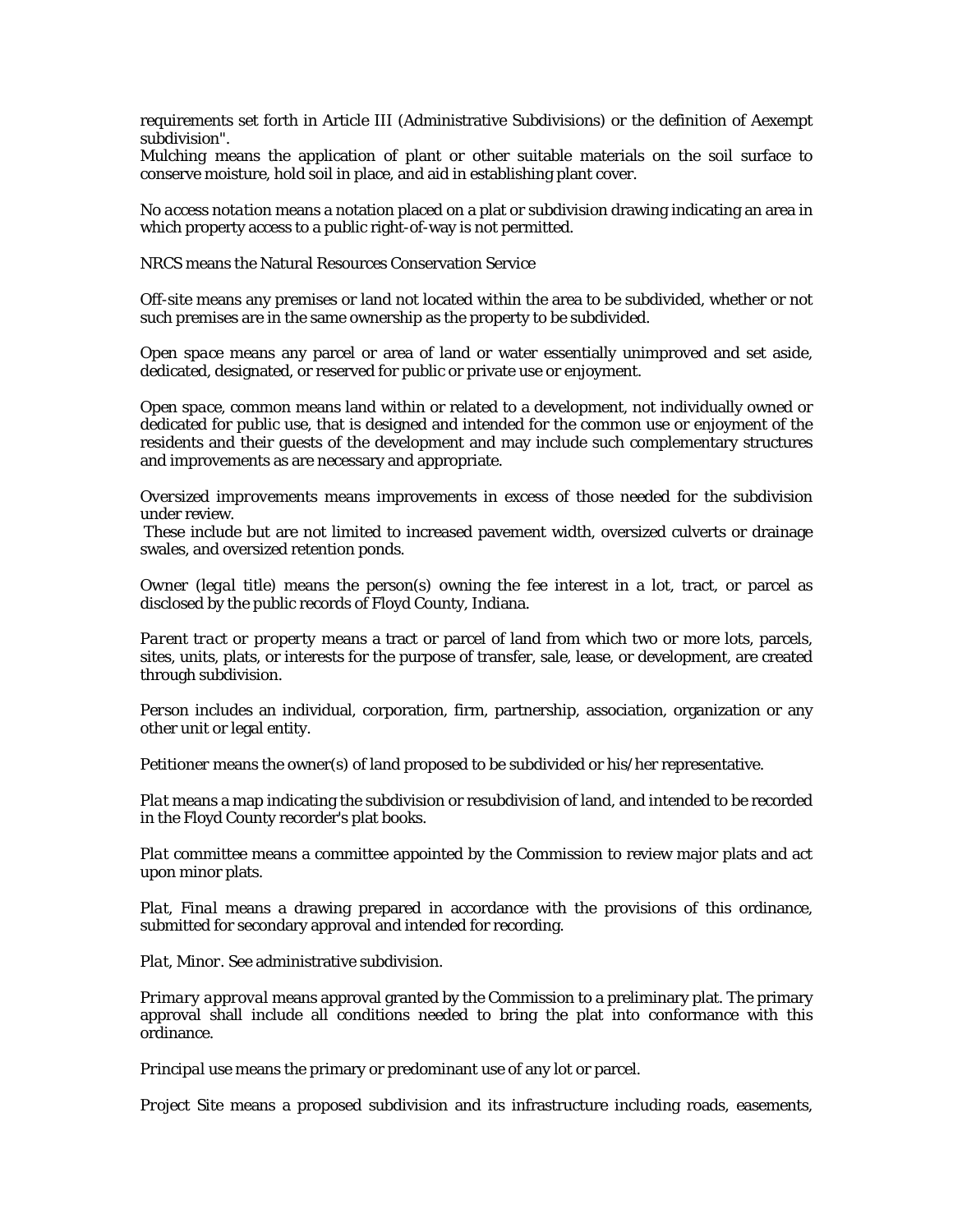utility lines & conservation areas

*Public Sewer* -a sewage disposal service operated by a recognized governmental unit or political subdivision thereof within the State of Indiana.

*Recreation, Active* means leisure-time activities, usually of a formal nature and often performed with others, such as basketball, softball, baseball, tennis, soccer. Active recreation requires equipment and takes place at prescribed places, sites, courts, or fields.

*Recreation, Passive* means activities that involve relatively inactive or less energetic activities, such as walking, sitting, picnicking, card games, chess, checkers, and similar table games.

*Resubdivision or replat* means any change in a recorded subdivision plat affecting any street layout, easement, area reserved for public use, lot line, or affecting any map or plan legally recorded prior to the adoption of any regulations controlling subdivision. A replat shall be considered a minor plat, provided, that no new streets or roads or utility extensions are required. If streets or utility extensions are required, then the plat shall be considered a major subdivision of land.

*Sanitary sewer system* means a system which processes sewage by transferring the effluent via a system of pipes to a central processing facility operating off the premises which created the effluent.

*Secondary approval* means the final approval granted to a subdivision by the Commission or a designated representative. This approval authorizes the owner or agent to record the plat.

*Sewage disposal service* means any public utility service performed by a sewage disposal company whereby liquid and solid waste, sewage, night soil, and industrial waste (hereinafter Sewage) of any single territorial area is collected, treated, purified, and disposed of in a sanitary manner.

*Sewage disposal company* means any natural person, firm, association, corporation, or partnership, owning, leasing, or operating any sewage disposal service within Floyd County, Indiana, pursuant to a CTA issued by the Indiana Utility Regulatory Commission

*Steep slope* means a pre-development grade which exceeds 20% as measured from the building line on one side of the proposed street to the building line on the opposite side, and/or exceeds 33% beyond the building lines.

*Street* means a right-of-way dedicated or otherwise legally established for public use, which affords the principal means of access to abutting property. A street may be designated as a highway, thoroughfare, parkway, boulevard, road, avenue, lane, drive or other appropriate name. A street may also be classified according to function as follows:

- 1) Freeways/expressways are limited-access highways which carry large volumes of traffic and have more importance regionally than locally. They often contain four or more moving lanes and permit a continuous high-speed traffic flow. These highways have a high order of design and construction requirements.
- 2) Arterials are high capacity/high volume thoroughfares. They provide access to and through the County. The main function of these roads is mobility, not access to property. Three different types of arterials are classified for the purposes of this title. They are: major arterials, minor arterials and one-way arterials.
- 3) Collector roads function as a collection and distribution system. These mediumvolume and capacity roads collect and distribute traffic to and from streets of lower classification to arterial roads and/or activity centers. Mobility has a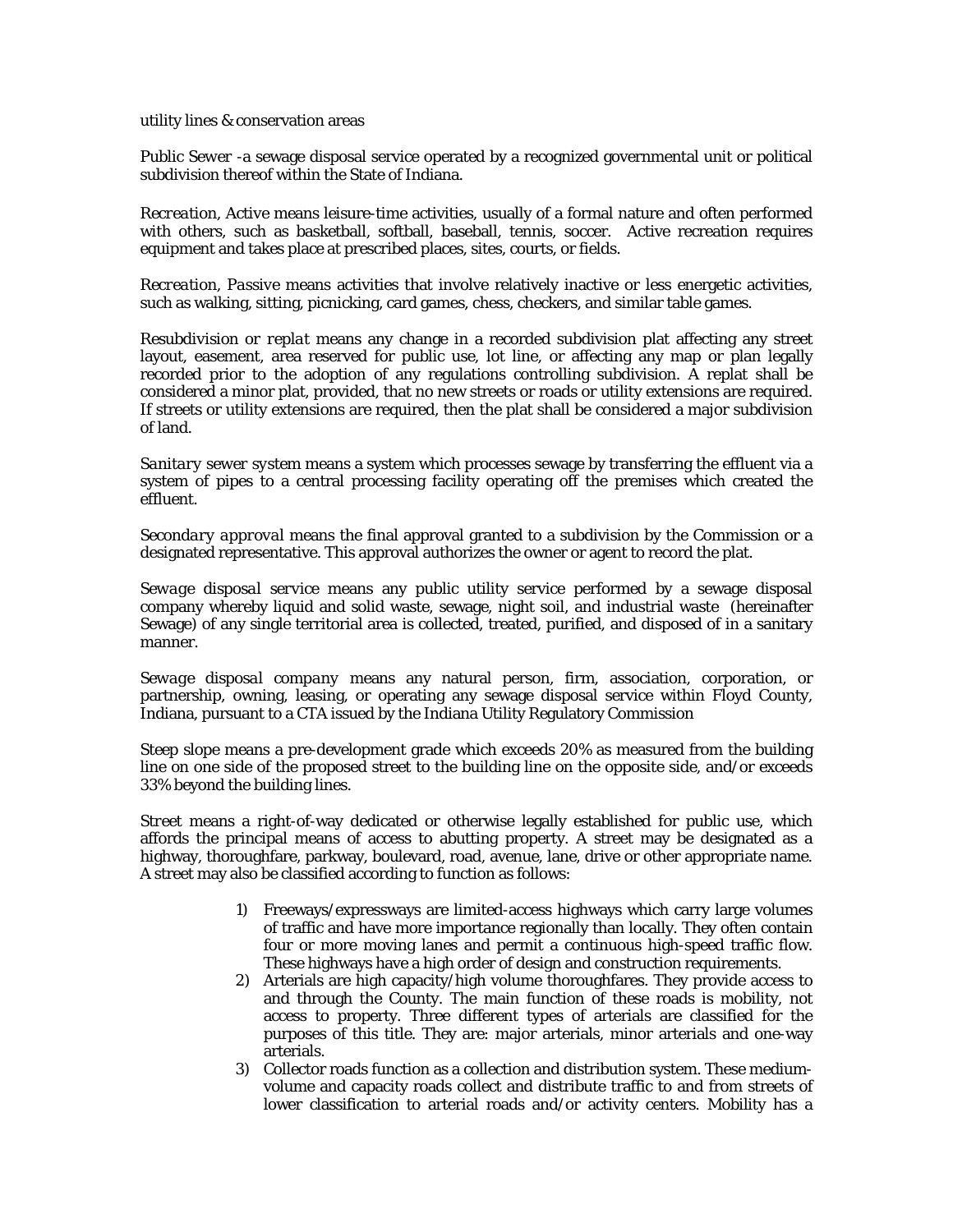much higher priority than access to property on these roads. Collector roads may be characterized based upon amount of traffic as major or minor.

- 4) Local roads are medium-volume roads that form the majority of the county road network. Often they are part of the numbered street system and are typically longer than subdivision streets. While in some cases these streets may provide direct access to property, their primary function is traffic movement.
- 5) Subdivision streets are low capacity and low speed roads whose function is to provide access to homes and property. Through traffic and heavy use of these roads should be discouraged. To the extent possible, residential driveways and ingress and egress points to other uses or structures should be oriented to the local roads rather than to arterials or collectors.
- 6) Marginal access streets are local roads that are parallel to, and separated by a limited access landscape buffer strip from arterial streets and highways. These roads provide for access to abutting property on one side only.
- 7) Cul-de-sac street is a local road or subdivision street with only one outlet, having a paved, circular turn-around area at the closed end.
- 8) Alley is a minor way that is used primarily for vehicular service access to the back or side of properties otherwise abutting on a street.

*Street, dead-end* means any street with only one outlet but having no paved turn-around at the closed end.

*Structure, principal* means a building in which is conducted the principal use of the lot on which it is located.

*Structure, accessory* means a subordinate structure on the same lot as the principal building or use

*Subdivision* means the division of a parcel of land into two or more lots, parcels, sites, units, plats or interests for the purpose of offer, sale, lease, or development. It may also include resubdivision.

*Subdivision, greenway*. See Greenway subdivision.

*Subdivision, major*. See Major subdivision.

*Subdivision, minor*. See Administrative subdivision.

*Subdivision road* means a road which is a part of an approved subdivision plat and which does not generally serve as a public thoroughway for non-residents of the subdivision.

*Subsurface drainage* means a system of pipes, tile, conduit or tubing installed beneath the ground surface used to collect ground water from individual parcels, lots or building footings.

*Surface drainage* means a system by which the stormwater runoff is conducted to an outlet. This would include the proper grading of parking lots, streets, driveways, yards, etc., so that the stormwater runoff is removed without ponding and flows to a drainage swale, open ditch or a storm sewer.

*Technical review committee* means a committee established by the Commission to assist with the technical evaluation of subdivisions and to make appropriate technical recommendations to the Commission, Plat Committee and Department.

*Thoroughfare plan (official)* means the part of the comprehensive plan, now or hereafter adopted which includes a major street and highway plan and sets the location, alignment, identification, and classification of existing and proposed public streets, highways and other thoroughfares.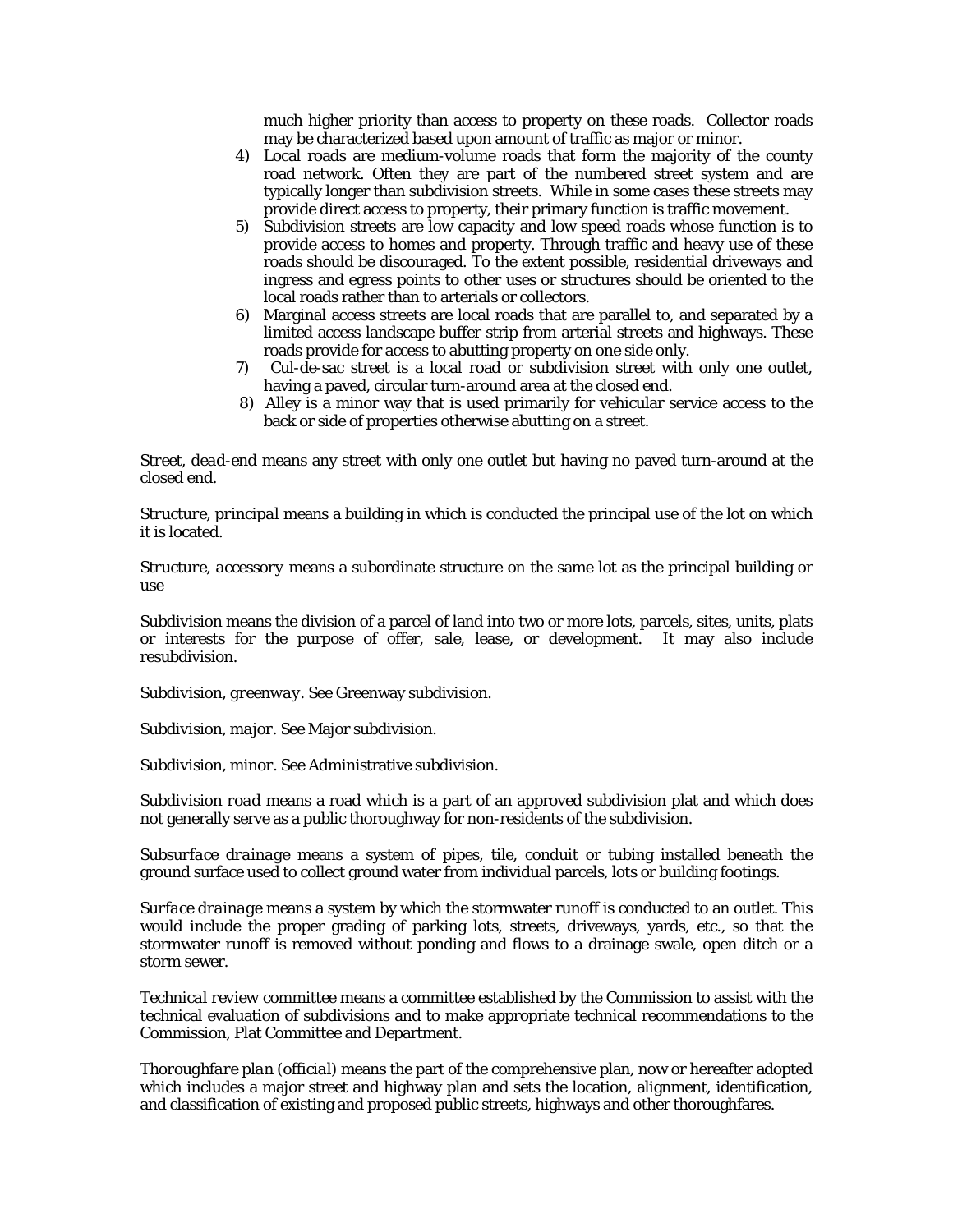*Traffic Impact Study* means a study prepared by a qualified traffic engineer evaluating the traffic impacts expected from a new development. The study shall include the following:

> a. Within the study area a precise description of the existing transportation system, its capacity to meet anticipated demands, and a delineation of unique or special traffic flow issues. The study shall measure the average daily traffic volume during a business day as well as peak hour am and pm counts. Trip generation rates shall be based on the latest rate tables published by the Institute of Transportation Engineers (ITE).

> b. The study shall include an estimate of the additional total daily and peak hour traffic to be reasonably expected from the proposed subdivision, as well as the assessment of the cumulative traffic impact (to include its distribution) which may be reasonably anticipated from other expected development within the study area. For purposes of this definition, the term expected development shall include those proposed commercial and industrial projects and other major residential subdivisions for which applications have been filed with or approved by those local planning authorities having jurisdiction as of the study date. In addition, the study will include a calculation of the Level of Service at the control points nearest the Subdivision. For purposes of this definition, the phrase nearest Control point(s) shall mean an intersection of the service roadway with another existing street (of local or higher classification), which is controlled by a stop sign or signal, and which is located within one-half mile of the point of access of the proposed subdivision. NOTE: if a control point does not exist within one-half mile of the point of access, the Plat Committee and the Developer shall agree upon an appropriate location for the required level of service determination.

> c. The format and required contents of a traffic impact study are more particularly set forth in Appendix E.

> d. The study shall assume a 3% annual growth rate through the date proposed by the developer to sell all lots in the subdivision.

*Trail* means a pathway prepared especially for pedestrian, equine, or bicycle travel.

*Vicinity map* means a map showing the location of a subdivision in relation to a larger area. This may include major thoroughfares related to the subdivision, nearby community facilities such as parks, schools, fire stations, etc., zoning on the site and adjoining property. This may also show the parent tract.

*Wastewater treatment plant* means a mechanical facility, whether prefabricated or site-built, used by a sewage disposal company in providing a sewage disposal service, as permitted under a certificate of territorial authority (CTA) issued by the Indiana utility Regulatory Commission pursuant to Title 8 of the Indiana Code or other applicable law or regulation. For purposes of this definition, the term facility shall include all sewage treatment plants, main sewers, submain sewers, force mains, pumping stations, ejector stations, and all other equipment and appurtenances necessary or useful and convenient for rendering a sewage disposal service. The term Package Wastewater Treatment Plant shall not include those facilities owned or operated by a municipal corporation, as defined by I.C. 36-1-2-10, or those which process sewage exclusively from one or more public or private schools located in Floyd County. For purposes of this Ordinance, a package wastewater treatment plant shall not be deemed a residential or agricultural use; an accessory thereto under Section 2.03; or, a contingent use under Section 2.04.

*Wetland* means an area that is inundated or saturated by surface or ground water at a frequency and duration sufficient to support, and that under normal circumstances does support, a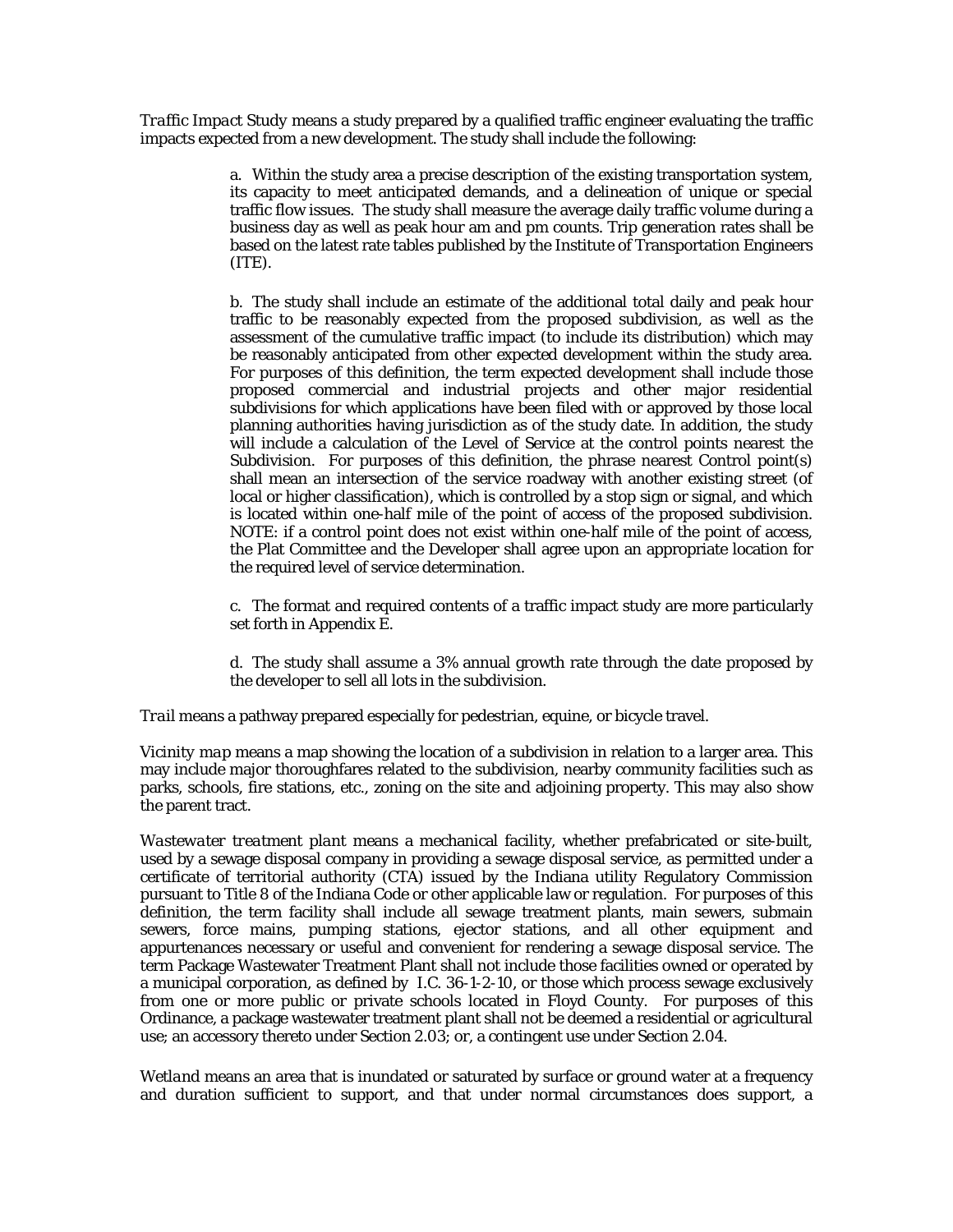prevalence of vegetation typically adapted for life in saturated soil conditions. [33 C.F.R. '  $328.3(b)$ ]

*Zone A* means floodplain.

### **Article III Administrative Subdivisions**

#### **Section 1. Purpose**

The purpose of this Article is to establish a simplified procedure for the subdivision of land that, (1) does not require the opening of a new public way and, (2) complies in all other respects with applicable portions of this ordinance and the Floyd County Zoning Ordinance. It is neither the purpose nor the intent of this Article to facilitate or permit the avoidance of those rules and regulations pertaining to Major Subdivisions through (a) the piecemeal development of a single parent tract, or (b) the subdivision of two or more parent tracts which are located adjacent or in close proximity to one another, or (c) any other method or means which are clearly indicative of an intent by the applicant to avoid or circumvent the provisions of this Ordinance pertaining to Major Subdivisions.

#### **Section 2. Applicability**

A proposed subdivision of land may be processed under this Article only if the staff determines:

- A. That an application filed under this Article is not intended to avoid or circumvent the rules and regulations of this Ordinance applicable to Major Subdivisions. If a second or subsequent application is filed hereunder, for the further subdivision of a single parent tract within five (5) years of the first or next previous application, or if applications to subdivide adjoining or closely related parent tracts are submitted simultaneously or within five (5) years of one another, a rebuttable presumption is created that the avoidance or circumvention of the Major Subdivision regulations is intended. In either such event, or if the staff otherwise reasonably believes that such intent is indicated, the application shall be referred to the Commission for approval to proceed hereunder, at which time the applicant may present evidence and be heard. The decision of the Commission on this issue is final.
- B. That the proposed subdivision contains not more than five ( 5) lots, inclusive of the parent tract, upon each of which shall be located not more than one (1) single family dwelling.
- C. That each of the lots in the proposed subdivision shall have (a) the requisite frontage on a dedicated public roadway which is maintained by Floyd County or such other governmental entity having jurisdiction, or (b) the Commission has approved the use of a private access easement to serve one or more of the lots in the proposed subdivision. If a private access easement is proposed, the application shall be referred to the Commission for approval to proceed hereunder, at which time the applicant may present evidence and be heard. The decision of the Commission on this issue is final. The paved portion of a private access road shall be at least sixteen feet wide with a minimum of eight inches of crushed stone.
- D. That the application for subdivision and the supporting documentation is sufficient to permit the Plat Committee or the Commission, as appropriate, to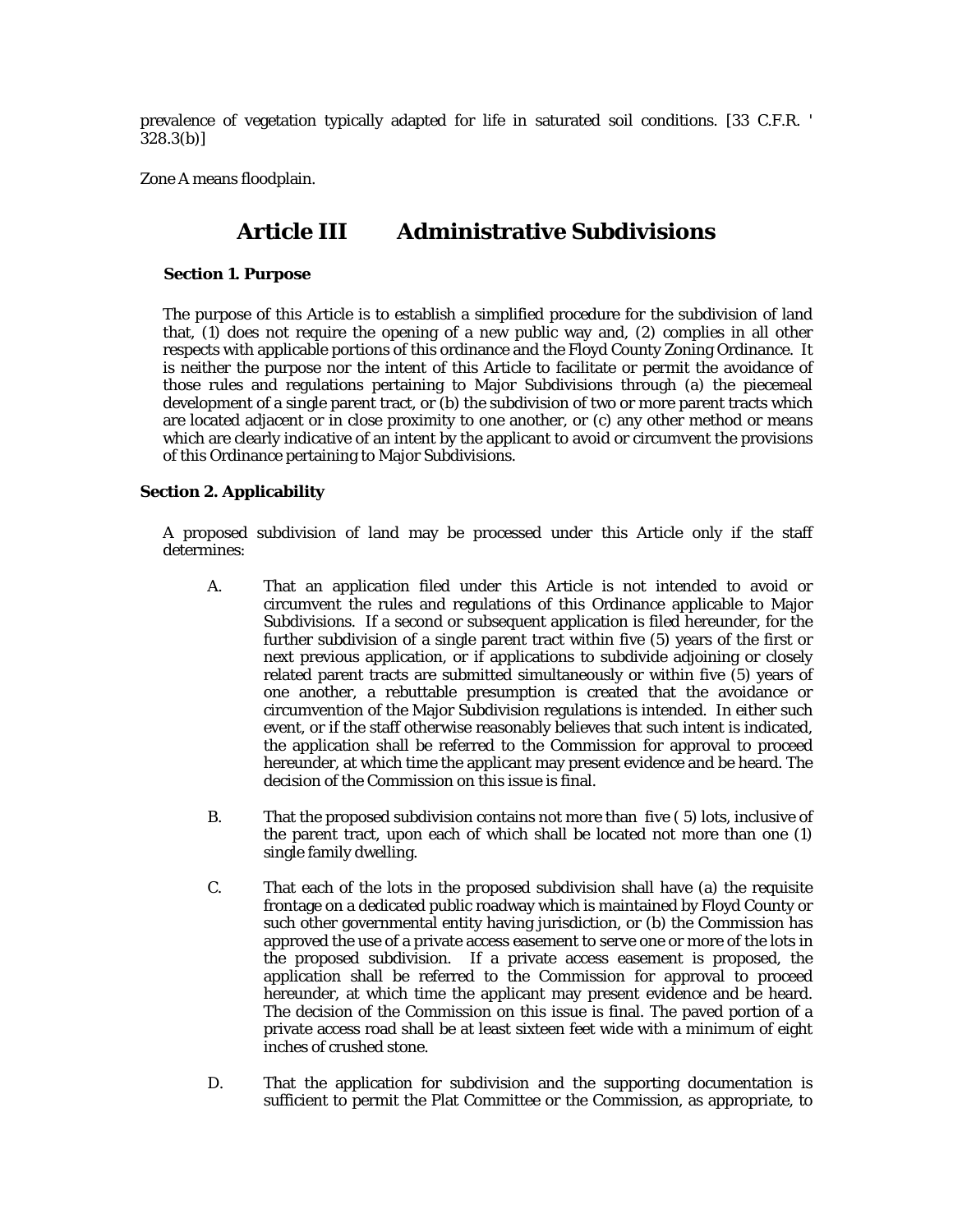affirmatively find and determine that the proposed Administrative Subdivision conforms in all respects to the provisions of this ordinance and the Floyd County Zoning Ordinance applicable thereto.

E. If a proposed Administrative Subdivision is referred to the Commission under this section, or if a decision of the staff hereunder is appealed by the applicant, due notice of the hearing thereon shall be given and published as required by law, this Ordinance, and the rules of the Commission. A decision by the Commission on any appeal is final.

#### **Section 3. General Requirements.**

Applications for primary or secondary approval of administrative subdivisions shall be made in accordance with applicable statute, this Ordinance, and the Commission=s Rules of Procedure.

#### **Section 4. Lots**

All lots shall have suitable building sites.

- A. All lots shall have the minimum frontage size required by the zoning ordinance on a public street or approved private access easement.
- B. Wherever possible, residential lots shall be designed to have access from Subdivision Streets, not from streets of higher classification. Where no alternative exists to access from a street other than a subdivision or marginal access street, the Commission shall require that every two (2) lots be served by a single jointly used access drive in order to limit the points of traffic conflict on the street. When such a combined drive is required, the plat shall include an easement providing for joint use and maintenance.

#### **Section 5. Streets and Access**

- A. Access. All parcels in the subdivision and adjacent land shall have adequate ingress and egress without the construction of any new streets or substantial improvement to existing streets. All lots shall have legal access to a platted private access easement or to a public street and all driveways shall be located so as to provide adequate sight distance in accordance with Table IV-4 and minimum separation as required by Table IV-1 and will be properly spaced according to County standards.
- B. Land adjacent to the property involved in the subdivision shall have adequate access according to the criteria contained in this section. New subdivisions shall not be permitted to landlock nor to continue the landlocking of adjacent property.
- C. Access easements providing legal access to land shall be at least 50 feet in width.
- D. Access easements shall be so located as to be suitable as future public streets meeting the standards of this Ordinance.
- E. No more than five lots, parcels or tracts shall gain access from a private access easement.
- F. When such easements are permitted, the plat shall contain a notation clearly stating that the easement is private and that the County will provide no maintenance or services relating to such easement. There shall be a maintenance agreement included with the Deed restriction.

### **Section 6. Water Supply**

A. When a public water supply is available within 2 mile of any point on the boundary of the property to be subdivided, the developer shall extend such system to serve the lots in the administrative subdivision. For purposes of this section, an available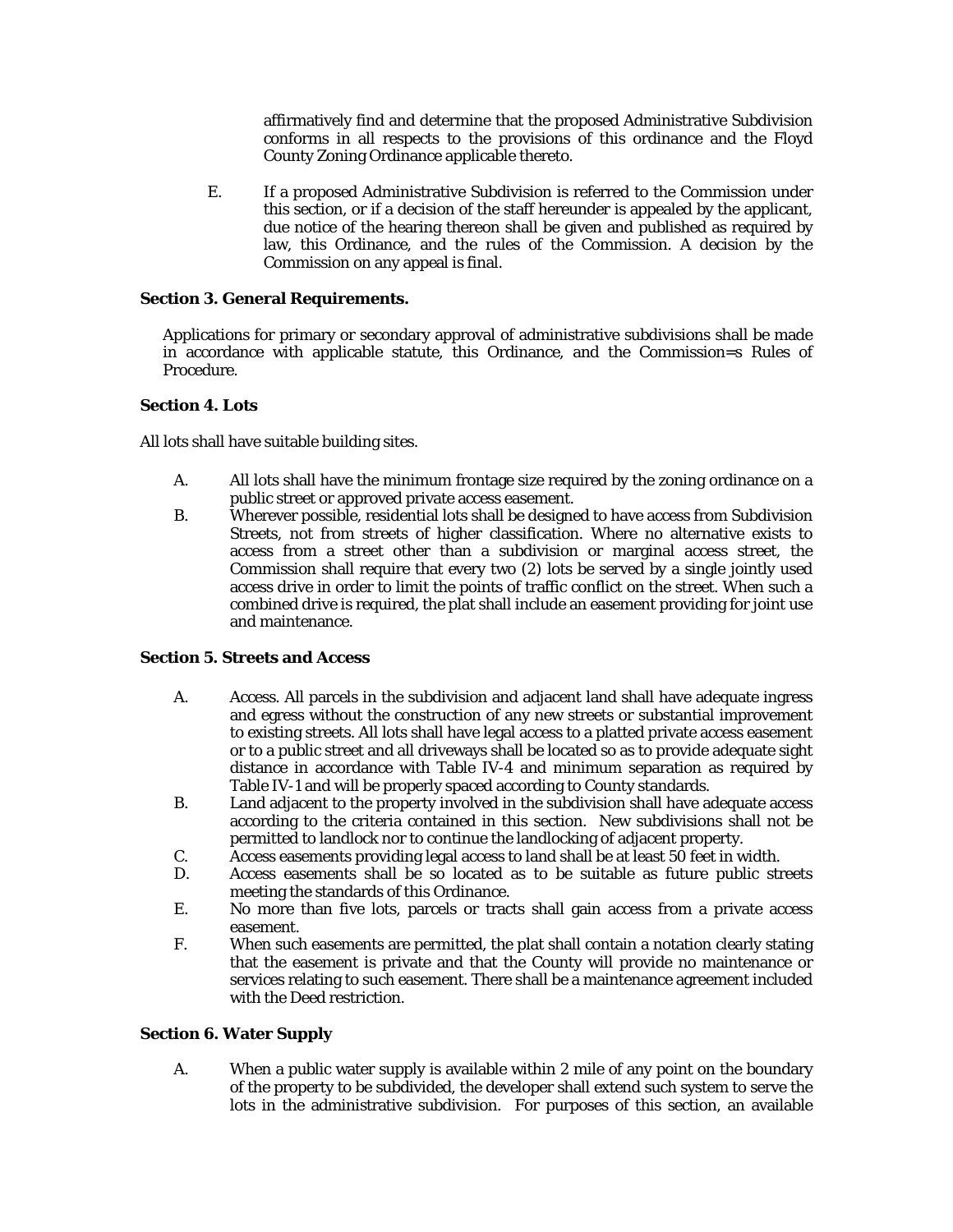system is one with sufficient capacity that can be utilized via existing rights-of-way or easements.

B. When a public water supply is not available, the Commission may approve the use of cisterns or individual wells. Wells and cisterns shall be located and/or constructed in accordance with the regulations of the Health Department. Any well serving an individual lot shall be located on such lot.

#### **Section 7.Sewage Disposal**

- A. When a municipal- or county-owned or operated sanitary sewer system approved by IDEM is available within 600 feet of the property to be subdivided on the property proposed for subdivision, the developer shall extend such sewer system to serve the lots in the administrative subdivision. Such system shall meet the standards of IDEM. If the service provider imposes a higher standard, the higher standard shall apply. For purposes of this section, an available system is one with sufficient capacity that can be utilized via existing rights-of-way or easements and employing gravity flow.
- B. The Commission shall permit the use of septic systems if the systems are approved by the state and local boards of health. Such system shall be designed and installed in accordance with the regulations of the Health Department. Any septic system serving only an individual lot shall be entirely located on such lot. Two filter field locations approved by the Health Department shall be required. The septic system and both filter fields shall be protected from damage during construction.

## **Article IV Major Subdivisions**

#### **General Requirements**

- A. Applications for primary or secondary approval of major subdivisions shall be made in accordance with applicable statute, this Ordinance, and the Commission=s Rules of Procedure.
	- 1) The developer shall prepare a preliminary plan of a realistic conventional subdivision, showing the lot and street layouts. All lots shall conform to the dimensional requirements of the Zoning Ordinance, and all streets shall meet the dimensional and geometric standards of this Ordinance.
	- 2) The developer shall indicate on the preliminary plan the topography, wetlands, flood hazard areas, steep slopes, and soils shown on *The Soil Survey of Floyd County* as having severe limitations for urban development. Lots shall be laid out in such manner as to provide suitable building sites.
	- 3) No construction can occur between Primary approval and Secondary approval as outlined in Article VI Section 4 Paragraph B. " Construction" shall include disturbing the soil or removing trees except to the extent necessary to (a) obtain access to the site,

(b) conduct testing required by the Subdivision Control Ordinance, or (c) meet the requirements of the Subdivision Control Ordinance.

B. A traffic study is required if the proposed development meets the following peak hour trips for the specific road classification. The applicant may stipulate to the findings of the Floyd County Major Thoroughfare Study through a letter to the Plan Commission. The letter shall state that the applicant accepts the findings of the level of service and proposed improvements as defined in the Major Thoroughfare Study. The applicant shall also provide a letter from the County Engineer and County Planner Office regarding the development and any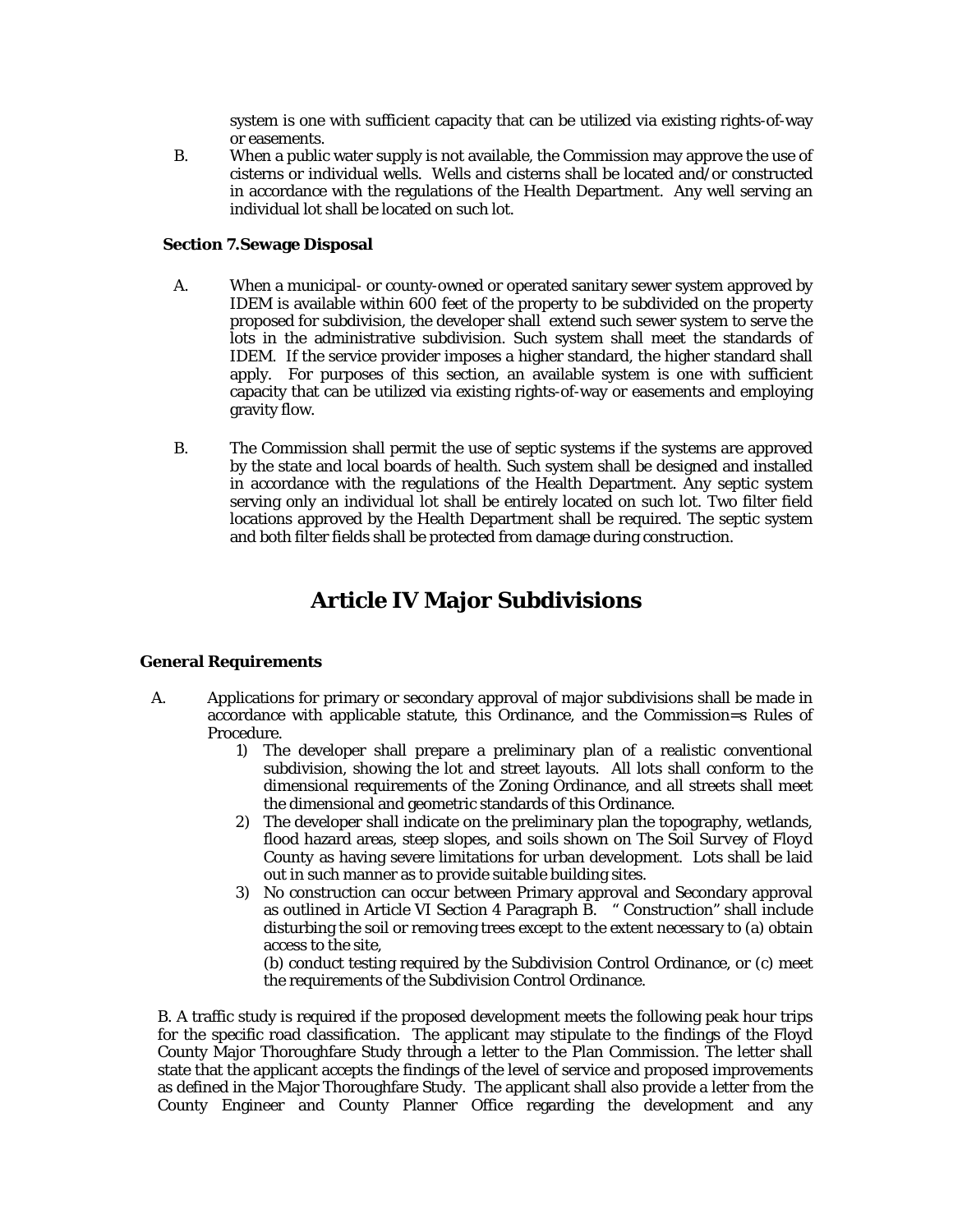recommendations regarding the proposed impact and safety considerations. All letters shall be submitted as part of the initial application and be part of the record in the preliminary plat approval process. The plan commission does reserve the right to request additional information regarding traffic and the proposed site. Applicants for approval of a major subdivision shall submit the following, in addition to any required in the Commissions Rules of Procedure:

1) A Traffic Impact Study if the proposed subdivision results in more than:

 a. 100 street peak hour trips with direct access to a roadway classified as a major collector or higher,

 b. 50 street peak hours trips with direct access to a roadway classified as minor collector.

c. 25 street peak hour trips with direct access to a roadway classified as local.

#### 2) Drainage Report which shows existing drainage on the site

- 1. Project name, developer, project engineer or surveyor, their addresses and telephone numbers, legal description, date of plans and any revisions, scale of plan, and north point;
- 2. Area Vicinity map detailing: project environs; current zoning; adjoining property owners; and existing street lines within one thousand (1,000) feet of the project boundaries;
- 3. Topography based on mean sea level elevation at a minimum two (2) foot interval for the project site and any adjoining areas whose topography may affect project drainage. if the drainage area is extensive, an additional map of sufficient clarity must be provided. In areas with greater than a 3% grade, ten foot contour intervals may be used;
- 4. The location of existing streams lakes, ponds, watercourses, and other flood water runoff channels (including their USGS map designations),, the extent of the floodplain at the established one hundred (100) year flood elevation, and the limits of the floodway, all properly identified;
- 5. The existing location of surface and subsurface drains, inlets, and outfalls, easements that are visible or of record, existing seeps, springs, and wells that are visible or of record;
- 6. Existing storm and sanitary sewers, inlets, or outfalls, existing septic tank systems, and treatment plant outlets and utilities;
- 7. Existing structures;
- 8. Identification of wetlands;
- 9. Boundary and acreage of project site indicated by a heavily solid line based on a traverse with angular and linear dimensions; and
- 10. Other significant conditions of the area proposed to be improved.

B.) proposed modifications of on site drainage

1. Proposed changes in streams, lakes, swamps, detention basins, watercourses and flood water runoff channels,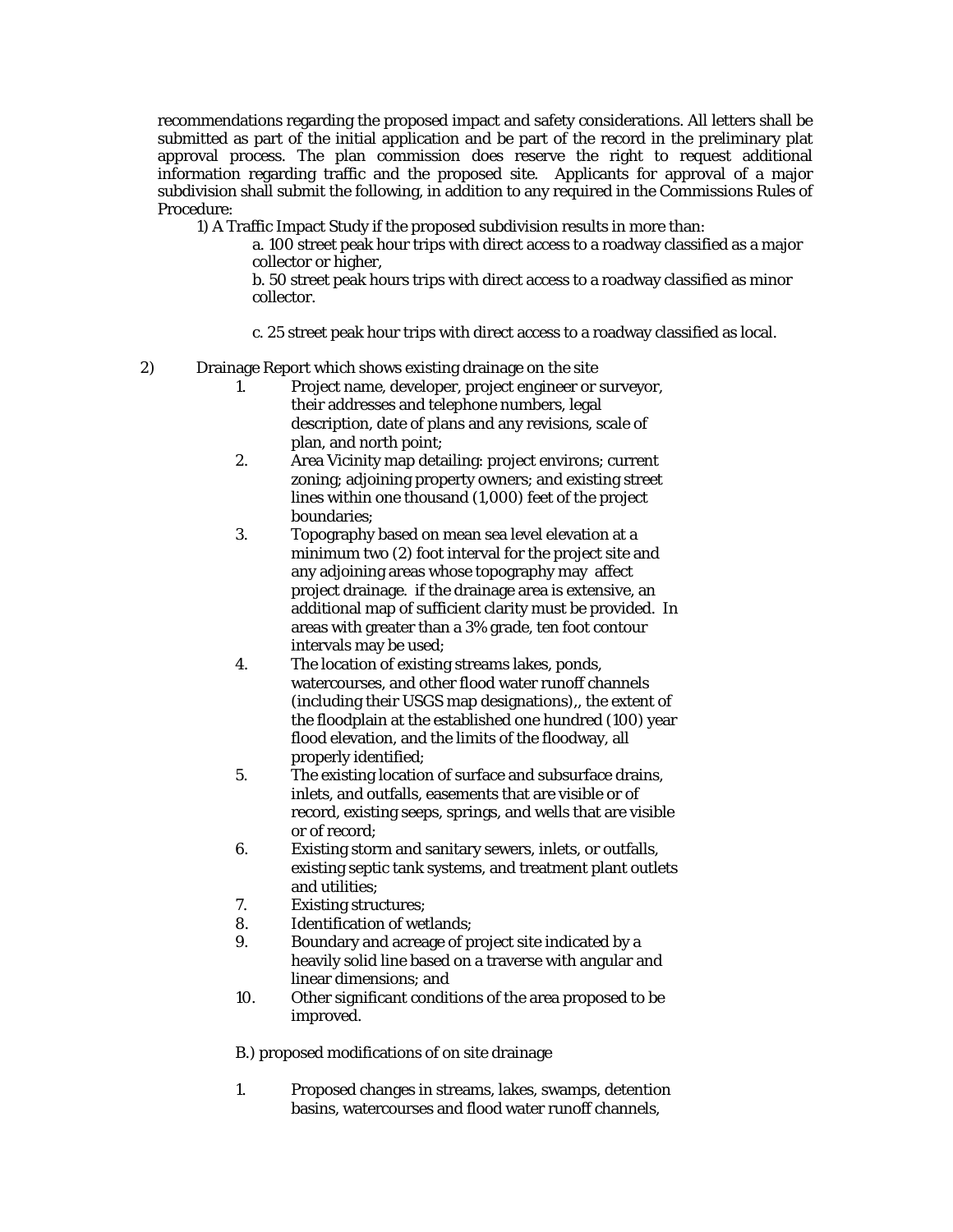floodplains, and the limits of the floodway, all properly identified;

- 2. Proposed location of surface and subsurface drains, inlets, outfalls, and easements;
- 3. Proposed location and materials of storm and sanitary sewers, on-site sanitary effluent disposal systems, and location of affected utilities;
- 4. Structures to be removed or relocated on the project site;
- 5. The location and design of proposed streets, roads, sidewalks, culverts, bridges, parking lots, hard surfaced areas, including depressed pavements, and used to convey or temporarily store overflow from heavier rainstorms, and outlets for such overflow;
- 6. The cross section of existing streams and floodplains to be maintained or changed and new channels to be constructed, where changes are proposed or discharge into receiving streams is altered; and
- 7. The erosion and sediment control measures to be implemented including, but not limited to: design and installation details, location, vegetation and schedule.

 C.) a certification by the developer and engineer that the proposed subdivision shall not increase drainage onto adjoining landowners in an amount that is greater than that which existed pre-development. Post-development peak discharges shall be equal to or less than pre-development peak discharges for design storms having recurrence intervals of 2- , 10-, 50-, and 100-years. An emergency spillway shall be provided for flows in excess of the preceding.

- 1. The drainage facilities, including but not limited to, inlets, catch basins, street gutters, component swales, storm sewers and small channels, which collect storm water must accommodate peak runoff from at least a fifteen (15) year return period storm. The allowable spread of water on collector streets is limited to maintaining two (2) clear ten foot moving lanes of traffic. One (1) lane is to be maintained on local roads and subdivisions streets.
- 2. For rainfall heavier than a fifteen (15) year storm, these minimum requirements must be satisfied:
	- (a) Open channels carrying peak flows greater than thirty (30) cubic feet per second must be capable of accommodating peak runoff for a fifty (50) year return period storm within the drainage easement;
	- (b) New culverts must be capable of accommodating peak runoff from the greater of a fifty (50) year return period storm or the minimum design period required by INDOT when crossing under a road which is part of the Indiana Department of Transportation functional classification system and is classified as principal or minor arterial, or major or minor collector road; and
	- (c) Drainage facilities must have adequate capacity to convey the storm water runoff from all upstream tributary areas through the development under consideration for a storm of fifteen (15) year design return period calculated on the basis of the upstream land in its present state of development.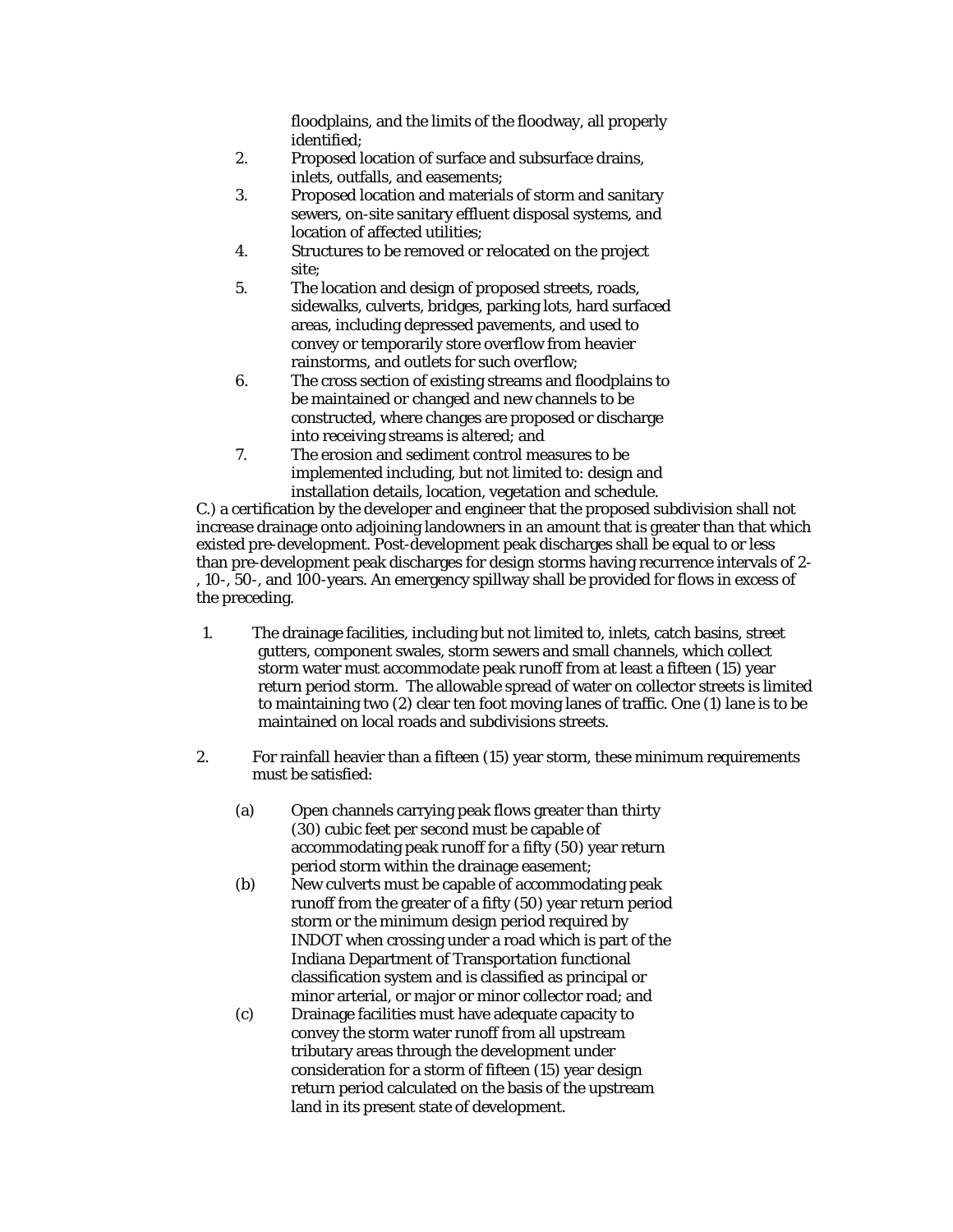- 3) A certification by the developer and engineer that IDEM Rule 5 shall be complied with and that the Commission shall receive a copy of the Rule 5 report. Copies of Notice of Intent letters must also be filed with the Commission prior to commencement of the land disturbing activity.
- 4) A Geotechnical Report if the developed areas of the proposed subdivision:
	- a. Include steep slopes; or
	- b. Include wetlands; or
	- c. Are located in the flood plain; or

### 5) A Phase I Environmental Audit Report if the proposed project area has a. ever contained underground storage tanks

- b. has previously been used for an industrial use
- c. ever contained hazardous materials as defined by the EPA.
- C. The developer shall complete all improvements and installations required by this Ordinance within the time limits established in Article VI, Section 4.
- D. Every major subdivision with common facilities shall have a lot owners association meeting the following requirements: 1) Membership shall be automatic for all owners of lots in the subdivision. 2) The association shall be incorporated. 3) The association shall be organized by the developer and shall be financed by the developer until a sufficient number of lots have been sold to enable the association to be financially solvent without a subsidy from the developer.
	- E. Every major subdivision shall be accompanied by covenants. The covenants shall be consistent with the terms of this Ordinance. When necessary to ensure compliance with a provision of this ordinance or a condition of subdivision approval imposed by the Commission, the developer shall grant explict permission, as a condition precedent for Secondary Approval, for the Commission be a party to or have enforcement authority over specified covenants or restrictions. The covenants must be filed in the Office of the Floyd County Recorder.
- F. All materials and construction procedures required by this Ordinance shall conform with the most recent editions of *The Indiana Department of Transportation Standard Specifications;* and the following AASHTO publications: *Road Design Manual, Bridge Design Manual, A Policy on Geometric Design of Highways and Streets*

#### **Section 1. Lots**

- A. All lots shall have suitable building sites properly related to topography and other natural and man-made features.
- B. All driveways shall have a minimum sight distance that complies with the standards set forth on Table IV-4
- C. Lot dimensions shall comply with the minimum standards of the Zoning Ordinance. Dimensions of corner lots shall be large enough to allow for construction of buildings meeting the setback requirements from all streets.
- D. Each lot shall have the full required frontage on a public street. To the fullest extent practical, residential lots shall front on residential subdivision streets in such a manner as to provide neighborhood cohesiveness. Lots laid out in lines with access from existing arterial, collector, or local streets shall not be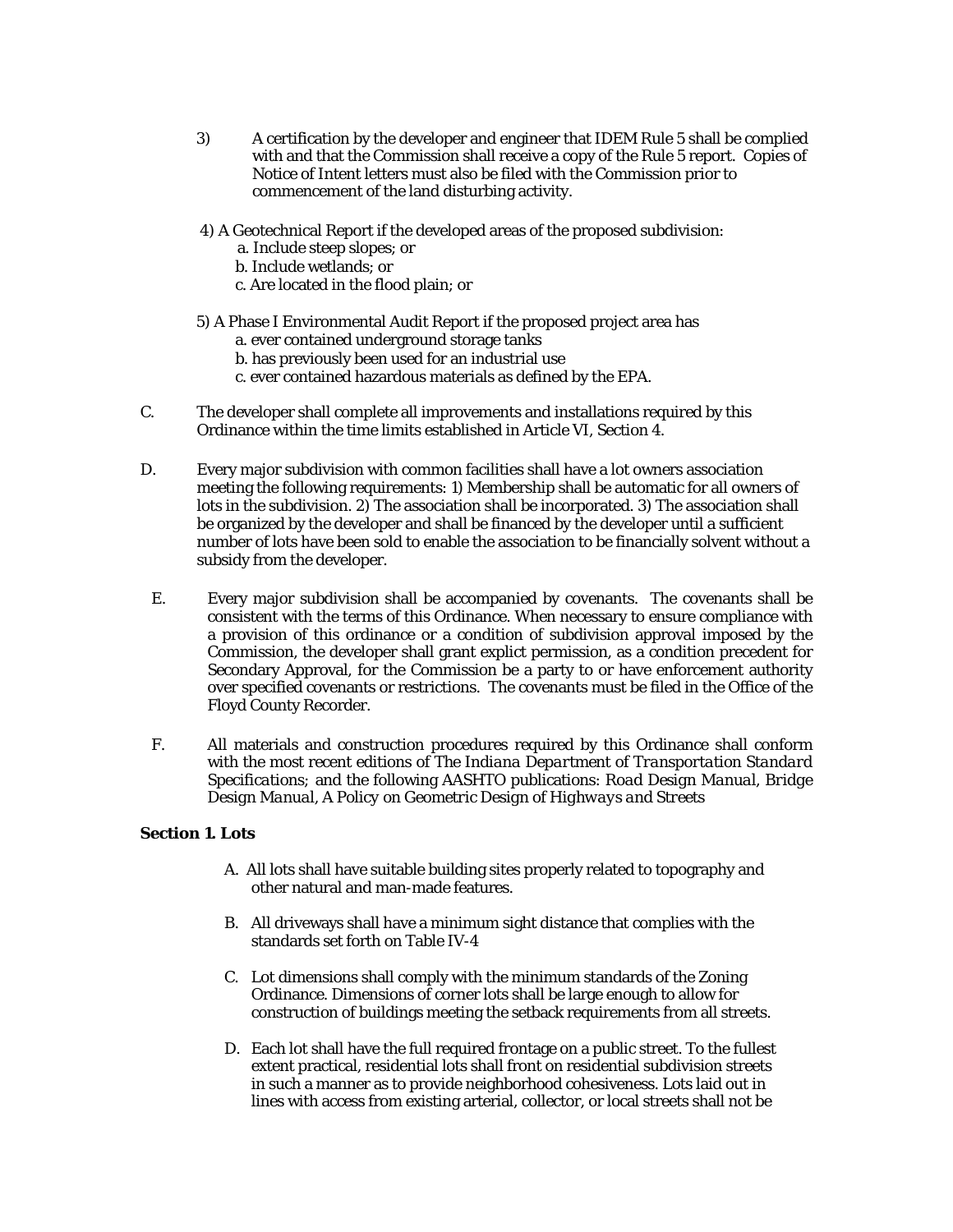permitted.

- E. Residential double-frontage lots shall be permitted only where necessary to provide separation of residential development from street traffic or due to conditions peculiar to the property. Non-residential double-frontage lots are acceptable; however, the Commission shall require a landscape buffer along any frontage that constitutes a rear or side yard. Such buffer shall be at least 10 feet in depth along the lot frontage.
- F. Driveway separations shall be provided in accordance with Table IV-1.

**Table IV-1: Minimum Driveway Separation Distance** 

| <b>Street Type</b> | Residential Drive (1- or 2-<br>family) | Nonresidential or Multifamily<br><b>Drive</b> |
|--------------------|----------------------------------------|-----------------------------------------------|
| Arterial           | $300$ feet <sup>1</sup>                | 600 feet                                      |
| Collector          | 200 feet <sup>1</sup>                  | 200 feet                                      |
| Local              | 100 feet                               | 100 feet                                      |
| Subdivision        | 1 per lot <sup>2</sup>                 | 100 feet                                      |

<sup>1</sup>It is the intent of this Ordinance that residential driveways shall not open onto arterial, collector, or local streets.

<sup>2</sup> A circular driveway with two points of entry on a single lot is permitted provided the sight distance standards in Section 3 Rare met.

G. A wastewater treatment plant, and any future expansion of the wastewater treatment plant, shall have a minimum setback from all lot lines of the lot the wastewater treatment plant is located on of 80 feet.

#### **Section 2. Blocks**

The following standards shall apply to all major subdivisions other than Greenway Subdivisions.

- A. Blocks shall have sufficient width to provide for two tiers of lots of appropriate depth. The Commission may waive this requirement if the block is adjacent to a major street or railroad or if topography or other natural features preclude this arrangement.
- B. The lengths, widths, and shapes of blocks shall be appropriate for the location, topography and the type of development permitted. Block lengths in residential areas shall not exceed 1500 feet nor be less than 250 feet in length. Where a functional stub road to adjacent property is provided for future connectivity, the stub road shall be considered a street for purposes of block length. Cul-de-sacs shall not exceed 2000 feet in length.

#### **Section 3. Streets**

A. Each proposed major subdivision shall be served by one or more existing public streets or roads, each of which shall have a hard surface (asphalt or concrete) that is in reasonably good repair and be capable of accommodating the traffic resulting from the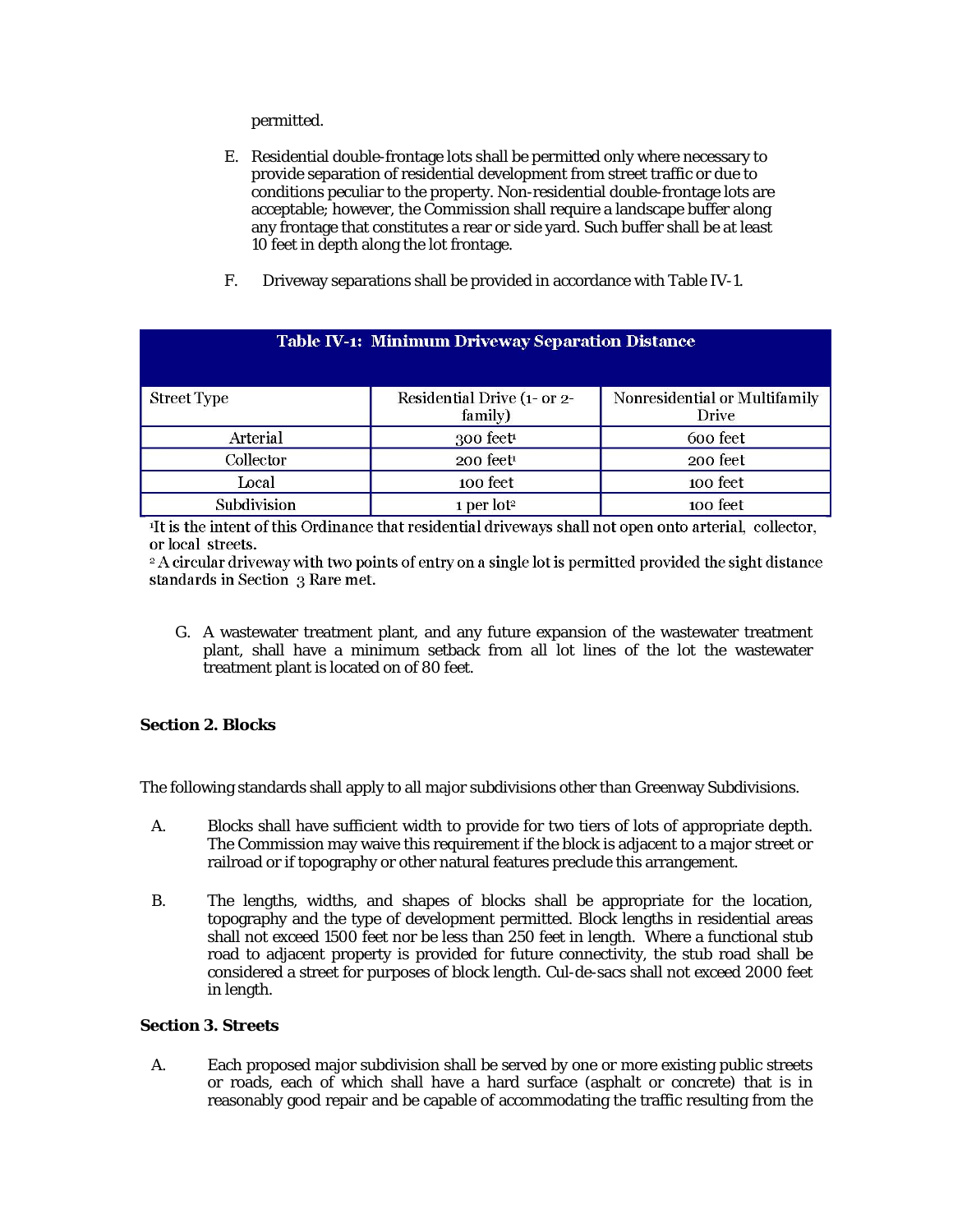proposed development. For purposes of this ordinance, an existing street or road is not capable of accommodating the traffic if the commission finds that the level of service at one or more of the nearest control point(s) to the proposed subdivision has a predevelopment (existing) rating of D, E, or F, or if it finds that the traffic generated by the subdivision and/or that resulting from expected development shall reduce the existing level to D, E, or F. In no event shall the commission approve a major subdivision which is served by a private roadway or easement.

- B. If the existing public street serving a proposed subdivision has an actual right-of-way width, as it abuts the land to be subdivided, less than that indicated in Table IV-2 (the deficit), the owner shall convey to the county one-half of the deficit from the abutting land, provided, in instances where topography or design features necessitate the creation of additional rights of way or easements for the construction, reconstruction, improvement or maintenance of such existing street, the commission shall require that the owner convey to the county (or dedicate in connection with state highways) such land as shall be reasonably necessary for such purposes.
- C. The subdivision plat shall indicate proposed street names. The Commission shall recommend the street names for County Commissioners approval only if the street names are appropriate, do not duplicate existing street names, and will not be confusing to emergency personnel or others needing to locate addresses.
- D. Streets shall be laid out with due regard to topography, soil conditions, natural features, function, clarity of movement, and economy of street length.
- E. Streets shall be related appropriately to the natural topography. Except as provided in Table IV-3, grades of streets shall conform as closely as possible to the original topography.

A combination of steep grades and curves shall be avoided, as shall streets located in blueline streams as designated on USGS maps. Locating streets in intermittent blue line streams as designated on USGS maps shall be done only with approval of the County Engineer and any approval required by State and/or Federal agencies having jurisdiction of the stream in question. All roads crossing any blueline streambed shall be done via a bridge or culvert approved by the County Engineer. The crossing shall be constructed at an approximate 90-degree angle to the streambed at the point of crossing.

- F. Roads across or immediately below dams as the only means of ingress and egress from a subdivision shall be discouraged. In cases where roads are to be constructed over dams, the dam construction and road construction shall be designed and supervised by a certified Geotechnical Engineer. Also, a Homeowners Association shall be formed with responsibility for maintaining the dam and for replacement of any loss of roadway on or immediately below the dam due to a dam's failure. The county will be responsible for normal maintenance to the road only.
- G. New streets shall be extended to the boundary lines of the tract to be subdivided, unless topography or other physical conditions preclude such extension. Whenever practicable, the Commission shall require that streets be designed to provide connections to existing and future subdivisions.
- H. If a subdivision contains 30 or more lots, traffic calming measures shall be utilized within subdivisions. Such measures may include, but are not limited to, traffic circles, frequent intersections, traffic control signs and markings, and medians.
- I. Permanent dead-end streets shall not be permitted. Temporary dead-end streets shall be permitted only when such streets are to be extended as part of street pattern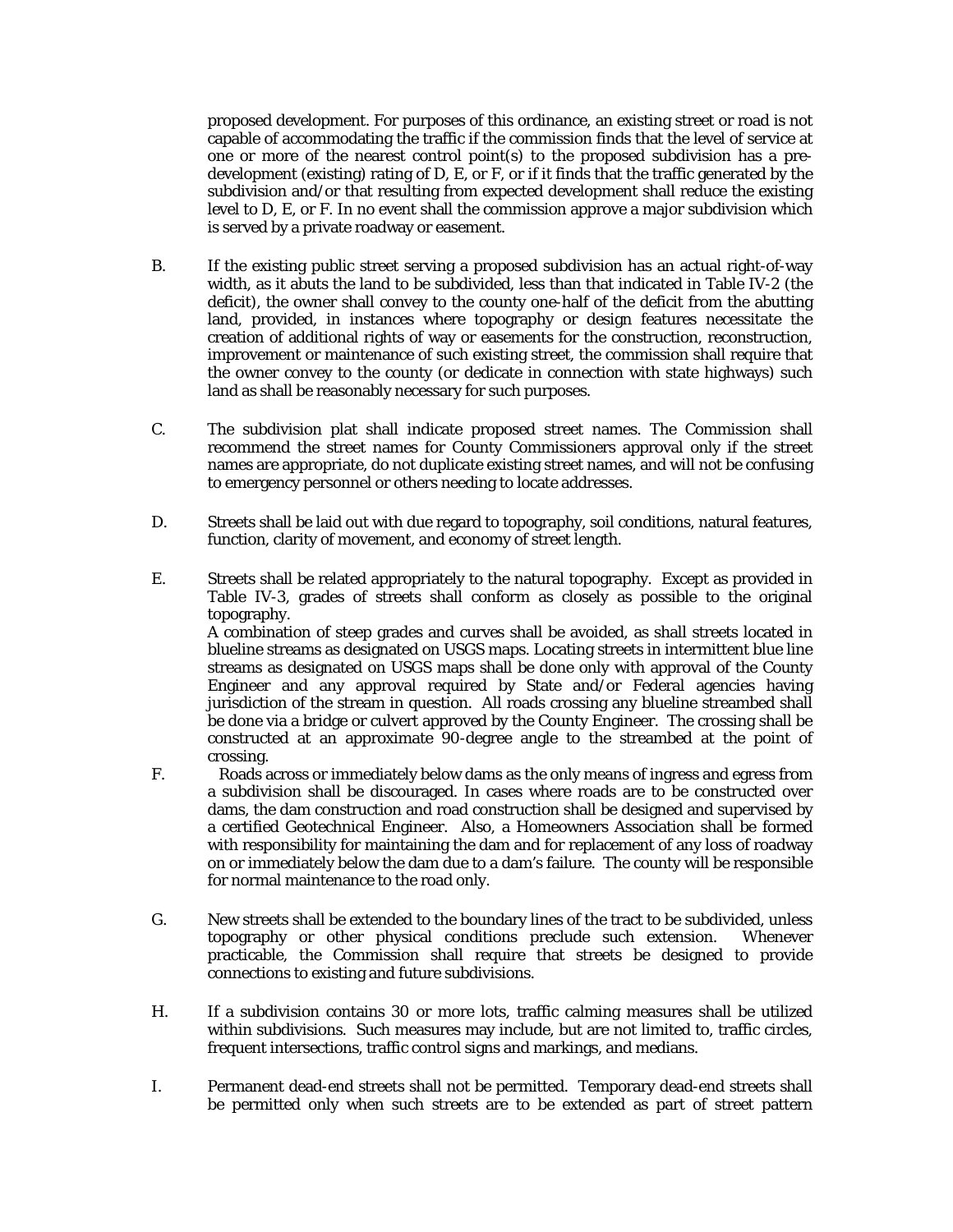approved by the Commission. Where temporary dead-end streets extend along more than one lot, a temporary turn-around with a minimum radius of 50 feet and a minimum 6-inch stone surface shall be provided.

- J. Private streets shall not be permitted.
- K. The Commission shall not approve any Subdivision Street intersecting with a state highway unless the developer provides written approval from INDOT for such intersection.
- L. All subdivisions containing more than 50 lots or more than 2500 linear feet of street frontage shall have at least two points of access. Such access may be provided by establishing at least two entrances to the subdivision from public streets or by providing a single entrance with two lanes, each sixteen foot wide, separated by a landscaped median at least 12 feet wide, extending to the next intersection or for a distance of 100 feet, whichever is shorter. The homeowners association shall be responsible for all maintenance on subdivision entrances and medians.
- M. The Commission may permit subdivisions to be developed using alleys for secondary access to property.
- N. When subdivision streets intersect with local, collector, or arterial streets, the developer shall install deceleration and passing lanes or passing blisters along the local, collector, or arterial street, unless the county engineer believe such measures are unnecessary.

| Table IV-2: Minimum Right-of Way & Pavement Widths |                     |                     |                                                          |                                                             |
|----------------------------------------------------|---------------------|---------------------|----------------------------------------------------------|-------------------------------------------------------------|
|                                                    | Arterial            | Collector           | Local                                                    | Marginal Access or<br>Subdivision                           |
| Right-of-way width                                 | 80 feet             | 60 feet             | 50 feet w/curb &<br>gutter; 60 feet w/o<br>curb & gutter | 50 feet w/curb $\&$<br>gutter; 60 feet w/o<br>curb & gutter |
| Pavement width                                     | 12 feet/travel lane | 12 feet/travel lane | 24 feet                                                  | 24 feet                                                     |

O. The minimum right-of-way widths for streets shall be as indicated on Table IV-2.

- P. Streets shall substantially conform to the Typical Cross Sections shown in Appendix B
- Q. The minimum outside radius and approach radius of the pavement for a cul-de-sac shall be 45 ft. to back of pavement or face of curb. In all other respects, cul-de-sac streets shall meet all standards for subdivision streets.
	- R. The minimum design standards for subdivision streets shall be as shown on Table IV-3.

| Table IV-3: Minimum Design Standards            |                                       |
|-------------------------------------------------|---------------------------------------|
|                                                 | <b>Marginal Access or Subdivision</b> |
| Design speed                                    | $25$ mph                              |
| Grade                                           |                                       |
| Maximum                                         | 10%                                   |
| Minimum                                         | 0.4%                                  |
| Minimum center line tangent length for reversed |                                       |
| curve                                           |                                       |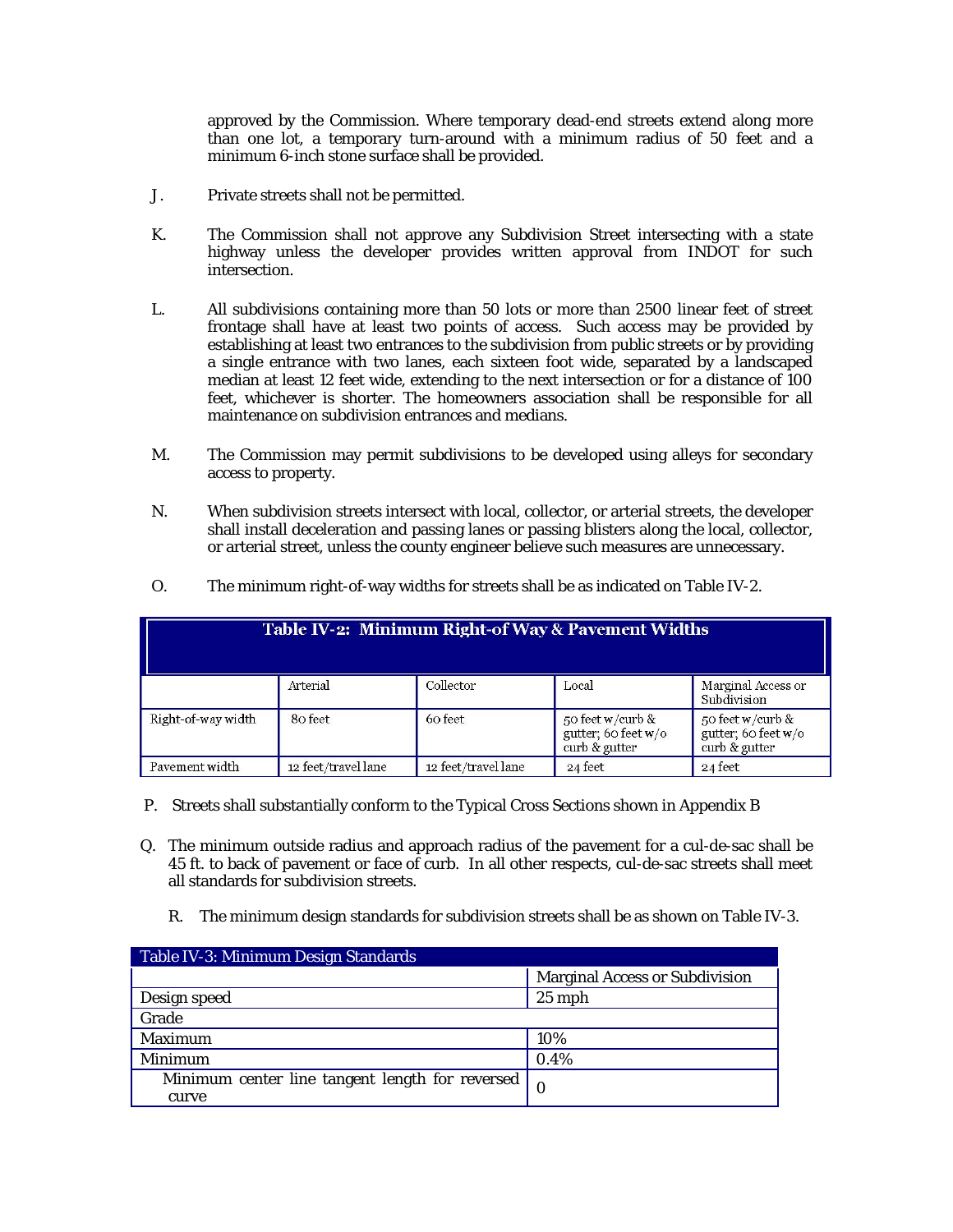| Minimum center line radius of curvature | $150$ ft.    |
|-----------------------------------------|--------------|
| Maximum superelevation rate             | normal crown |
| Min. bridge width                       | $28$ ft.     |
| Pavement markings                       | None         |

S. Minimum sight distances for vehicles from access points on driveways or at intersections onto adjacent roads shall be as shown on Table IV-4.

| Table IV-4: Vehicle Sight Distances |                        |           |         |         |         |         |         |
|-------------------------------------|------------------------|-----------|---------|---------|---------|---------|---------|
| $\sqrt{20}$ mph                     | $\vert$ 30 mph $\vert$ |           | 40 mph  |         | 50 mph  |         | 60 mph  |
| 2-lane                              | $2$ -lane              | $2$ -lane | 4 or    | 2-lane  | 4 Or    | 2-lane  | 4 or    |
|                                     |                        |           | more    |         | more    |         | more    |
| 150 ft.                             | 300 ft.                | 300 ft.   | 300 ft. | 450 ft. | 450 ft. | 600 ft. | 600 ft. |

- T. All traffic control devices required by this ordinance shall comply with the Manual on Uniform Traffic Control Devices.
- U. For all subdivision roads, the pavement specifications in Appendix B shall apply, unless otherwise directed by the county engineer.
- V. If stub roads are available to connect to adjoining properties, the subdivision shall connect to the existing stub roads.

#### **Section 4. Curbs and Gutters**

- A. The curbs and gutters may be of the following types: 1) Roll type 2) Six-inch vertical
	- *A.* Curb and gutter shall conform to the *Indiana Department of Transportation Standard Specifications,* or equivalent standards as determined by the county engineer.

#### **Section 5. Easements**

- A. Each subdivision shall include appropriate easements for drainage and utilities, with the width of an easement being no less than that required to facilitate proper drainage and/or permit the installation, maintenance, repair and replacement of utility services and drainage structures. No building, fence, trees, or shrubs may be placed within drainage easements. This provision must be provided for in the restrictive covenants.
- B. Easements shall have multiple functions wherever possible.
- C. Easements shall provide reasonable continuity from block to block.
- D. The developer of a subdivision containing dams, lakes, ponds, wetlands, or similar features which require periodic maintenance and/or access shall reserve easements for ingress and egress of personnel and equipment, as well as maintenance of the structure or feature, as appropriate.

#### **Section 6. Intersections**

A. Streets and alleys shall be laid out so as to intersect as nearly as possible at right angles. An oblique street shall be curved approaching an intersection and shall be approximately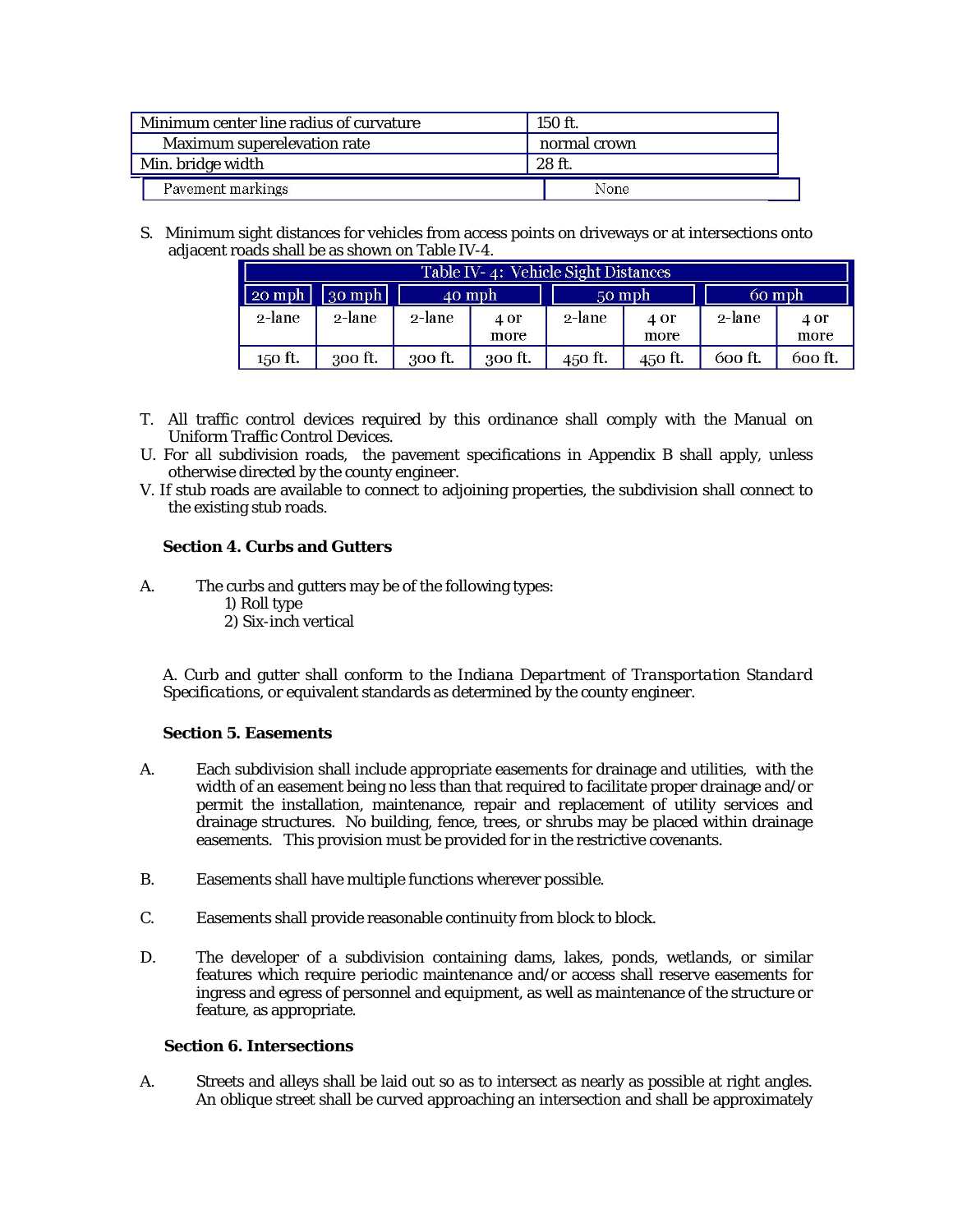at right angles for at least 100 feet therefrom. No more than two streets (four approaches) shall intersect at any one point. No subdivision street shall intersect another street at an angle greater than 110 degrees or less than 70 degrees.

- B. Proposed new intersections with an existing street shall, wherever practicable, coincide with any existing intersections on the other side of such street. Centerline offsets of less than 150 feet shall not be permitted, except where the intersected street has separated dual drive lanes with no median breaks at either intersection. Where new streets intersect collector or arterial streets, their alignment shall be continuous.
- C. Intersections shall be designed with a flat grade wherever practical. For intersections in areas with steep slopes, the developer shall provide a leveling area having a rate no greater than 2% at a distance of 60 feet, measured from the nearest right-of-way line of the intersecting street.

| <b>Table IV-5: Minimum Intersection Design Standards</b>                                                                                                 |                                                                     |  |  |
|----------------------------------------------------------------------------------------------------------------------------------------------------------|---------------------------------------------------------------------|--|--|
| Design Criterion                                                                                                                                         | Standard                                                            |  |  |
| Maximum approach speed                                                                                                                                   | $25$ mph                                                            |  |  |
| <b>Minimum Curb Radius</b><br>Subdivision-Subdivision<br>Local-Subdivision<br>Local-Local<br>Local-Collector<br>Collector-Collector                      | 25 feet<br>25 feet<br>25 feet<br>30 feet<br>40 feet                 |  |  |
| Minimum Centerline Offset<br>Subdivision-Subdivision<br>Local-Subdivision<br>Local-Local<br>Local-Collector<br>Collector-Collector<br>Collector-Arterial | 150feet<br>150 feet<br>200 feet<br>250 feet<br>400 feet<br>600 feet |  |  |

#### D. Intersections shall be separated in accordance with Table IV-5.

#### **Section 7. Drainage and Stormwater.**

- A. Natural drainage patterns and natural stream channels shall be maintained wherever possible. Stream channels subject to the jurisdiction of IDNR shall not be altered without IDNR approval.
- B. If the drainage report shows that the natural surface drainage patterns, channels, swales, and natural stream channels are insufficient to meet the minimum drainage standards of this ordinance, the developer shall install a drainage system. If the review shows that the natural surface drainage is adequate to meet the standards of this ordinance, the developer shall include on the plat easements for such surface drainage. Easements for all surface drainage will be provided in accordance with the drainage report, this section, and Section 6 of this Article.
- C. The developer shall design and construct a drainage system to handle surface water from the entire subdivision and the drainage area of which it is a part. The system shall meet the minimum standards contained in this section.
	- 1) Storm street inlets placed in a low point shall be sized to accept a 15 year storm volume.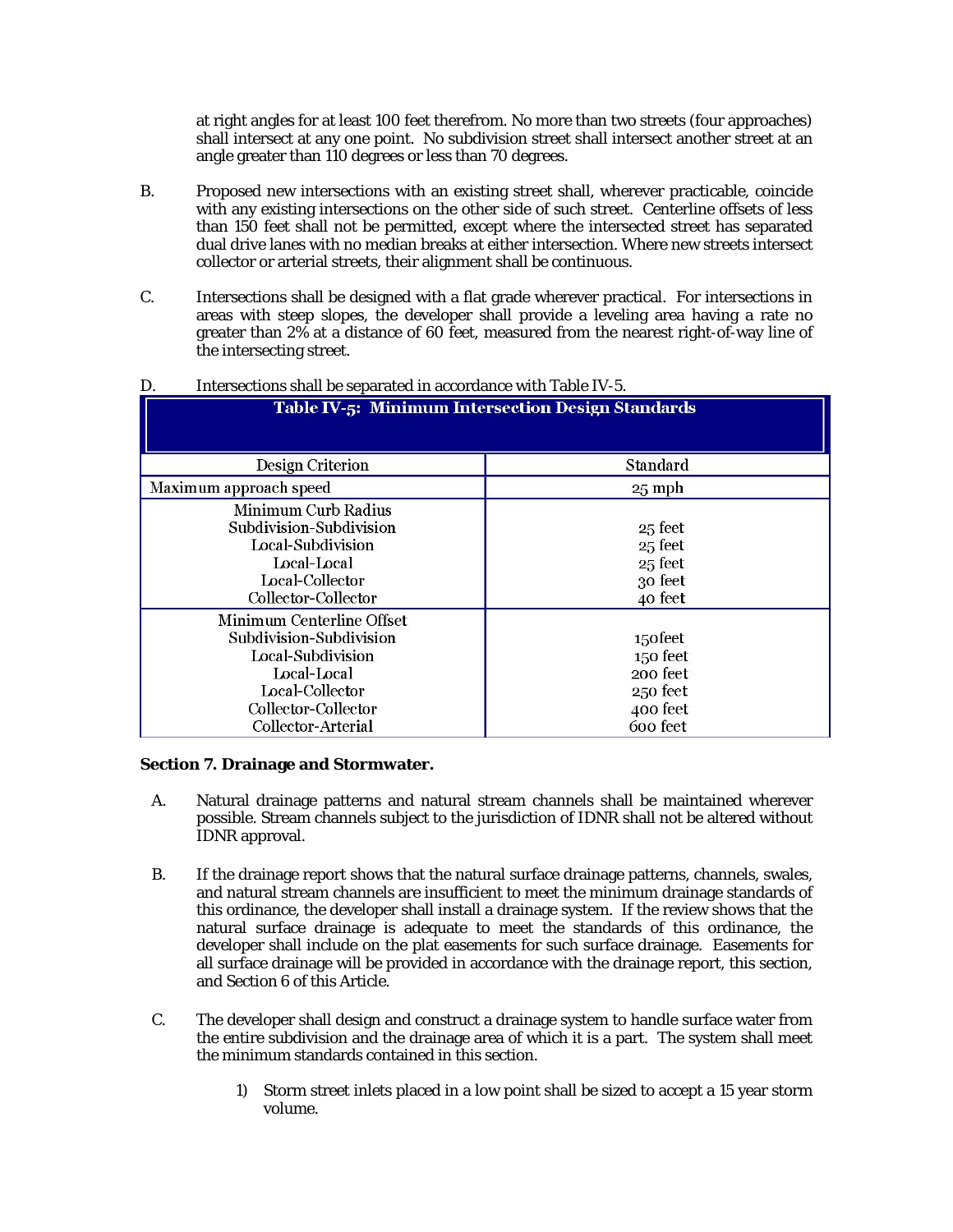- 2) Storm swale inlets shall be sized to accept a 15 year storm volume.
- 3) The storm detention design shall outlet storm water at a 10 year predeveloped rainfall event rate for a 15 year post-developed storm. The 100-year postdeveloped storm shall be limited to the 100 year predeveloped rate.
- 4) Storm pipes shall be reinforced concrete, Class III, with Type B wall thickness, double-wall high-density polyethylene pipe (HDPE), or corrugated steel pipe at gauges and dimensions approved by the county engineer. Concrete pipes shall be bedded in B borrow, crushed stone or gravel. HDPE pipes and corrugated steel pipes shall have a 12 inch gravel or crushed stone encasement. The minimum pipe size shall be 15-inch diameter. HDPE pipes shall be no larger than 48-inch diameter. All storm pipes within the paved street area shall be reinforced concrete as specified above. The minimum pipe flow velocity for all storm pipes shall be 2.5 feet per second. All pipes to be INDOT certified standard for all drainage pipes.
- 5) Drainage swales with longitudinal slopes flatter than 1% or greater than 8% shall have a 4 inch reinforced concrete swale or a fiber reinforced concrete swale with a minimum width of three feet. Swales between 1% and 8% may be either sod or concrete, as shown in Appendix B. In swales where the velocity of the runoff is greater than 6 fps, riprap may be used as approved by the County Engineer.
- 6) All roadside ditches shall have a minimum slope of .5%. The maximum side slope for concrete swales shall be 2:1 and the maximum for sod shall by 3:1. The minimum depth of roadside ditches shall be 18 inches below the edge of pavement. (See Appendix B.)
- 7) All culverts installed under streets shall be reinforced concrete pipe and shall all extend at least the full roadway width, including the shoulders.
- 8) Exposed ends of storm water pipes shall have 6-inch thick reinforced concrete headwalls, flared metal pipe ends, a creek stone headwall or a headwall as detailed in the Indiana DOT standard drawings as approved by the Floyd County Engineer. (See details in Appendix \_ and/or in the Indiana DOT Standard Drawings as applicable.)
- 9) In subdivisions using a sanitary sewer system, all streets shall be provided with a storm drainage system consisting of curbs, gutters, and storm sewers. In low-lying areas or areas with poor drainage or high water table, the County Engineer may require a 6-inch perforated tile be placed on each side of the low lying streets. Such pipe shall be installed in accordance with the following standards:
	- I. The pipe shall be 2 feet below the soil subgrade and parallel with the longitudinal pavement grade
		- II. For systems with curb and gutter and storm sewers, the pipe shall be installed so that the water will flow to the low point and into the storm drainage system. The pipe shall be placed below pavement at the inside face of the curbing
	- iii. The excavation shall be backfilled with #8 washed gravel
- 10) Inlets in streets shall be spaced a maximum of 500 feet apart, or a maximum of 500 feet from the high point in the street.
- 11) Downspouts and sump pump outlets shall be connected to an approved storm drainage system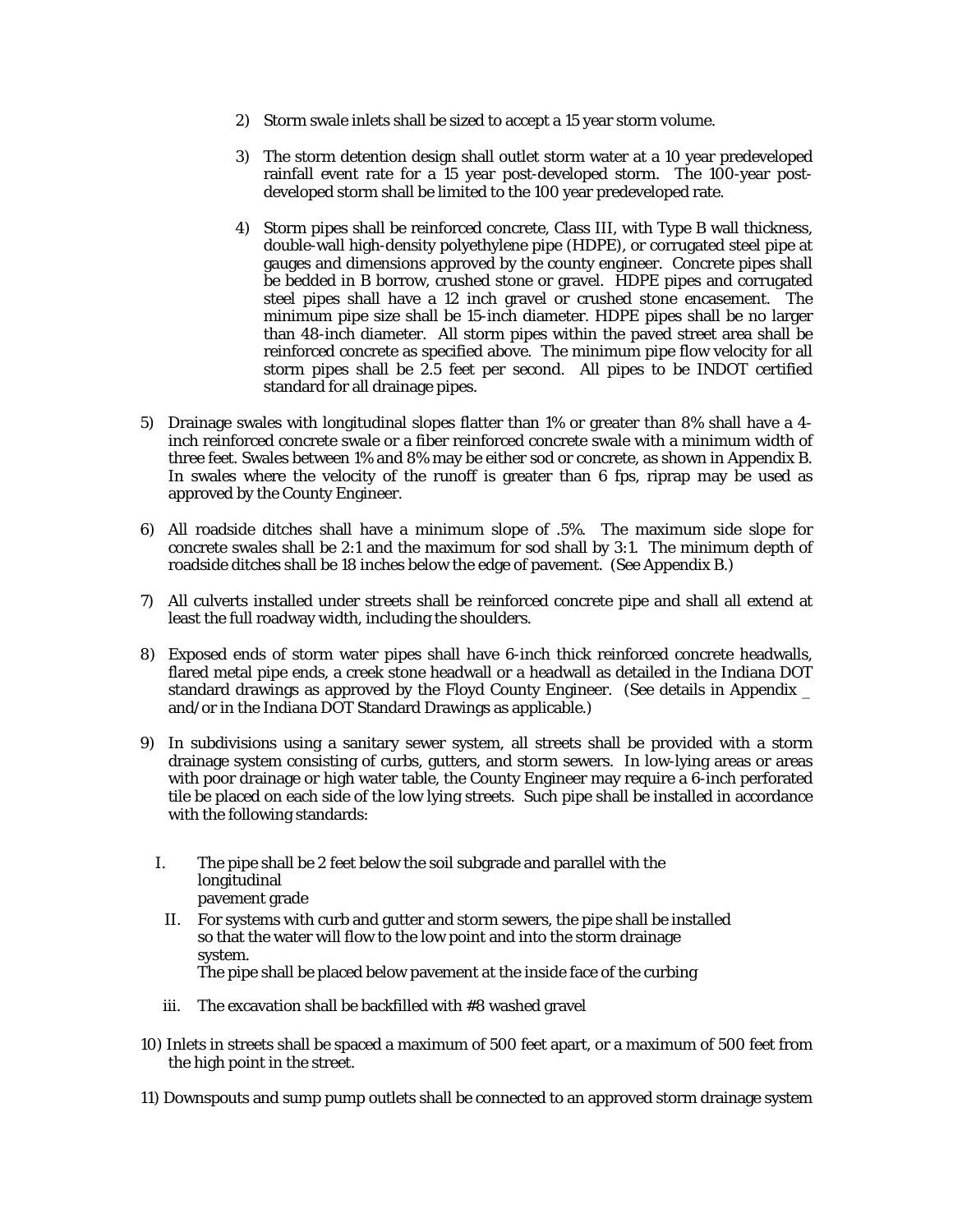or shall discharge onto grass surface no closer to the road than the building setback line nor within 20 feet of rear yard drainage swales. When the rear yard drain swale is concrete, the downspouts and sump pump outlets may discharge to the swale.

- 12) The on-site drainage system shall be designed and sized so that when flowing full it will handle a minimum of a 15-year rainfall event. The drainage plan shall include an analysis of the ponding and results of a 100-year rainfall event and shall establish a flood protection grade for all structures and shall verify an outlet for the water from a 100-year storm with the storm pipe system completely plugged.
- 13) Detention ponds shall be designed using methods approved by the NRCS. The rational method is acceptable for pipe design only.
- 14) Wet detention ponds shall have a minimum six-foot wide safety ledge placed below water level at a maximum water depth of 30 inches. Wet detention ponds shall have at least 25% of the pond surface with a minimum water depth of 4 feet.
- 15) Predeveloped runoff rates shall be based upon the existing ground cover type of pasture, brush, woods, etc.
- 16) Any dry detention facility with a slope of less than 1.00% shall be provided with underdrains or concrete paved ditches.

#### **Section 8. Water Supply**

- A. The developer shall install a public water system to serve the subdivision which complies with IDEM and local water company requirements. Such system shall include fire hydrants with a maximum spacing of 500 feet from any residence.
- B. The location of all fire hydrants and all water supply improvements shall be shown on the improvement plans. The developer shall obtain written approval from the local fire department which would serve the proposed subdivision.
- C. All abandoned wells on a site shall be permanently closed in accordance with accepted procedures.

#### **Section 9. Public Sewer Systems**

- A. When a Public Sewer System is available within 1/3 mile of any point on the boundary of the property proposed for subdivision, the developer shall extend such sewer system to serve the entire subdivision. Such system shall meet the standards of IDEM. If the service provider imposes a higher standard, the higher standard shall apply. For purposes of this section, an available system is one with sufficient capacity that can be utilized via existing rights-of-way or easements and employing gravity flow or lift stations. The location of all sewer system improvements shall be shown on the improvement plans, and all such improvements shall be installed at the cost of the developer.
- B When a Public Sewer System is not available as specified in Subsection A, the Commission shall permit the use of septic systems if the systems are approved by the state and local boards of health. Such system shall be designed and installed in accordance with the regulations of the Health Department. Any septic system serving only an individual lot shall be entirely located on such lot. Two filter field locations approved by the Health Department shall be required. The septic system and both filter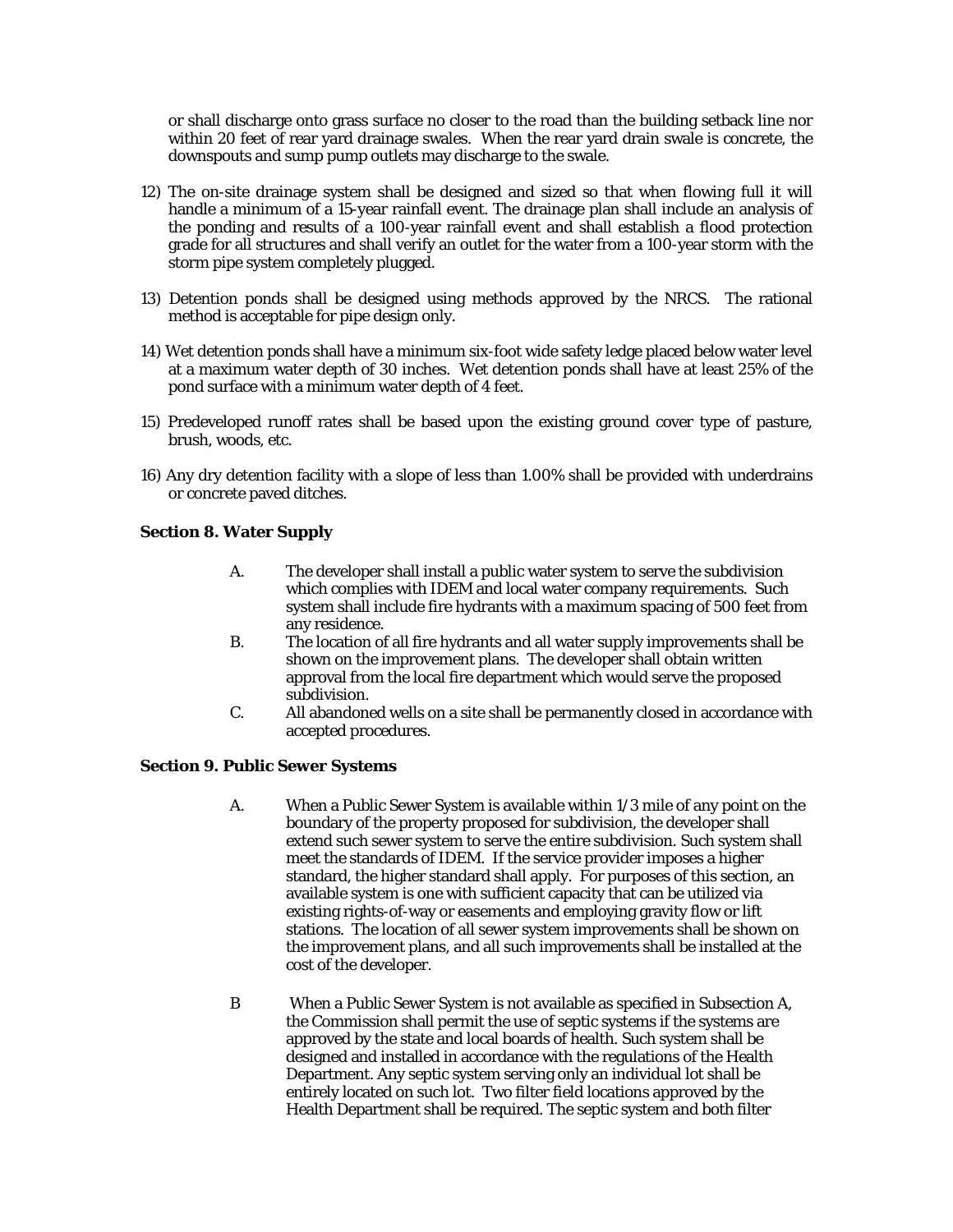fields shall be protected from damage during construction. Developers proposing to use septic systems shall provide a map showing the soil types within the subdivision.

- C. When a Public Sewer System has prepared and made publicly available a plan for the future expansion that will make such system available to serve the proposed subdivision, the commission shall require the developer to provide right of ways or easements for the system.
- D. Alternative systems such as drip systems and constructed wetlands are permitted with proper approval from ISDH, but only where a public sewer system is not available. Mixed systems are not permitted. When alternative systems are used, the developer shall include in the covenants a requirement that the system be maintained by the lot owners association. Such covenant shall be substantially similar to that contained in Appendix D.
- E. The Commission may approve pursuant to Article I, Section 10, a cluster system only in cases where no Public Sewer System is available and only after making a specific finding that a management arrangement is in place to ensure the continued effective operation and maintenance of the system. In addition to completion of the above criteria, the developer shall provide in a form and by means acceptable to the Commission the following:
- 1) Assurance that fees will be collected sufficient to cover the cost of operating and maintaining the system
- 2) Assurance that a person or firm of suitable qualifications will be employed to ensure continued proper operation of they system
- 3) Assurance that there will be continuous operation of the system in the event of a power outage or natural disaster
- 4) Assurance that all inspections and reports required by the ISDH or IDEM will be completed and that copies of all such reports will be provided to the staff.
- 5) Provisions authorizing the County to collect fees and levy fines against the property owners singly and collectively in the event that the management arrangement is not strictly adhered to.
- 6) Assurance that the system will be covered by a bond, letter of credit, or escrow arrangement covering the replacement cost of the facility. The developer shall provide the Commission a copy of the bond, letter of credit or escrow documents.
- 7) A copy of any contract or other document relevant to the successful installation and operation of the system.

#### **Section 10. Physical Conditions**

A. Property containing environmental hazards shall not be approved for subdivision unless such hazards are mitigated. These conditions include but are not limited to contaminated soil, buried tanks or refuse. If the Phase I Environmental Audit indicates that unsuitable environmental conditions are present, the Commission shall require, at the developer=s expense, a Phase II Environmental Audit report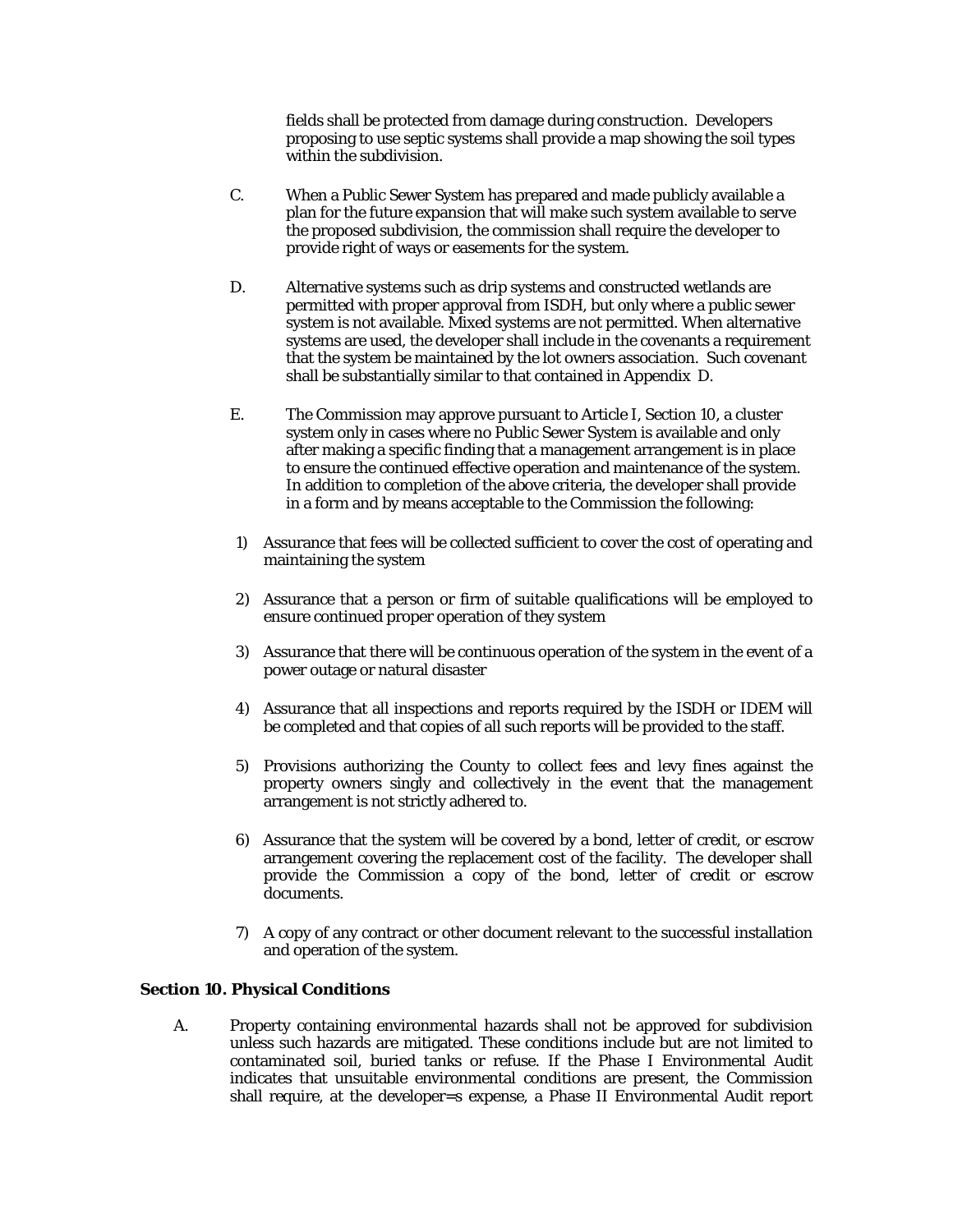that includes soil borings for each lot. The developer shall select a qualified environmental engineer to prepare this report from a list of such engineers approved by the county.

- B. Subdivisions shall be designed so that no construction or grading will be conducted on steep slopes as determined by the topography map for the project site, except for:
	- 1. Grading for a portion of a driveway accessing a single family dwelling when it can be demonstrated that no other routing which avoids slopes exceeding sixteen (16%) percent is possible
	- 2. Upon submission of a report by a certified soil or geotechnical engineer indicating that the steep slope may be safety developed. If development is allowed to proceed under this subsection, no more than (15%) percent of such areas shall be developed and/or re-graded or stripped of vegetation. Development of such steep slopes shall be allowed only for road construction to gain access to areas of slopes that are within the allowable limits as set by this Ordinance, or to allow access for utilities and infrastructure.
	- 3. Finished slopes of all cuts and fills shall not exceed three-to-one (3:1).
	- 4. If a geotechnical report discloses that certain areas of the proposed subdivision cannot be developed as intended, the Developer may suitably revise the proposal so as to avoid development in those areas found deficient, or if revision is impractical or infeasible, the application may be withdrawn. In no event shall secondary approval be given to a proposed subdivision unless geotechnical limitations found in areas to be developed are properly mitigated.
- C. Residential lots located entirely within the floodway fringe or within different taxing districts shall be prohibited.

#### D. Soil Erosion and Sediment Control

 Measures taken to control erosion control and sedimentation must assure sediment is not transported from a site by storm events. The following general principles should govern the preparation of submissions required under this ordinance:

- a. To minimize potential for soil erosion, development shall fit the topography and soils of the site. Steep slopes, deep cuts, and fills in erodible soils should be avoided wherever possible and natural contours shall be followed as closely as possible;
- b. Natural vegetation must be retained and protected wherever possible. Areas immediately adjacent to natural watercourses and protected wetlands must also be left undisturbed wherever possible. Vegetation to be preserved must be protected prior to construction;
- c. All activities on a site must be constructed in a logical sequence so that the smallest practical area of land will be exposed for the shortest practical period of time during development;
- d. Practices including, but not limited to, sediment basins, silt fencing or filters must be installed prior to land-disturbing activities and maintained to remove sediment from runoff leaving the site as long as unstabilized soil conditions exist;
- e. The selection of soil erosion and sediment control measures must include the assessment of the probable frequency of climatic events. The aesthetics of the project improvements and the requirements of continuing maintenance must be considered; and
- f. Provisions must be made to accommodate the increased runoff caused by changes in soil and surface conditions during and after developments. Drainage ways must be designed so that their final gradients and resultant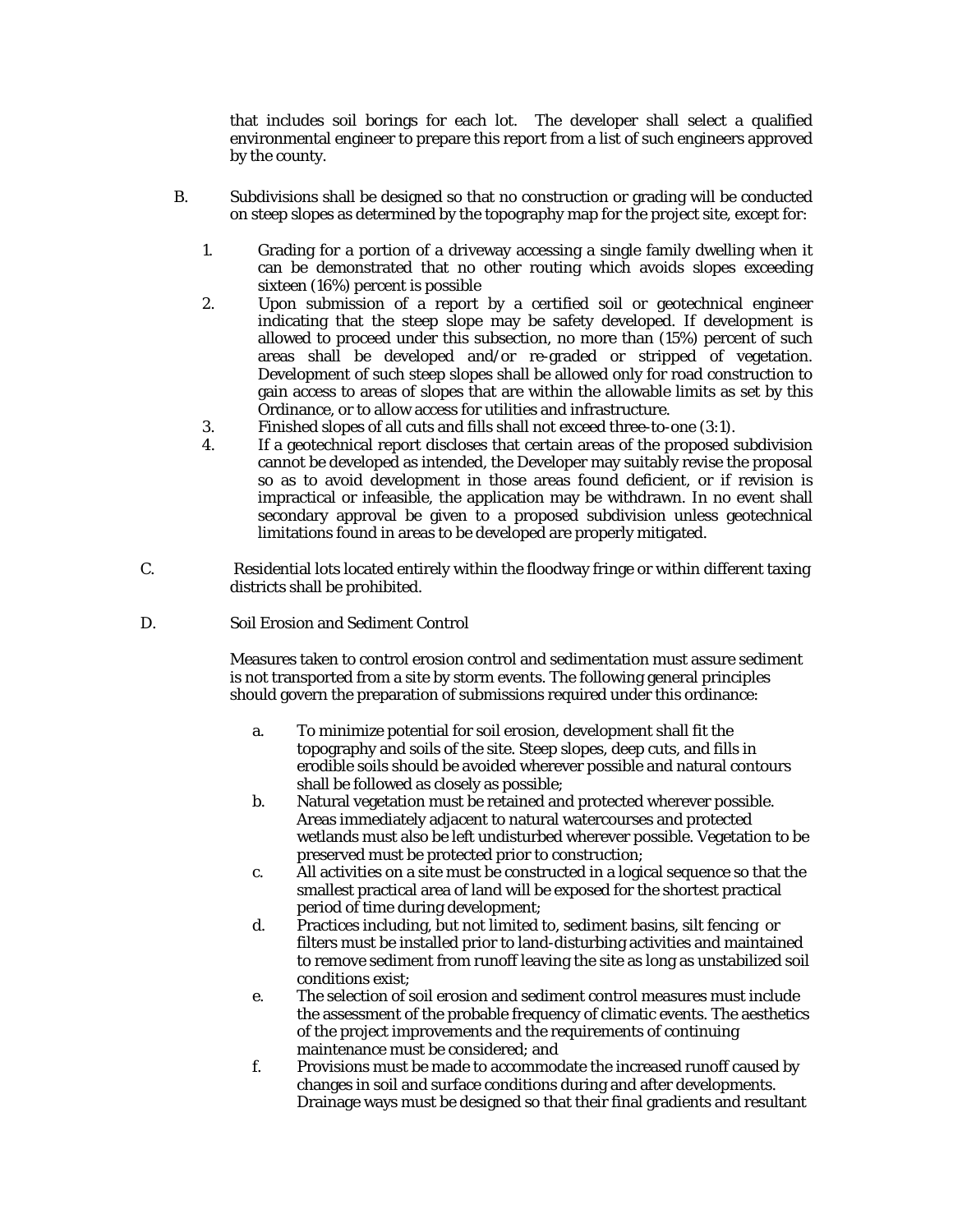velocities will not create erosion.

#### **II. Design Criteria, Standards, and Specifications for Erosion Control Measures. All erosion control measures must meet the design criteria, standards, and specifications outlined in the following**:

a. The "Field Office Technical Guide" of the Soil Conservation Service (SCS) of the United States Department of Agricultural (USDA); and

b. The "Urban Development Planning Guide" of the Hoosier Heartland Resource Conservation and Development Council; and

c. The "Indiana Handbook for Erosion Control in Developing Areas" of the IDNR-Division of Soil Conservation.

These publications are available through the Floyd County Soil and Water Conservation District, the Natural Resource Conservation Service (NRCS) offices, the U.S. Government Printing Office, and the IDNR Division of the Soil Conservation. Erosion control measures must be identified on the plans using standard symbols.

#### **III. Maintenance of Erosion Control Measures**

The applicant or subsequent landowner must maintain all sediment basins and other erosion control measures necessary to meet the requirements of this ordinance. After land-disturbing activities cease, and the silt is stabilized, temporary sediment basins and other temporary erosion control practices may be eliminated if their purpose has been fulfilled. Any disturbed soil resulting from removal of such practices must be stabilized by approved methods.

#### **IV. Control of Erosion and Sediment during Land Disturbing Activities**

The following requirements must be met on all sites:

- a. Sediment Trapping: Temporary sediment basins or other suitable control measures must detain sediment-laden water flowing from the site. All basins or control measures shall be in place prior to excavation or tree clearing. Water may not be discharged in a manner that causes erosion of the site or receiving channels or an accumulation of sediment within the receiving channel or its outlets;
- b. Waste and Materials Disposal: All waste and unused building materials including, but not limited to garbage, debris, cleaning wastes, wastewater, toxic materials, and hazardous substances must be properly disposed of and not allowed to be carried by runoff into a receiving channel or storm sewer system;
- c. Tracking: Prior to the land-disturbing activity each site must have graveled access drives or other approved systems of sufficient width and length to eliminate sediment being tracked onto public or private roadways. Gravel access drives must be maintained by acceptable methods. Flushing is not an acceptable method;
- d. Temporary Stream Crossings: A stream crossing during land-disturbing activities must be non-erosive and structurally stable and must not contribute to flooding or safety hazards. Streams should be crossed at right angle to the stream flow. Erosion control measures must be employed and must be appropriate to the expected life of the crossing. Temporary crossings must convey bankfull flow or a two (2) year peak discharge, whichever is more. Overflow areas must be protected from erosion for a ten (10) year peak flow;
- e. Sediment Removal: Public or private roadways must be cleaned daily and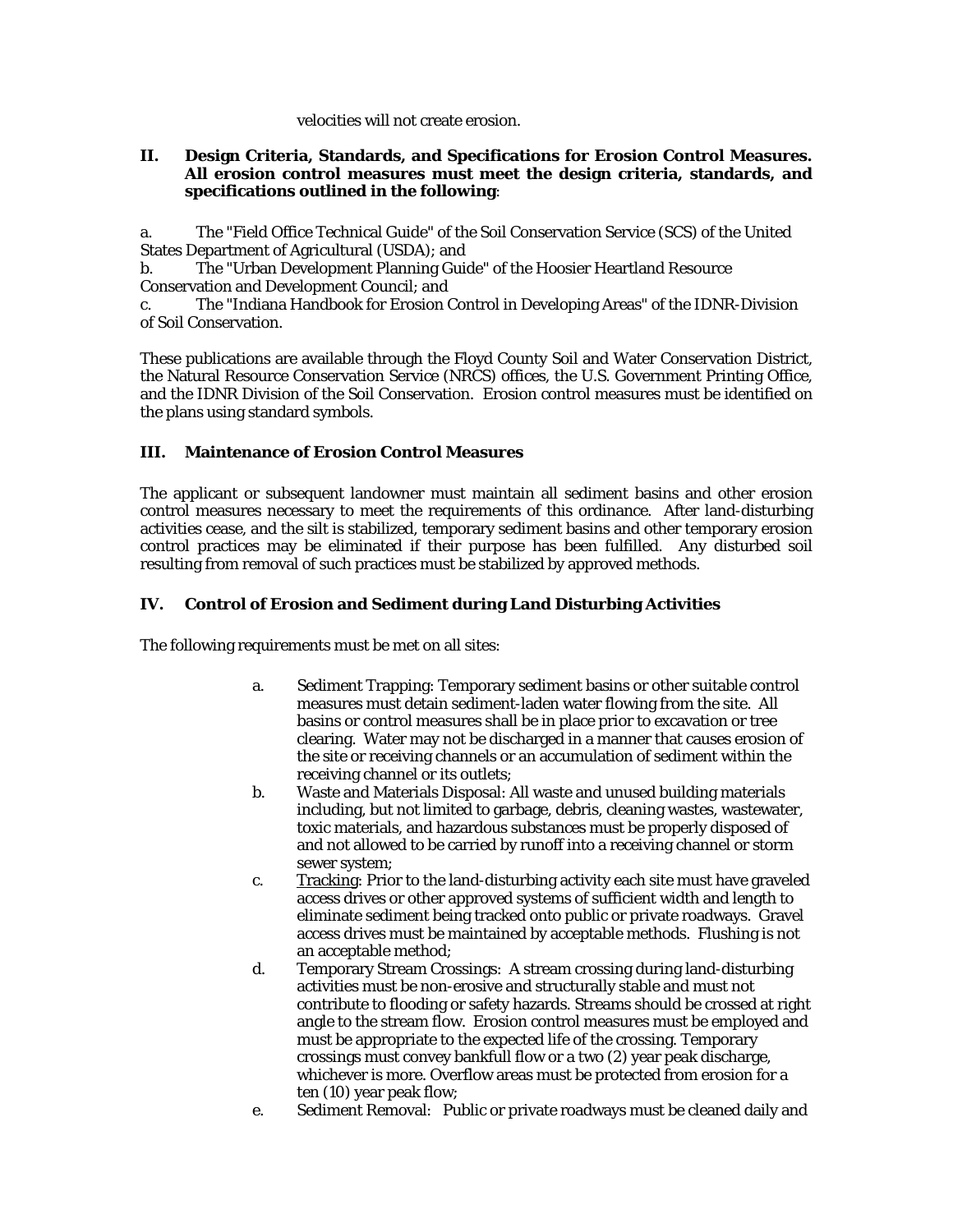after major storms using acceptable methods to remove any accumulated sediment. The developer is responsible for supervision of the construction activity within the development and must take all necessary actions to remove sediment from the streets. Appreciable sediment should be replaced and stabilized properly and protected from redeposit onto the road or into the storm water system;

- f. Drain Inlet Protection: All storm drain inlets must be protected with straw bales, filter fabric, or equivalent barriers meeting accepted design criteria, standards and specifications; and
- g. Site Erosion And Sediment Control: The following items apply only to the time period when land disturbing activities are taking place which may cause water and sediment to leave the site:

Ten days prior to beginning land disturbing activities on greater than one acre, the developer must notify in writing landowners whose land is contiguous that a Rule 5 Erosion Control Plan has been submitted to the Commission office. After such land disturbing activities begin, if any such landowner makes a complaint to the Commission office;

(a) Within ten days of receiving such a complaint, the Commission

office will confirm whether there is a problem;

- (b) If a problem is confirmed, immediate notice will be sent by the Commission office to the developer, with a copy to the complainant(s), that within fourteen days additional erosion/runoff control measures must be taken to prevent future occurrences;
- (c) If the developer is able to work out an acceptable agreement with the complainant(s), no further action will be necessary;
- (d) If the Commission determines there are continued or future occurrences, however, the developer may be subject to enforcement action by the Commission, such as fines, or in extreme circumstances, a stop work order.
	- II. Runoff passing through the site from adjacent areas must be minimized by protecting the existing channel or, if necessary, diverting it around disturbed areas if approved by Floyd County Engineer; and
	- III. On the site, runoff from the entire disturbed area must be controlled by the following:
		- (a) All disturbed ground left inactive for seven (7) or more days must be stabilized by seeding, sodding, mulching, or by other equivalent erosion control measures;
		- (b) For sites having less than ten (10) acres disturbed at one time, silt fences, straw bale dams, or equivalent erosion control measures must be placed along all sloping perimeters where erosion and sedimentation could occur. If a channel or an area of concentrated runoff passes through the site, silt fences must be placed along the channel edges to reduce the amount of sediment reaching the channel; and
		- (c) Where drainage areas are too large or runoff volumes are too great for sediment trapping practices, one or more sediment basins shall be constructed. Each sediment basin shall have a sufficient surface area to trap the sediment. The discharge rate or velocity from a basin shall be sufficiently low as not to cause erosion in accordance with DNR Rule 5.
		- (h) Top Soil Stockpiling: During cut and fill operations topsoil must be stockpiled and re-spread on final grades where vegetation is to be established.
		- (i) Soil Stockpiling: Excess soil that is stored to be used at a later date must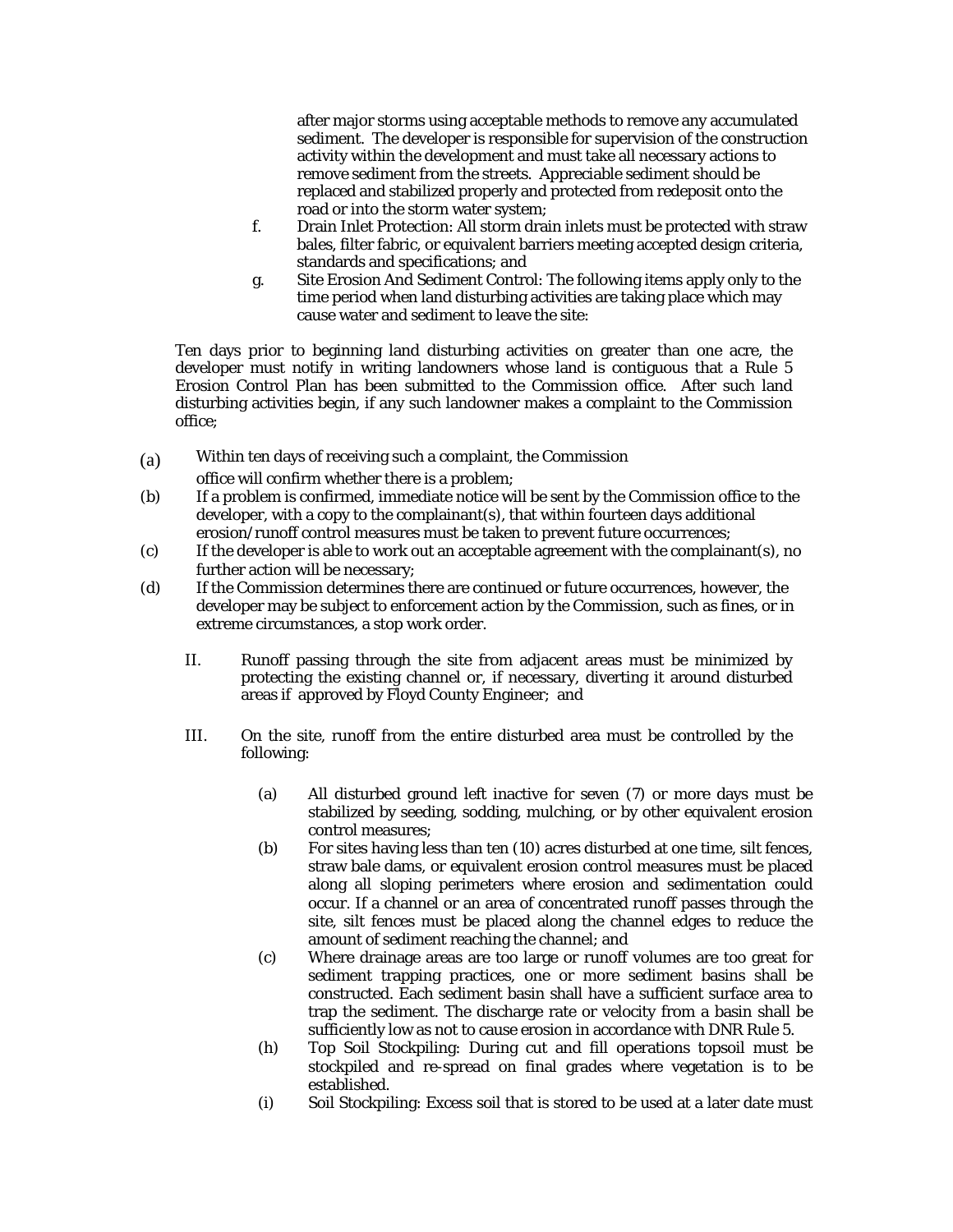#### be stockpiled and protected from erosion.

#### **V. Sump Pumps**

Sump pumps or floor drains installed to receive and discharge ground waters or other storm water must be connected to a storm sewer, a subsurface drain or a designated storm discharge channel. Sanitary sewage must be connected to the sanitary sewers or septic systems and must not discharge to storm sewers or surface outlets.

#### **VI. Down Spouts**

All down spouts or roof drains must discharge onto the ground or be connected directly to the storm sewer pipe. Down spouts or roof drains must not be connected to the sanitary sewers or septic systems.

#### **VII. Footing Drains**

Footing drains must be connected to a storm sewer, subsurface drain or designated storm drainage channel. Footing drains or drainage tile must not be connected to the sanitary sewer or septic system.

#### **VIII. Basement Floor Drains**

Basement floor drains must not be connected to the sanitary sewers or septic system. Basement drains must be connected to sump pumps that discharge to a designated storm drainage channel.

#### **IX. Certification Required**

After completion of the project, three (3) sets of red-line "as built" drawings must be submitted to the Commission for review. These plans shall include all pertinent data relevant to the completed storm drainage and erosion systems and shall include:

- a. All pipe sizes and pipe material;
- b. All invert elevations;
- c. All top rim elevations;
- d. All structures and pipe lengths;
- e. All permanent sediment basins and their maintenance provisions;
- f. Data and calculation showing detention basin storage volume; and
- g. A certified statement by the developer and engineer on the plans stating the completed storm drain facility substantially complies with construction plans as approved by the Commission. If during preparation of these " as built " drawings it is found that the storm drainage facility does not substantially comply with the construction plans as approved by the Commission, the applicant must obtain re-approval.

#### **X. Changes in Plans**

Significant changes or deviations in the detailed plans and specifications as determined by a majority of the following persons, the County Engineer, the County Plan Commission Director and the County Planner, after formal approval by the Commission must be filed with and approved by the Commission in consultation with the County Engineer prior to implementation of the significant change or deviation. Copies of the changes, if approved, must be attached to the original plans and specifications.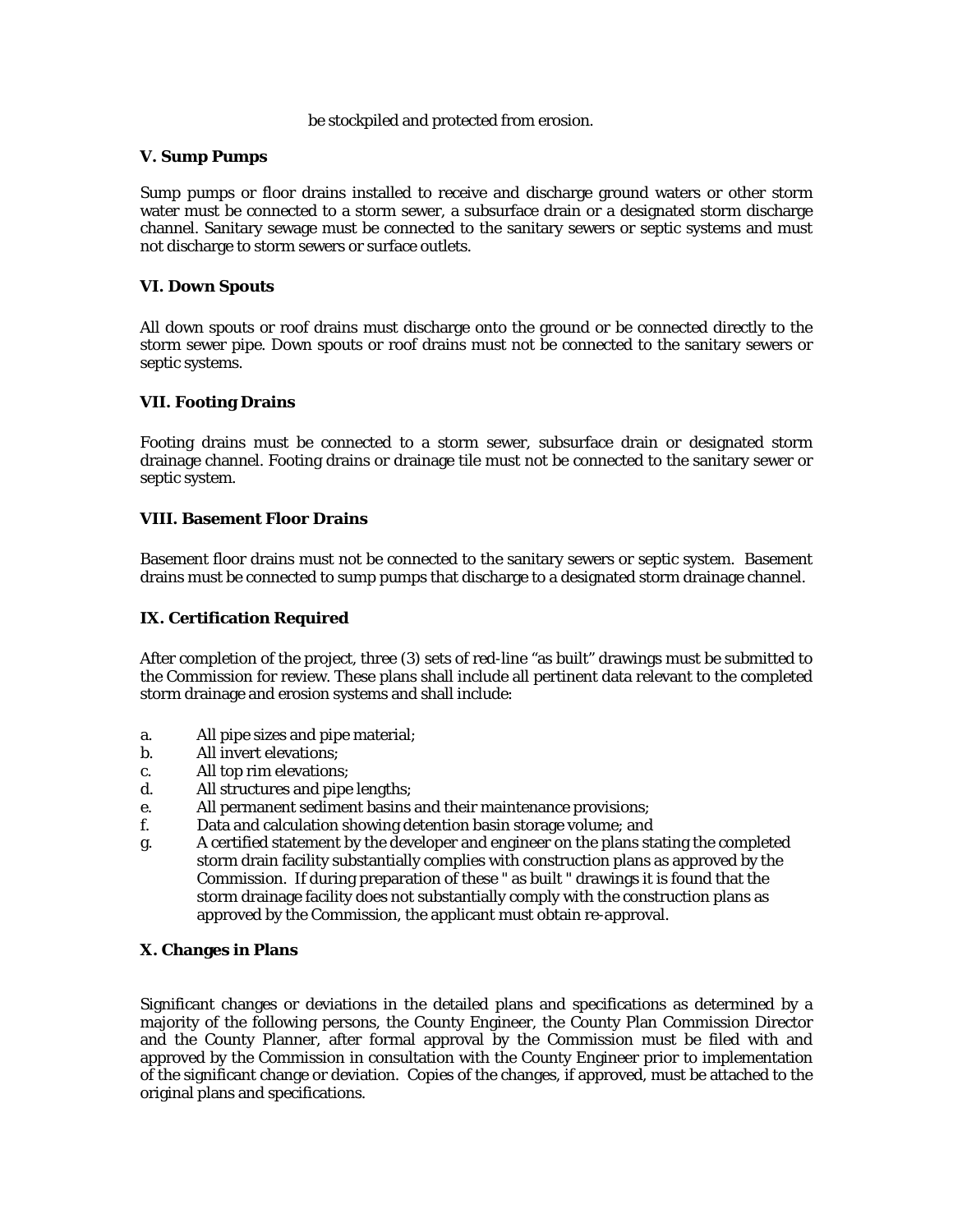#### **XI. Disclaimer of Liability**

The degree of protection required by this ordinance is considered reasonable for regulatory purposes and is based on historical records, reasonable engineering criteria, and scientific methods of study. Larger storms may occur or storm water runoff depths may be increased by man-made or natural causes. This ordinance does not imply that land uses permitted will be free from storm water damage.

#### **XII. Sewage Disposal**

An application for subdivision approval which proposes the use of a package wastewater treatment plant (Plant) shall not be eligible for secondary (final) approval unless the Commission finds that the following stipulations, requirements, and conditions have been satisfied or adequately assured:

- a. The sewage disposal company (Company) owning, leasing, and/or operating the plant has been issued a CTA by the IURC, and is in possession of all federal, state, and local permits, licenses, and franchises, if any be required, permitting the construction and operation of the plant and the rendering of Services to the proposed subdivision, and that all rates, fees and charges to be assessed by the Company for sewage disposal services (Services) provided the proposed subdivision have been, likewise, so approved. Copies of the certificate, all required permits, and a schedule of rates and charges shall be furnished the Commission.
- b. If the plant is to be first constructed, expanded, or substantially modified after the  $1<sup>st</sup>$  day of May, 2003 (a "newly constructed plant"), the Company owning, leasing, and/or operating the plant has obtained a conditional use permit pursuant to the terms and provisions of the Floyd County, Indiana, Zoning Ordinance, being Floyd County Ordinance A67-4.
- c. If the proposed subdivision is to be served by a newly constructed plant, such facility shall be of the latest design generally accepted and approved by those governmental entities having jurisdiction (appropriate authority), as of commencement of construction. All components of the plant shall be new and unused unless otherwise approved by appropriate authority. The useful life of the plant and each of its major components shall be certified by the manufacturer or by a qualified design engineer, with copies thereof to be furnished the Commission.
- d. The plant shall have adequate capacity to serve all lands encompassed by the applicable Certificate of Territorial Authority, and shall have a minimum capacity of not less than 40,000 gallons per day. Sewer mains running from the package treatment wastewater plant to a subdivision shall support a capacity of not less than 100,000 gallons
- e. The plant and all disposal equipment shall be constructed and installed in accordance with the plans and specification approved by those governmental entities having jurisdiction, and certification of such compliance, together with "as built" plans and specifications and a complete and detailed maintenance and replacement schedule shall be furnished to the Commission. No occupancy permit for any structure utilizing the plant shall be issued until the plant is fully operational within the parameters of its operating permits.
- f. The plant shall incorporate such available technology as will permit its continuous and uninterrupted operation, within the limits of applicable discharge permits, notwithstanding anticipated or foreseeable equipment obsolescence or failure. A self starting generator of sufficient capacity to support the plant shall be provided.
- g. The restrictions and protective covenants pertaining to the proposed subdivision shall make provision for the establishment of an incorporated lot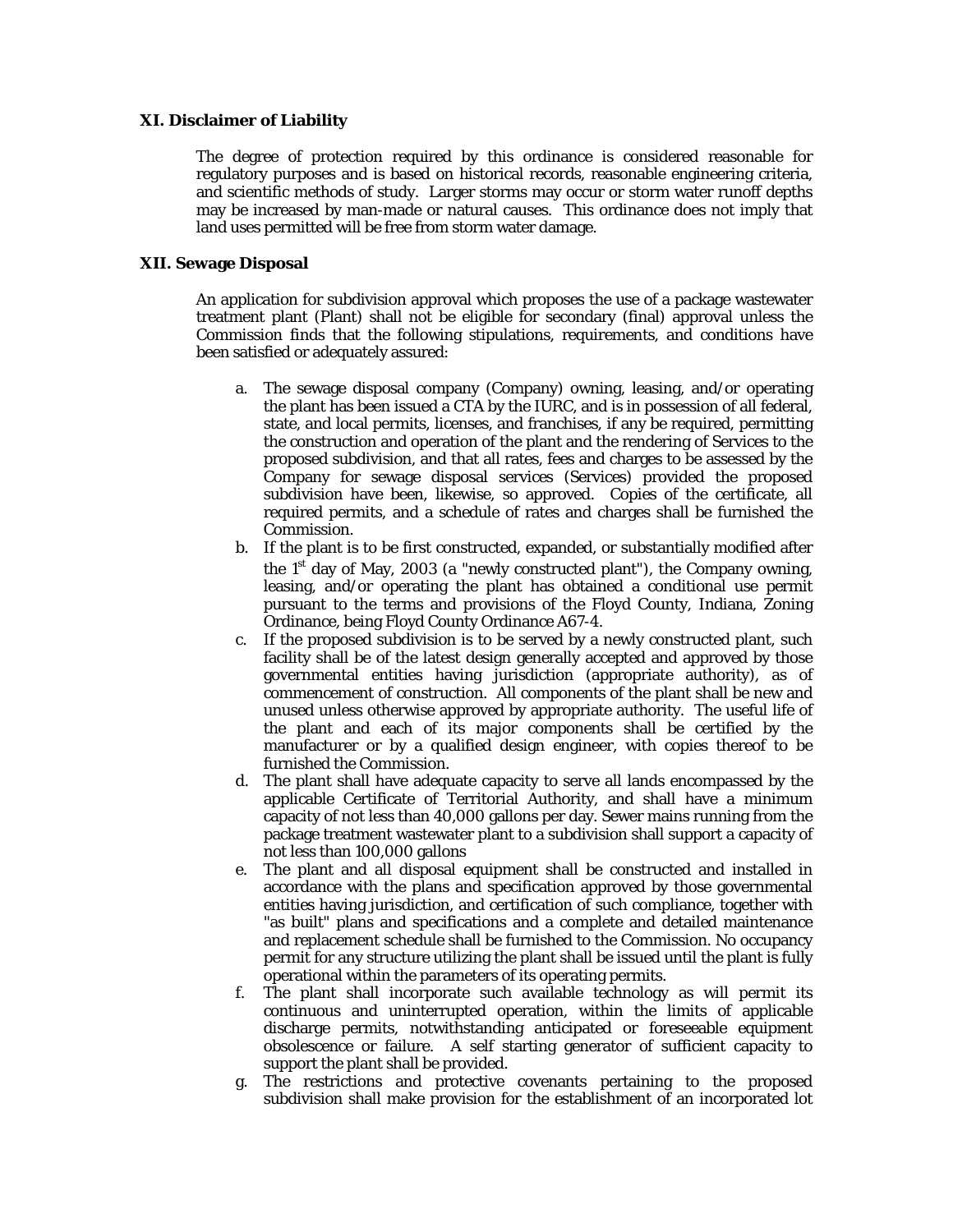owners association, membership in which shall be automatic for all lot owners (hereinafter, the "Association").

An application for subdivision approval which proposes the use of a package wastewater treatment plant (Plant) shall not be eligible for secondary (final) approval unless the Board of Commissioners of the County of Floyd (Board) has approved, upon recommendation of the Commission, the form and substance of a sewage disposal agreement to be concluded by and between the sewage disposal company and the owner of the real estate to be subdivided, which agreement shall include terms and provisions substantially consistent with the following;

- a. PARTIES: The parties to the agreement shall be the sewage disposal company (Company) and the owner(s) of the real estate which is the subject of the application for subdivision approval (Owner).
- b. TERM: The term of the agreement shall be indefinite, or if a term of years is specified, the agreement shall provide for automatic renewal for like terms.
- c. DESCRIPTION OF PROPERTY TO BE SERVED: The agreement shall include a legal description of the land to be encompassed by the proposed subdivision, and if this description differs from that set forth within the CTA issued the Company, the latter description shall also be included.
- d. DESCRIPTION OF PLANT SITE: The agreement shall include the legal description of the real estate upon which the treatment plant is constructed or is to be constructed, as well as any other real property owned by the Company and to be used in the provision of Services to the proposed subdivision (the Real Estate).
- e. OWNERSHIP OF FACILITIES: The agreement shall provide that, for and during the term of the agreement, the package wastewater treatment plant shall be free and clear of all liens and encumbrances with the exception of the lien for the current property taxes; and that no conveyance, lease, mortgage, or other alienation of an interest in the Plant shall occur except upon the prior approval of the Owner, Association, Commission and the Board. This limitation on alienation shall extend to and include the Real Estate.
- f. CONSTRUCTION OF FACILITIES: The agreement shall include the covenant of the Company that the Plant has been or will be constructed in accordance with the plans, specifications, licenses, and permits approved and issued by those governmental entities having jurisdiction; that such construction has been or shall be completed in accordance with the conditional use permit issued pursuant to Floyd County Ordinance A67-4, if the Plant is newly constructed; and, that such construction conforms with the minimum requirements of this Ordinance so as to permit approval of the proposed subdivision by the Commission.
- g. REQUIRED IMPROVEMENTS: The agreement shall provide that (1), at the end of the useful life of a Plant or (2) , the earlier increase in its capacity, or (3) the expansion of the territory served by the Plant under the CTA issued by the IURC, the Company shall be obligated to modernize and up-grade the design and technology of the treatment plant and equipment, to the end that its then design attributes will equal or exceed those then required by appropriate authority for a new plant, all costs and expenses incurred in any required modernization to be paid by the Company.
- h. OPERATION OF THE PLANT: The agreement shall stipulate and require that the Company provide for each residence located and constructed in the proposed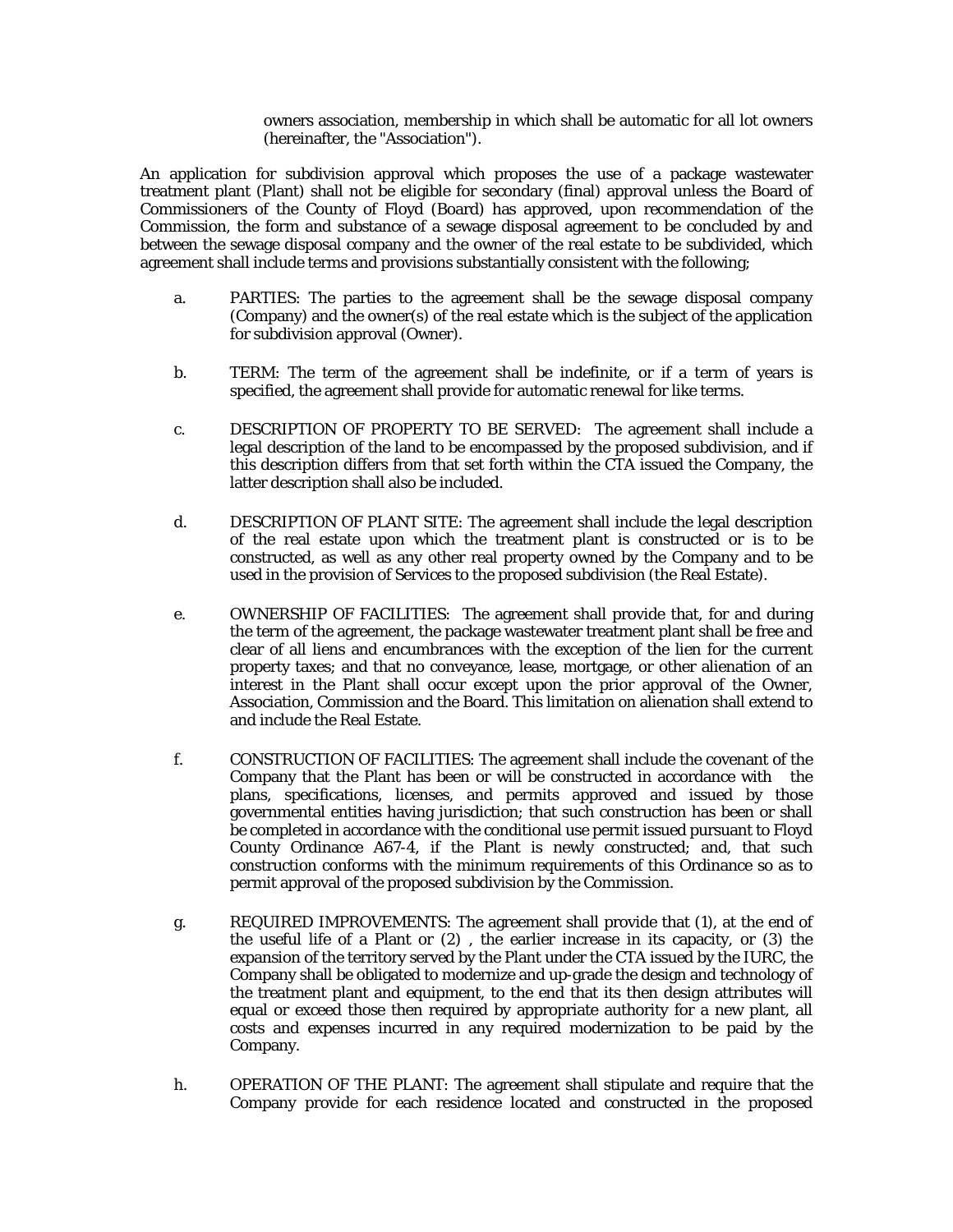subdivision sewage disposal services which are adequate for the safe and sanitary collection, treatment, and disposal of all domestic sewage generated by each such residence; that the Plant shall at all times be operated and maintained in a manner so as not to pollute the ground, air, or water with improperly or inadequately treated sewage or with noxious or offensive gases or odors; and, that the Plant shall at all times be operated and maintained in accordance with all of the rules, regulations, directives, and orders of any and all federal, state, and local governmental entities having jurisdiction. Further, and in fulfillment of these operational covenants and requirements, the agreement shall provide that the Plant be under the control of a licensed operator at all times; that major plant systems shall be monitored daily by the operator or his qualified designee; and, that notice of Plant failure, to include any failure to operate within the parameters of applicable permits, shall be given immediately to and as required by proper authority.

- I. INSPECTION OF FACILITIES: The agreement will provide that Plant may be inspected and tested at all reasonable times by the Board, Commission, Owner=s Association, the Floyd County Health Department and any other federal, state, or local governmental entity or agency having jurisdiction, or their authorized agents and shall further provide that all plans, specifications, documents, and papers (records) pertaining to or affecting the construction, operation, maintenance of the Plant or the provision of Services by the Company shall be, likewise, available for inspection at all reasonable times. The agreement may provide for reasonable prior notice of inspection not to exceed four (4) hours, and for the confidentiality of Company records, which are not otherwise public records.
- j. RATES AND CHARGES: The agreement shall set forth tap-in fees and similar connection charges, sewer use fees and assessments, late fees, interest and any other monetary charges to be levied upon the owners of lots in the proposed subdivision by the Company; the manner of calculation of fees and charges shall be specified, and such matters as the collection procedures for delinquent accounts and the acquisition and foreclosure of liens shall be addressed; and, the procedure for securing rate increases shall be disclosed. The instrument shall further set forth the covenant of the Company that the total of all user charges and assessments shall at all times be set and established so that the operational revenue derived therefrom will be not less than that necessary to pay and discharge all financing costs associated with the plant and related infrastructure; all costs, expenses, and fees to be incurred in the operation of same, to include depreciation; the expense of all reasonable and necessary repairs and maintenance; such sums as may be anticipated as necessary for the replacement of plant and equipment at the end of its useful life or the earlier modernization and improvement thereof; and, such profit as may be allowed by proper authority. The agreement shall dictate when fees and charges will first become due and payable; will make provision for the payment by the Owner of minimum monthly user fees prior to the sale of all lots within the proposed subdivision; and will require that all rates and charges shall be established and set in accordance with the rules, regulations, and orders of the IURC or other governmental entity having jurisdiction.
- k. ACCOUNTING: The agreement shall require the Company to account to the Owner and the Association, at least annually, disclosing, as a minimum, the gross revenues derived from operations; all expenses incurred and paid, to include wages, salaries, fees to directors, and distributions to partners, principals, or shareholders; all long term and short term debt obligations, unpaid judgments, contingent liabilities and pending litigation, if any; and, any matter which the Company, its accountant, or a reasonable person would deem to adversely affect the financial condition of the Company, The annual accounting will be prepared in accordance with commonly accepted accounting practices, with copies to be provided the Board and the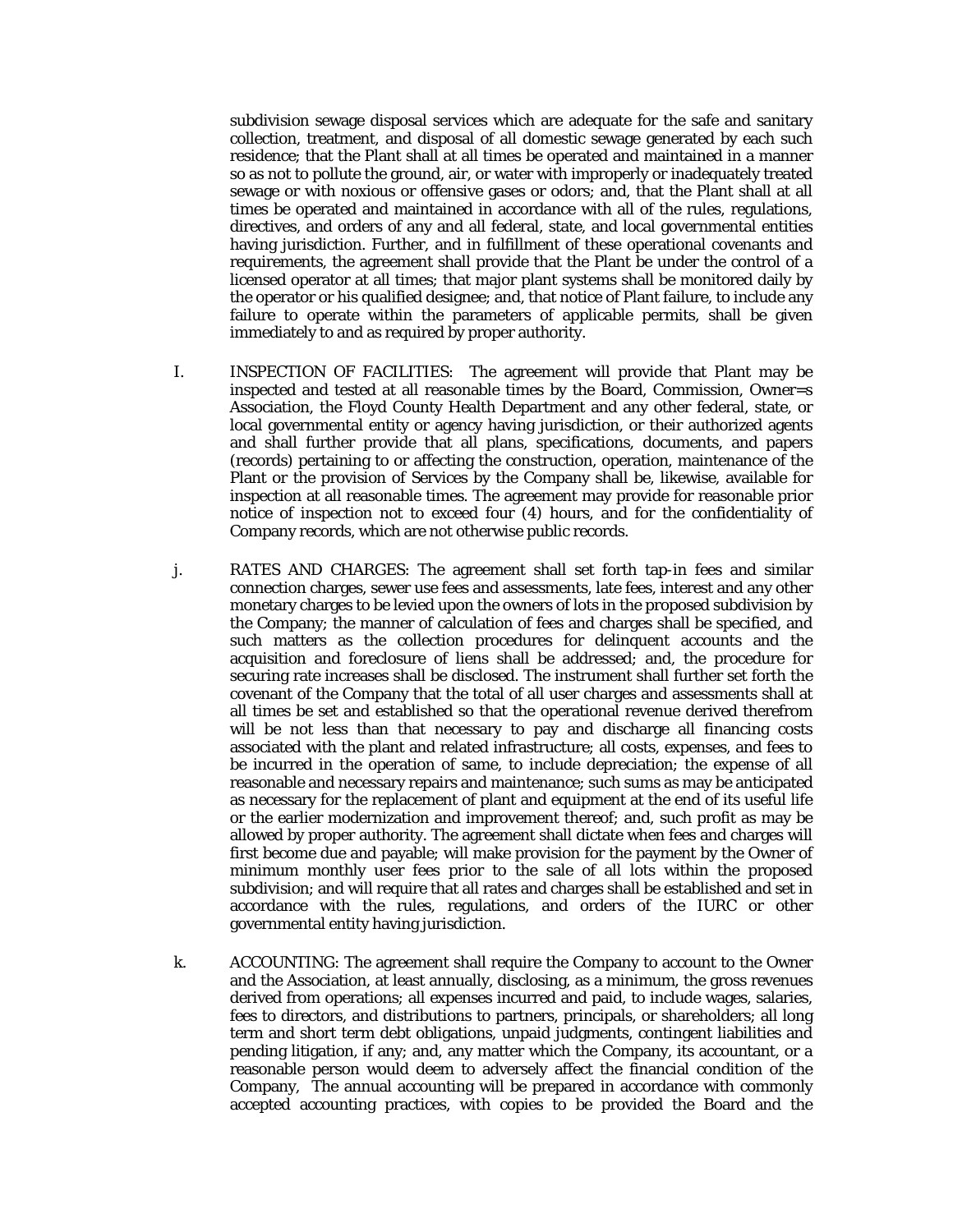Commission. The agreement may provide for the confidentiality of these disclosures.

- l. INSURANCE: The agreement shall include standard indemnity provisions and require the Company to insure the Plant for its full insurable value as against loss from recognized casualties; to procure and maintain general public liability insurance with minimum single limit of \$1,000,000 for personal injury and property damage; and, shall require the Company to insure as against loss or damage to the environmental with minimum limits of \$1,000,000. With respect to all coverages, the policies shall provide for notice to the Owner, Association, and the Commission before termination and, shall name the Owner and the Association as additional insureds, as appropriate.
- m. FINANCIAL ASSURANCES; The instrument shall provide that the obligations and responsibilities of the Company under and pursuant to the agreement, to include, but not necessarily limited to, the obligation to maintain, repair, upgrade, and replace the plant and equipment upon its obsolescence or at the end of its useful life shall be assured through one or more of the following vehicles;
	- (1). A performance Bond.
	- (2) An escrow arrangement with an institutional escrow agent.
	- (3). A letter of Credit.
	- (4). A pledge or mortgage of property.

The agreement shall specify a maximum dollar amount (to be adjusted for inflation) related to plant and equipment, which shall not be less than 110 percent of the estimated replacement cost of the facility (not including land); a separate amount for operations, which shall not be less than 110 percent of the estimated annual operating expense incurred by the Company in providing Services to the proposed subdivision; and, shall specify the procedure by which an escrow fund (if created by the Company) shall be utilized for necessary expenditures and thereafter replenished. The agreement shall provide that the cost of providing assurances be included in the rates to be charged owners of lots in the proposed subdivision; shall set forth the procedure by which the Owner or Beneficiary may obtain financial relief in the event of default by the Company; and, shall require that the status of assurance funding be disclosed in the annual accounting by the Company to the Owner and the Association.

- n. THIRD PARTY BENEFICIARIES: The agreement shall acknowledge that, (1) while the Owner is a named party to the agreement, the duties and obligations of the Company thereunder shall primarily inure to the benefit of the owners of individual lots within the proposed subdivision, (2) that while a failure by the Company to provide adequate Services pursuant to the agreement would result in damage to said lot owners, damage to the environment beyond the confines of the proposed subdivision would likely attend such failure, and (3) that the individual lot owners, acting by and through the Association, and the public, represented by the Commission, are third-party beneficiaries (Beneficiaries) under the agreement with the following rights and powers:
	- 1. To consent or withhold consent to any sale, assignment, amendment, or termination of the agreement.
	- 2. To initiate an action at law or in equity for the enforcement of the agreement or the recovery of damages as provided therein.
	- 3. To demand payment or satisfaction under a financial assurance arrangement in the event of default by the Company
	- 4. To demand and receive notice and access to the property of the Company and its records.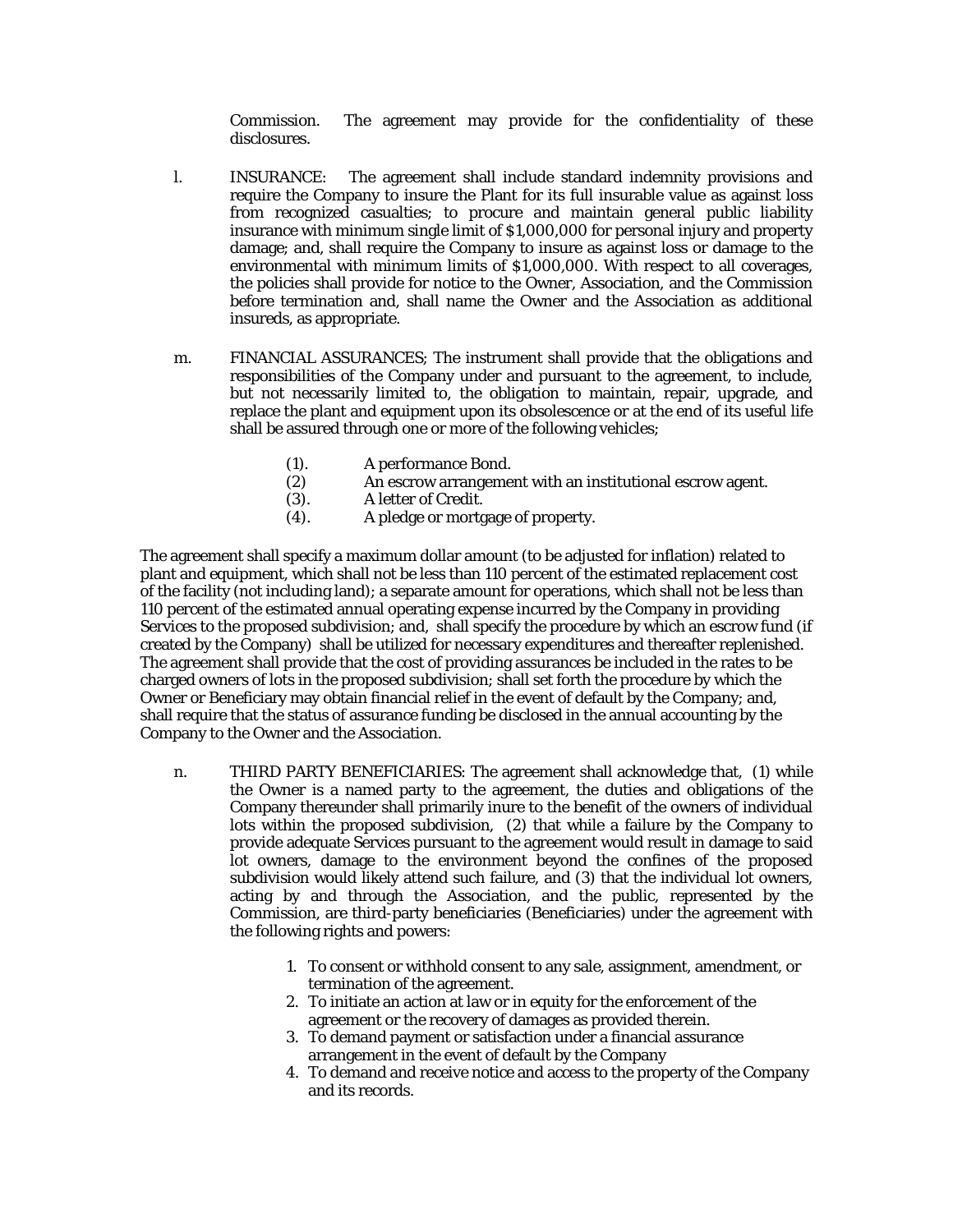- o. ASSIGNMENT/AMENDMENT/ TERMINATION: The instrument shall provide that (1), no interest of the Company under the agreement will be assigned, sold, conveyed, or otherwise alienated, (2) that no provision will be modified, deleted, or amended, and (3) that the agreement shall not be canceled or terminated without the prior written consent of the Owner, the Association, and the Board, upon recommendation of the Commission. Protection of the Owner and the Association shall be addressed by the agreement in the event of an involuntary assignment for the benefit of creditors or the bankruptcy of the Company.
- p. DEFAULT: The instrument shall (1), provide that in the event of default an action may be brought in a court of competent jurisdiction, at law or in equity, for specific performance, injunctive relief, and/or the recovery of damages, (2) acknowledge that the anticipation of the prompt and faithful rendering by the Company of Services thereunder was a condition precedent to the approval by the Commission of the proposed subdivision, (3) provide that a failure of such condition, as by the Company's failure to render Services as required by the agreement, shall be deemed and constitute a continuing violation of Floyd County Ordinance 68-1, and (4) stipulate that a recovery by the Commission for such an ordinance violation shall be in addition to any other remedy available to a party or beneficiary.
- q. RESTRICTIONS AND PROTECTIVE COVENANTS: The agreement shall obligate the Owner to include in the restrictions and protective covenants pertaining to the proposed subdivision a covenant addressing, as a minimum, the existence, date, and recording information pertaining to the sewage disposal agreement and providing that said agreement constitutes a covenant running with the land.
- r. RECORDATION: The agreement will provide that when duly executed and acknowledged by the parties, and endorsed with the approval of the Board, same will be placed of record in the office of the Recorder of Floyd County, Indiana.
- s. MISCELLANEOUS PROVISIONS: The agreement will address choice of law, binding effect, interpretation, and such other matters as the Board may find reasonably necessary for the protection of the public health and safety.

#### **Section 11. Pedestrian System**

- A. In all subdivisions having a gross density of more than one lot per acre, the developer shall install sidewalks on both sides of all new streets, except in those instances when the commission shall find, after hearing and by a preponderance of the evidence, that the proposed finished grades of the subdivision are such as to render the use of sidewalks for pedestrian travel, to include persons with disabilities, impractical or unsafe. The decision by the commission shall be final. For purposes of this Section, the gross density of the subdivision shall be computed by, (1) deducting from its total area the number of square feet contained in all streets, lakes, rivers, streams, wetlands, parks, common areas, areas with steep slopes, floodways, and such other areas which will remain undeveloped or which are disclosed by the geotechnical report or otherwise as not being eligible for development under this ordinance, (2) dividing this result by 43,560 square feet; and (3) by dividing the number of lots proposed by the quotient from (2), above.
- B. When proposed subdivisions, otherwise meeting the density criteria of paragraph A above, abut existing streets that do not have sidewalks, the developer shall install such exterior sidewalks within the limits of the subdivision. If the property to be subdivided abuts only one side of the existing street, the developer shall be responsible for sidewalks only on that side. If the commission shall find, after hearing and by a preponderance of the evidence, that the proposed finished grades of the subdivision or other considerations are such as to render the use of such sidewalks for pedestrian travel, to include persons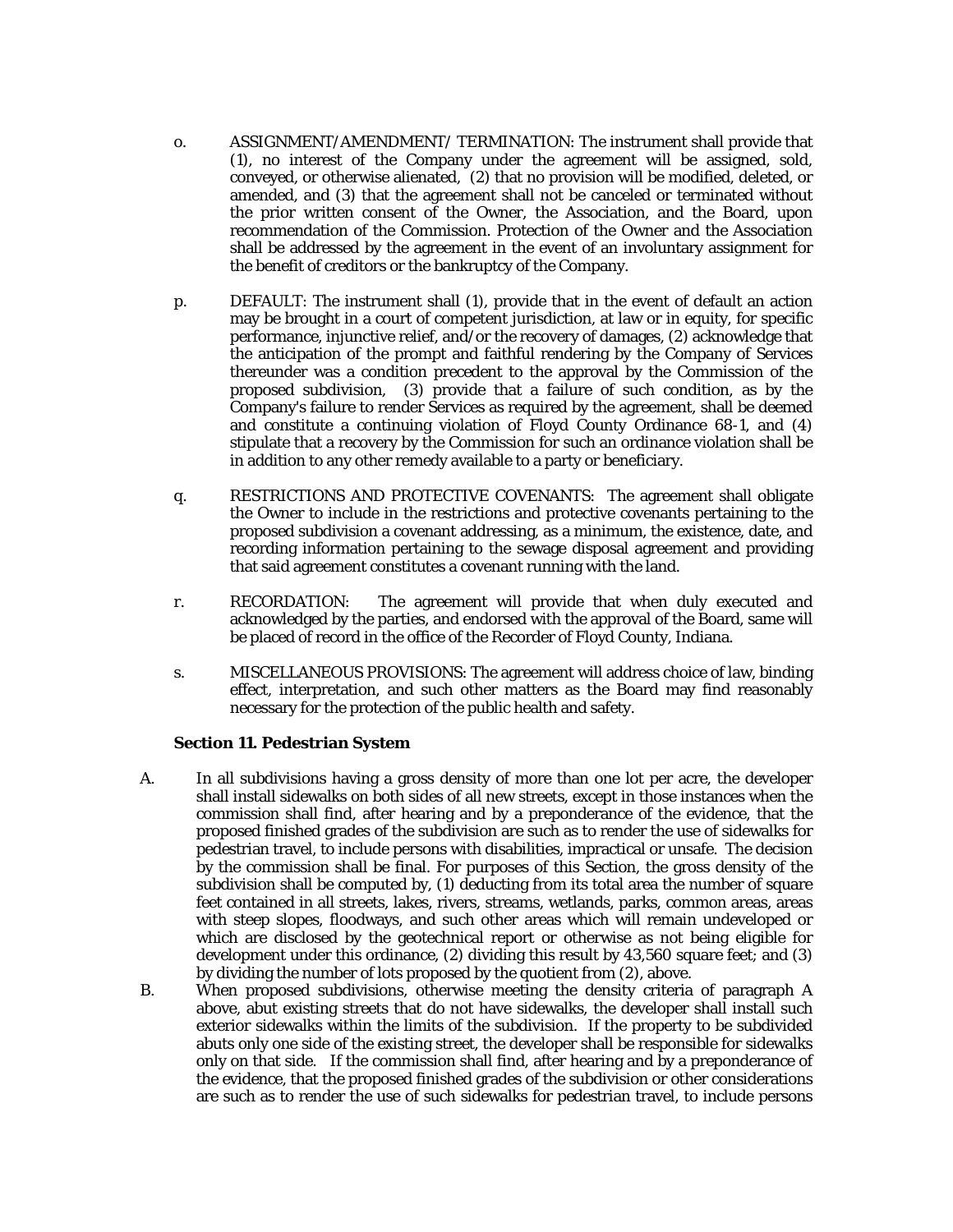with disabilities, impractical or unsafe, the developer shall not have to install exterior sidewalks. The decision by the commission shall be final.

- C. The commission may permit sidewalks to be located so as to enhance the visual appearance of the subdivision; relate with existing topography and finished grades; and to preserve existing trees and surface features. The sidewalks shall be located entirely within a public right-of-way or a public easement especially designated for the sidewalk. If curbs are to be installed, sidewalks shall be separated therefrom by a grassy or landscaped area at least four (4) feet in width.
- D. The sidewalks shall be constructed of concrete pavement in accordance with the requirements of the Americans With Disabilities Act and the Indiana Accessibility Code and shall meet the minimum specifications for sidewalks are shown on Table IV-6

| Table IV-6: Sidewalk Requirements |               |                              |  |
|-----------------------------------|---------------|------------------------------|--|
| Street Classification             | Minimum Width | Minimum<br>Concrete<br>Depth |  |
| Arterial                          | 8 ft.         | $5$ in.                      |  |
| Collector                         | 6 ft.         | $5$ in.                      |  |
| Local                             | 4 ft.         | in.                          |  |
| Subdivision/Marginal Access       |               |                              |  |

- E. The developer shall provide pedestrian access, via sidewalks or trails with proper easements, to any park, common space, or recreational facility to be located within the subdivision, and shall similarly connect contiguous subdivisions if adequate public right of way is available.
- F. The developer shall reserve easements, at least 12 feet in width, for all trails to be located within the subdivision. All trails shall be hard surfaced (asphalt or concrete), be at least six (6) feet wide, and shall have a minimum base of six (6) inches of compacted crushed stone, unless alternative specifications are approved by the Floyd County Engineer.
- G. The protective covenants for the subdivision shall specifically assign to the lot owner=s association (Article IV, Section 1) the obligation for the maintenance, repair, and replacement of all sidewalks and trails within the subdivision; shall require that liability insurance be procured and maintained, with a minimum single limit of \$1,000,000, for death, personal injury, or property damage resulting from a failure to so maintain, repair, or replace same; shall require that the association levy and impose upon each lot owner an annual fee sufficient to defray the costs and expenses associated with the obligations to be assigned pursuant to this subsection; and, if the sidewalks or trails or any part or portion thereof are to be located in the right of way of any public street or way, said covenants shall provide that the same are enforceable by the commission on behalf of Floyd County.

#### **Section 12. Buffers**

A. Whenever a subdivision is adjacent to land that is an agricultural use, a buffer at least 20 feet in width shall be maintained along all property lines abutting the agricultural land. The buffer shall be maintained by the homeowner's association. The developer shall provide access and maintenance easements for this buffer. This 20 foot wide buffer will not contain any trees or plantings that are toxic to people or animals/livestock, with a guideline list available in the plan Commission Office.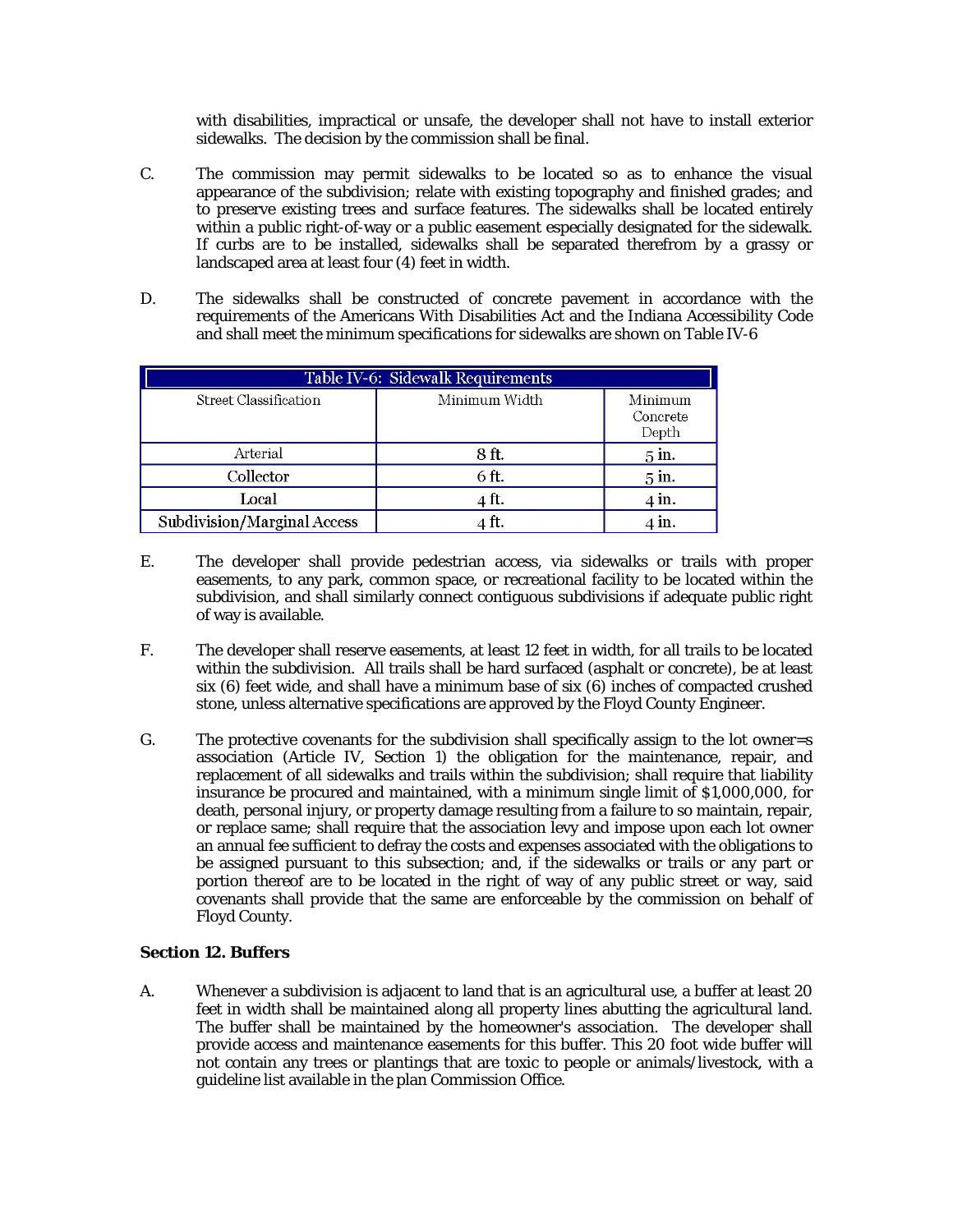#### **Section 13. Monuments and Markers**

 The developer shall install monuments and markers in accordance with the standards of the County Surveyor. The locations and types of monuments and markers shall be shown on the improvement plans. Such monuments and markers shall be maintained in the required locations during the development of the subdivision. Financial guarantees for such monuments and markers shall not be released until all other subdivision improvements have been completed and accepted by the County and shall be released only if the monuments and markers are in place at that time.

#### **Section 14. Construction Practices**

- A**.** All lots and other land included within a subdivision shall be graded in accordance with the approved construction plans. Except for land covered by buildings, included in streets, or where the grade has not been changed and natural vegetation not seriously disturbed, the land shall be covered with topsoil having an average finish depth of at least four inches. If the existing topsoil does not meet this depth requirement, the developer shall add a sufficient amount of topsoil to meet that standard. Topsoil shall not be removed from residential lots nor used as spoil but shall be redistributed so as to provide at least four inches of cover between sidewalks and curbs and between shoulders and right-of-way lines and shall be stabilized by seeding or planting. Topsoil may be stripped and stockpiled onsite and redistributed at time of final grading.
- B. Seeding and planting shall be completed in accordance with standard nursery practices.
- C. No cut trees, timber, debris, junk, rubbish, or other waste material shall be buried in any land nor left nor deposited on any lot or street at the time of occupancy within a subdivision. No such material shall be left or deposited in any area of the subdivision at the time of expiration of the performance guarantee. Rocks and stones shall be disposed of outside of building sites and shall be covered with a minimum of 6 inches of soil with the approval of the County Engineer.
- D. When necessary to protect existing development, the Commission shall designate a construction entrance for the new subdivision. Construction signs and barricades shall comply with the *Indiana Department of Transportation Standard Specifications.*
- E. The developer shall manage the construction of the subdivision in such a manner as to minimize disturbance to neighboring property. Deposit of mud or other materials on public streets or neighboring property shall not be permitted.

a. The developer shall employ best management practices as identified by the IDNR Rule 5 and shall adhere to the erosion control plan required in Section 1 during construction and shall protect installations within the subdivision, such as catch basins and other drainage structures, from damage during construction.

b. Sinkholes shall be identified and stabilized in accordance with guidelines and practices identified by the NRCS.

#### **Section 15. Maintenance and Ownership of Common Facilities and Open Space**

A. Any common facilities or open space areas designated on the subdivision plat shall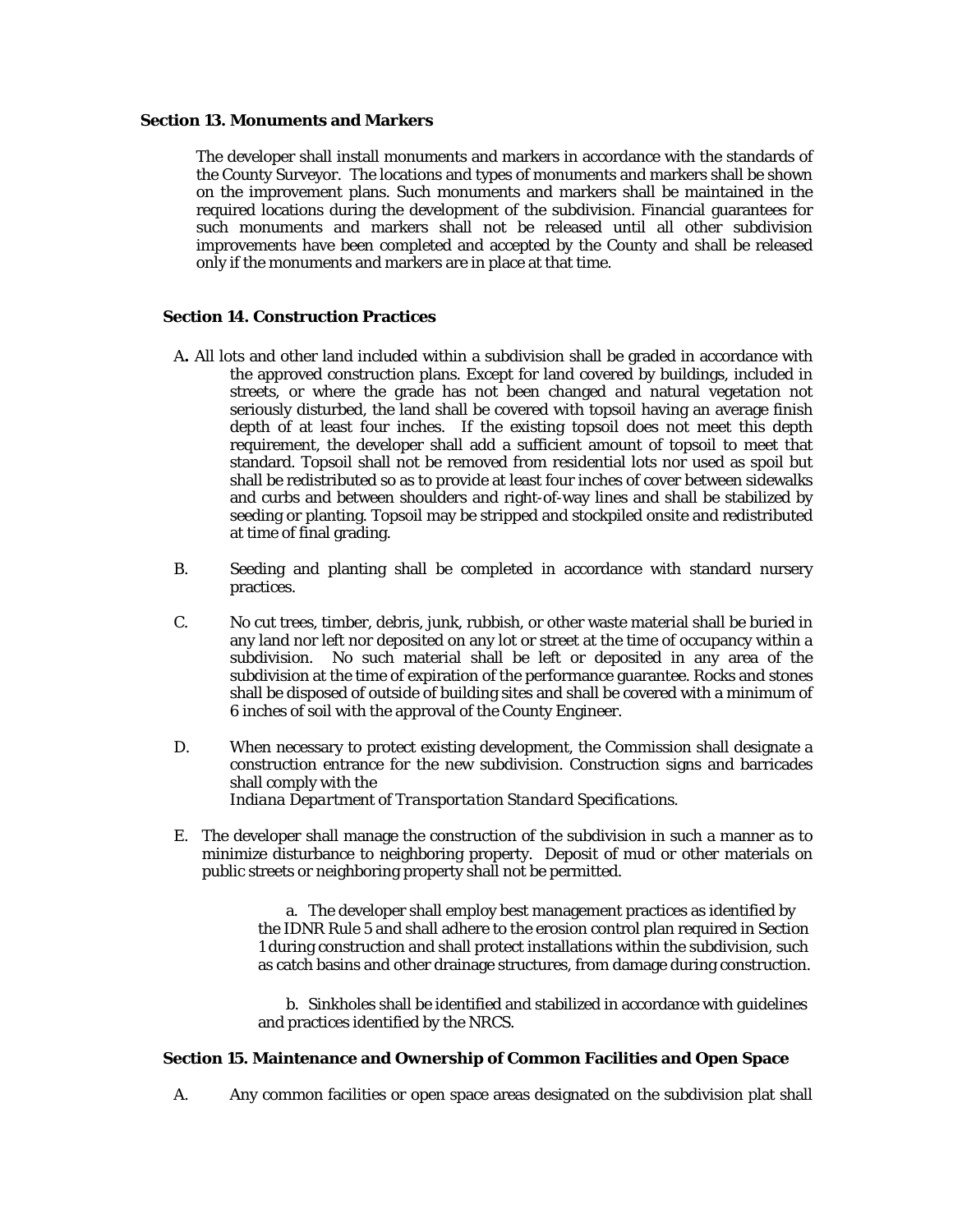remain undivided. Ownership of open space may be by an undivided interest of each lot owner, by the lot owners association, or by a recognized land trust or conservancy, such as but not limited to the Nature Conservancy or the Trust for Public Land. Whether ownership is by undivided interest, or a lot owners association, conservation or open space easement in favor of the County or an established land trust or conservancy shall be established. Open space or recreation areas may be dedicated to the County only if the affected County agency agrees to accept such dedication. Common recreational facilities such as a clubhouse, swimming pool, or tennis courts shall be owned by the lot owners association.

B. Any lot owners association that will have ownership or control of common facilities or open space shall meet the following criteria:

1. The association shall be responsible for insurance and taxes on the facilities or open space. The association shall have the authority to place liens on the property of any of its members who fail to pay their association dues in a timely manner

2. The association shall procure and maintain adequate resources to manage the common facilities, maintain its property in good condition, and handle the financial and business affairs of the association

3. The association shall prepare an annual report and provide a copy of the report together with a list of association officers to the Department.

C. Any land trust owning such property shall be an incorporated non-profit organization having as a primary purpose the conservation of open space, natural areas, and/or agricultural land.

#### **Section 16. Commercial and Industrial** Subdivisions

- A. Commercial and industrial subdivisions are recognized as having a different character and different requirements from those established for residential neighborhoods. Any land to be subdivided which is zoned or intended to be used for commercial or industrial purposes shall be subject to the requirements of this Section, in addition to all other applicable provisions of this Ordinance. In the event of inconsistencies between the requirements of this provision and other provisions of this ordinance, the more restrictive requirements shall control.
- B. Commercial or industrial subdivisions shall be considered as major subdivisions regardless of the number of lots and they are subject to all requirements relating to that classification.
- C. The following standards apply to commercial and industrial subdivisions

1.) Lots shall be laid out in such a manner as to provide safe access, separation of differing modes of transportation, areas for stormwater runoff (including detention or retention basins), parking, landscape buffers, utilities, refuse removal and loading.

2.) If access will be required for large trucks and/or heavy loads, the Commission shall, upon recommendation from the County engineer, increase the construction and design requirements for the affected streets to an AASHTO standard appropriate to the type of traffic expected.

3.) Streets serving primarily non-residential traffic, especially truck traffic, shall not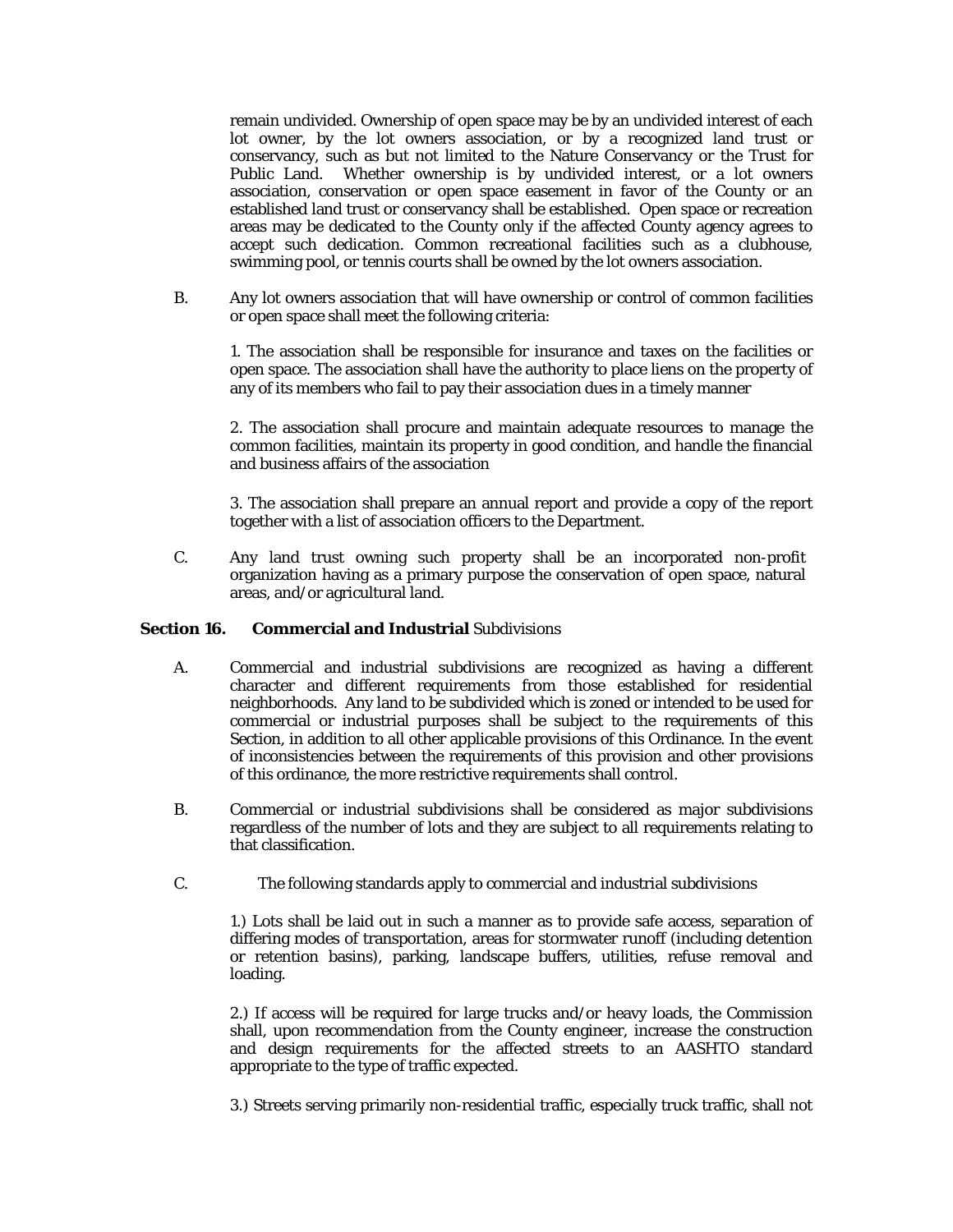be extended to the boundaries of adjacent tracts used or zoned for residential purposes, and subdivision streets shall not be used for primary access to nonresidential subdivisions.

4.) Curbs in commercial areas shall be six-inch reveal curbs or roll curbs.

5.) Alleys are encouraged to provide access to loading and service areas. Such alleys shall have a minimum right-of-way of 20 feet and a minimum pavement width of 16 feet.

6.) Loading docks, truck parking, truck turnaround areas and service areas (including wastewater treatment plants, fuel tanks and other utilities) shall be located at the rear of building(s) and shall be designated by the use of signs and pavement markings. These areas shall be separated from parking and access areas used by automobiles or pedestrian traffic. Public streets shall not be used for truck parking, standing, or backing.

7.) Fire lanes shall serve all entrances and exits of structures and storage areas. Siamese connections and/or sprinkler controls, shall be installed at all hydrant locations and such other locations as may be required by applicable fire code, regulations, or appropriate authority. Fire lanes shall be indicated by signs and pavement markings in accordance with the *Manual on Uniform Traffic Control Devices*.

8.) Commercial and Industrial subdivisions shall meet all buffering, landscaping and loading requirements set forth in the Floyd County Zoning Ordinance. Any abutting land that is a legal non-conforming residential use, the subdivision development shall be required to meet buffering yard 1 requirements as defined in the Floyd County Zoning Ordinance.

9.) The provisions of Section 11 do not apply to commercial and industrial subdivisions.

10) Commercial and industrial subdivisions shall be served by a sewage disposal system approved by IDEM or ISDH, as appropriate. Water systems shall be capable of providing fire flows of at least 2,500 gallons per minute.

#### **Section 17. Survey and Plat Preparation Standards**

- A. All surveys shall be conducted and plats prepared in accordance with the Indiana Survey Standards adopted by the Indiana Society of Professional Land Surveyors and any amendments thereto. In the event of any difference between those standards and this Ordinance, the stricter requirement shall apply.
- B. All plats shall be neat, legible, reproducible, reducible and drawn on 4-mil Mylar with a sheet size of 18"x 24".
- C. All plats shall contain a legend using standard symbols.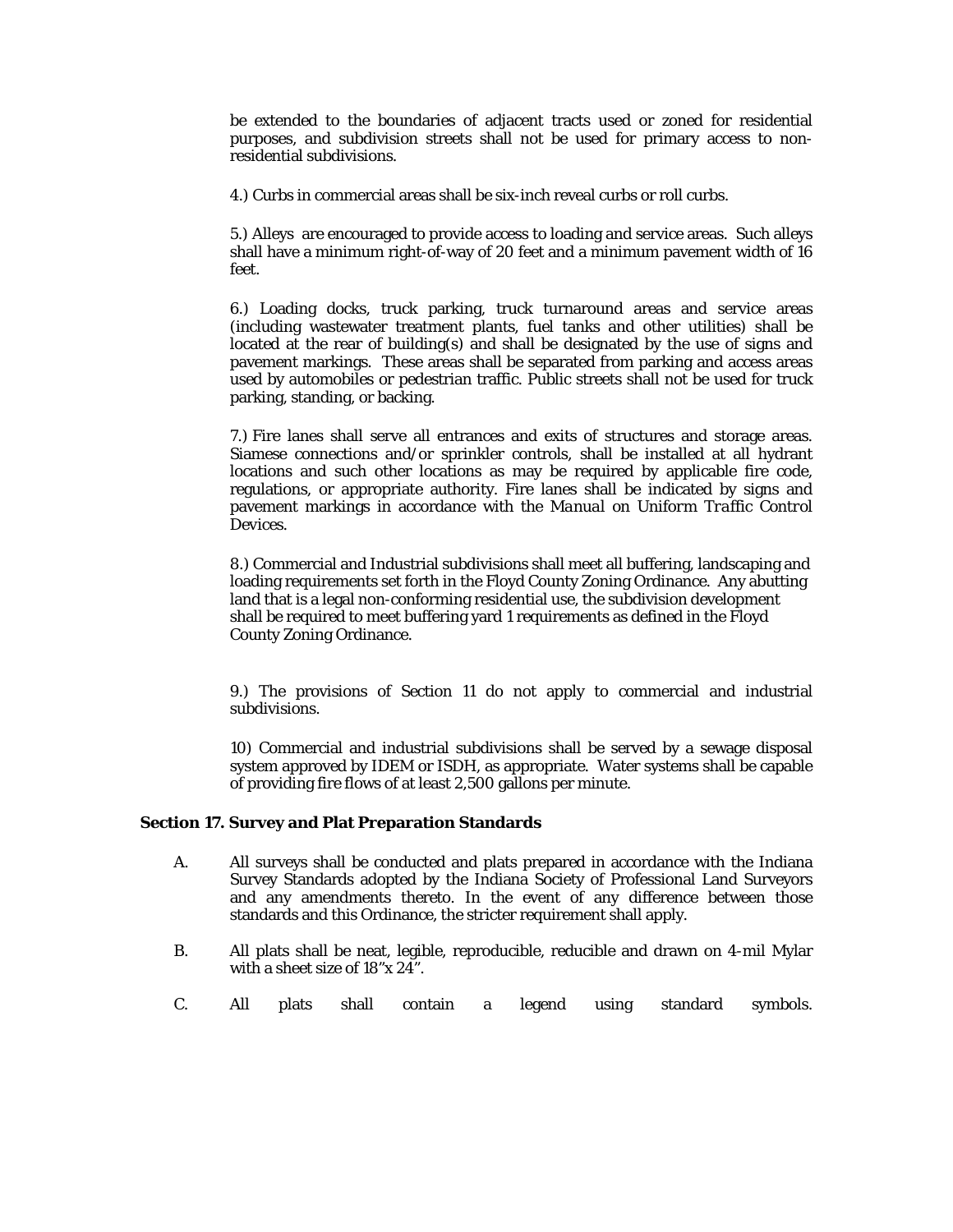## **Article V Greenway Subdivisions**

Purpose The purpose of this Article is to encourage and reward innovative subdivision design, which includes open space, recreational areas, and other common facilities, and to conserve land for alternative uses.

#### **Section 1. Submission Requirements**

- A. Except as otherwise expressly provided under this Article, a Greenway Subdivision shall be processed as a major subdivision and shall be governed by the terms, conditions, and requirements of Article IV of this Ordinance.
- B. Prior to submitting a formal application for major subdivision approval, a developer desirous of proceeding under this Article shall submit for consideration by the Plat Committee a preliminary plan showing the layout of all streets and lots and depicting those areas which will remain free of development and those which shall be reserved for specified amenities permitted by this Article. All lots shall conform to the dimensional requirements of the Zoning Ordinance, and all streets shall be in conformity with the terms and provisions of this Ordinance.
- C. In addition to the preliminary plan, the developer shall submit for consideration the following calculations:
	- 1. The total area of the land encompassed by the proposed subdivision (expressed in square feet);
	- 2. The total area of the subdivision to be devoted to streets, roads, or alleys;
	- 3. The total area of the subdivision to be platted into lots;
	- 4. That area of the proposal to be set aside as open space, with a sub calculation of (1) the area (percentage) thereof which is wetlands, lies in the floodplain, or constitutes steep slopes; and (2) the area (percentage) to be allocated for active recreational purposes;
	- 5. That area to be reserved for permitted amenities.
	- 6. The relationship between, (1) the total area of land encompassed by the subdivision, excluding that devoted to streets, roads, or alleys, and (2) the area of the land to be set aside as qualifying open space and amenities, with (2) being expressed as a percentage of (1).
- D. Upon review of the initial submission by the staff and a determination that the same conforms in all respects to this Article, the same shall be referred to the Plat Committee for consideration and, following a site visit, its written findings and recommendations to the Commission. If the recommendation of the Plat Committee is that the proposed subdivision, as initially submitted, fails to qualify hereunder for consideration as a greenway subdivision, the Committee shall specify the manner of noncompliance and the developer shall be afforded the opportunity to amend or modify the submission so as to cause same to comply with the terms and provisions of this Article. The recommendation of the Plat Committee is not binding on the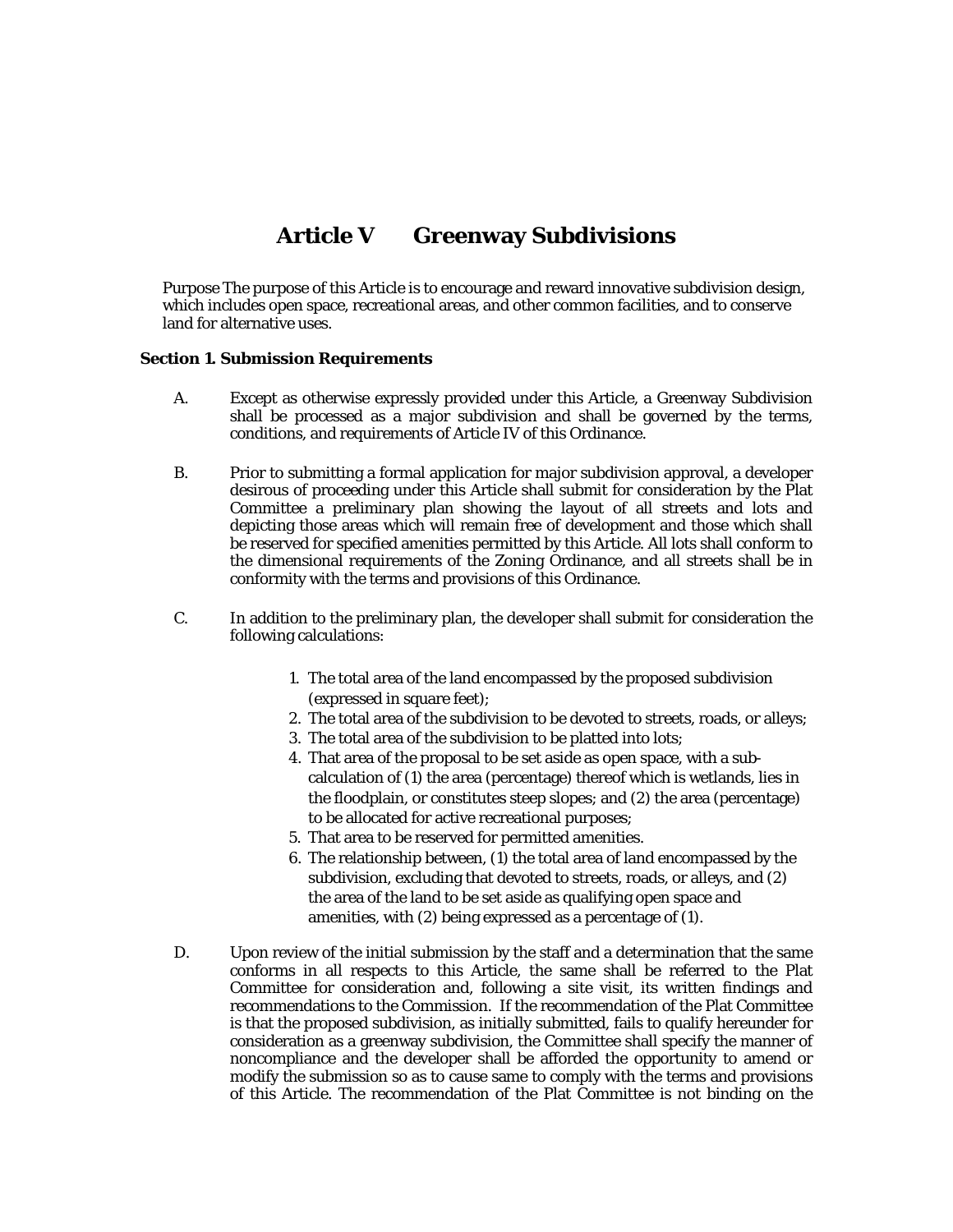#### Commission.

- E. At the first regularly scheduled meeting following the receipt of the findings and recommendations of the Plat Committee, the Commission shall make the determination as to whether the proposed subdivision qualifies as a Greenway Subdivision, and if the decision is in the affirmative, shall determine the density bonus to be awarded. A public hearing on the matter of qualification shall not be required, and the decision of the Commission is final.
- F. Following the determination of qualification by the Commission, the developer shall proceed with a formal application for subdivision approval under Article IV of this Ordinance.

#### **Section 2. Criteria**

Subdivisions reserving open space and/or amenities meeting the criteria of this section are eligible for density bonuses applicable to those portions of the subdivision to be platted into lots. Qualifying open space and amenities may be combined when calculating bonuses.

- A. Qualifying Open Space.
	- 1) Land designated as permanent open space shall be protected from further subdivision and from development inconsistent with the approved plan through an open space easement held by the County or by an easement to or ownership of the open space by an approved land trust or conservancy.

2) No more than 50% of the open space may consist of the following:

- i. Wetlands;
- ii. Floodplains;
- iii. Steep slopes;

 At least 25% of the required open space shall be suitable for active recreation purposes. The plan shall indicate the purposes for which the open space is suitable.

- 4) The required open space may be used for drainage, including underground fields, ponds, and detention basins; for agriculture or community gardens; for bird or wildlife sanctuaries, for natural woodlands, or for approved sewage systems consistent with the purposes of maintaining open space areas. Mound systems and aerated sewage treatment ponds shall not occupy any of the required open space. The Commission may approve other open space uses consistent with the intent and purposes of this Ordinance.
- 5) Open space lands shall be located in a manner consistent with the purposes of such open space. Lands designated for active recreation shall be in a location convenient to the residents of the subdivision. Lots should abut open space areas to the maximum extent possible. Safe and convenient pedestrian access shall be provided to open space areas from all lots not abutting the open space.
- B. Qualifying Amenities. Amenities qualifying for density bonuses include the following: 1) Golf course
	- 2) Lake or pond at least 5 acres in area
	- 3) Tennis, basketball, or volleyball courts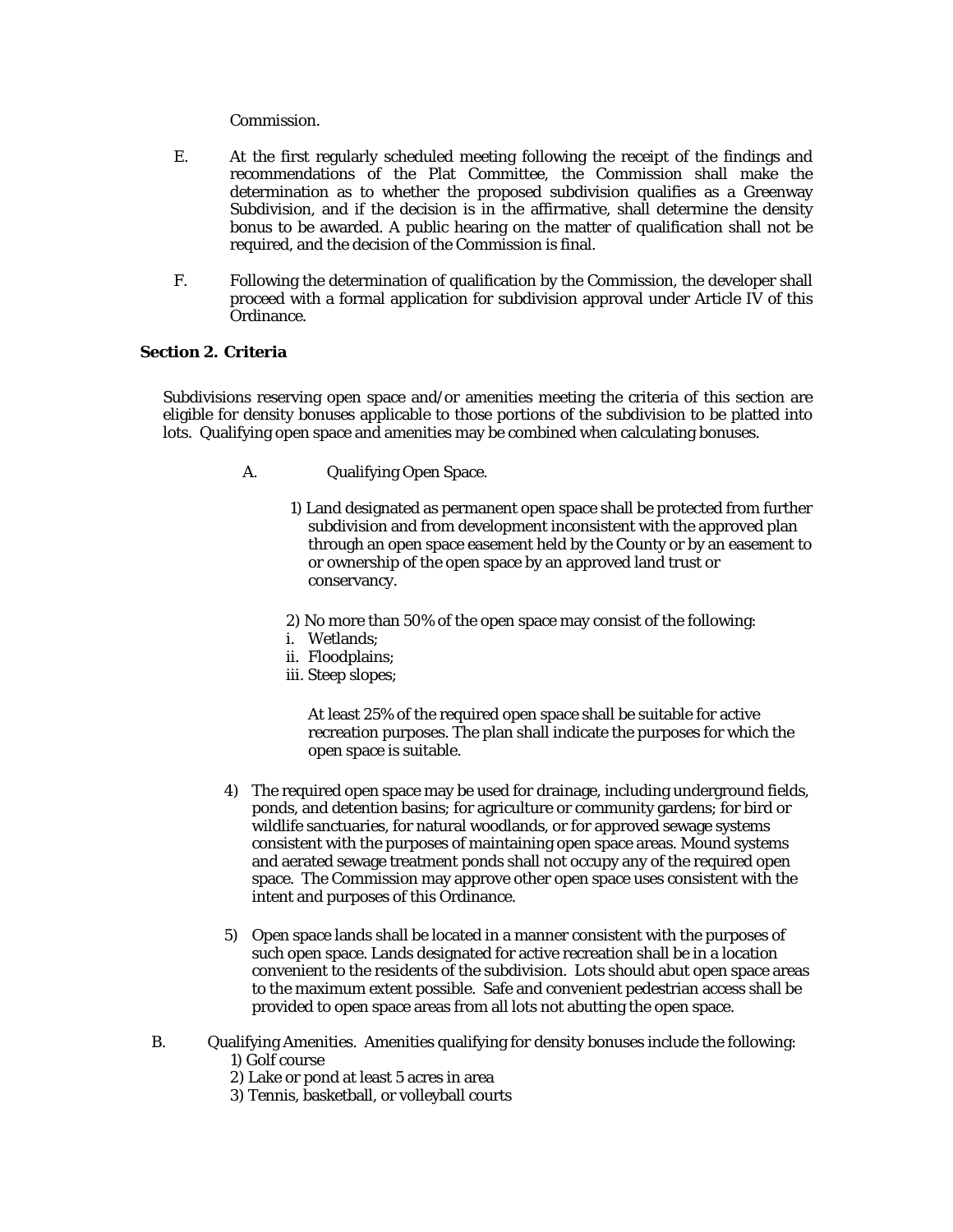- 4) Fields designed and equipped for athletic contests such as football or soccer
- 5) Stables and bridle trails
- 6) Bird or wildlife sanctuaries
- 7) Walking and/or jogging trails
- 8) Other amenities the Commission deems equivalent to those listed above.
- C. Bonus Calculation. Bonuses are expressed as a percentage and are calculated in the manner set forth in paragraph 6, subsection C of Section 1, with the result that the minimum lot size specified by the Zoning Ordinance may be reduced by a percentage equal to the bonus awarded. The maximum bonus is 20%. Reduction in lot size as the result of bonuses is, however, subject to the following conditions and limitations:
	- 1. The percentage reduction calculated applies to the entire area to be platted into lots and may be allocated equally among all lots or on an unequal basis;
	- 2. The minimum size of a lot served by a sanitary sewer shall not be less than 9,600 square feet, and a lot utilizing a septic tank shall not contain fewer square feet than necessary to support a suitable building site as defined by this Ordinance.
	- 3. The frontage of a lot on a public street or way shall not be reduced below that permitted by the Zoning Ordinance.

D. Development Criteria The following development practices shall apply to all Greenway Subdivisions:

- 1) Environmentally sensitive areas including but not limited to floodplains, wetlands, and steep slopes shall be protected from clearing, grading, or filling. Construction shall be permitted only to the extent necessary for providing recreational opportunities or for maintaining the open space.
- 2) Woodlands and healthy mature trees shall be preserved to the maximum extent possible. This preservation and protection shall include the root system of the tree.
- 3) Appropriate buffers shall be installed and maintained between the subdivision and neighboring land uses, including buffering from adjacent agricultural operations. These buffers are intended to reduce conflicts between adjacent uses, such as but not limited to, subdivision residents and/or pets trespassing on farmland or other adjacent use, noise, vibration, dust, glare, odor, and/or effects of herbicides or pesticides.
- 4) Scenic views or vistas shall be provided to the open space or amenities from the houses or from public streets.
- 5) The natural topography shall be preserved to the maximum extent possible and practical.
- 6) Habitats of desirable wildlife, particularly endangered species, shall be preserved.
- 7) Sites of historical or archeological significance shall be preserved.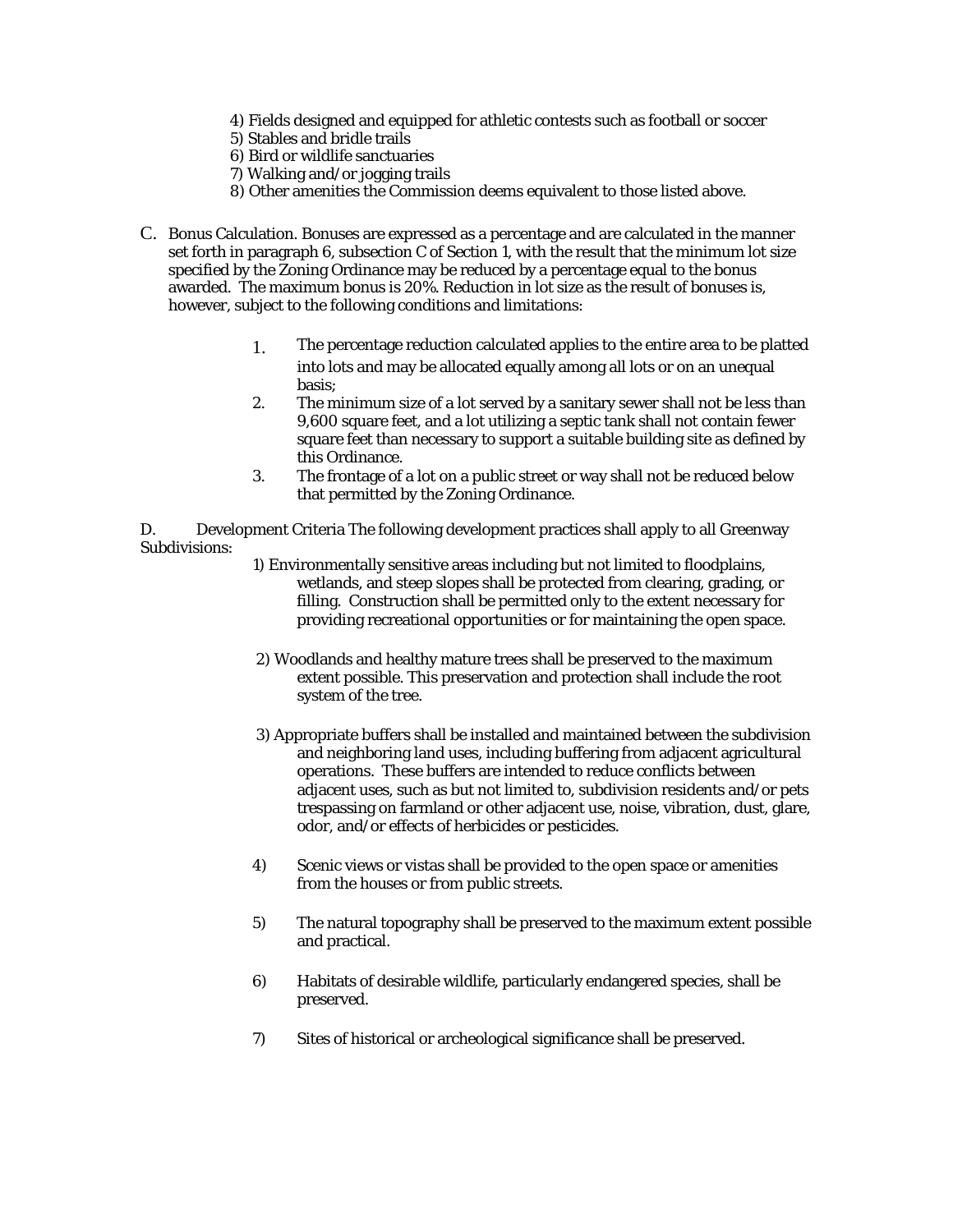## **Article VI Review and Approval Procedures**

#### General

The Director is hereby designated as the official having authority to grant secondary approval to subdivisions.

#### Section 1. Plat Committee

- A. A Plat Committee is hereby established. This committee shall have the authority to review and decide applications for Administrative Subdivisions. The Committee shall review applications for major subdivisions and provide advisory guidance to the Commission. The Plat Committee membership shall be as set forth in the Commission Rules of Procedure. The Plat Committee shall operate in accordance with the procedures set forth in IC 36-7-4.
- B. The Chair of the Plat Review Committee shall be selected by vote of the Plan Commission. The chair or secretary of the Plat Committee is hereby authorized to sign the primary approval certificate for a Administrative Subdivision.
- C. The Director shall grant secondary approval to an Administrative Subdivision only after all conditions of approval attached by the Plat Committee have been satisfied.

#### **Section 2. Applications**

- A. All applications for subdivision approval shall be filed with the Department. The Commission shall prepare annually a schedule of its regular meetings and, by rule, the deadlines for applications to be considered at those meetings. Any submission that is found by the Department to be incomplete will not be considered as an application which has been filed and will not be scheduled for consideration. The Commission by rule will prescribe the form of the Application. For purposes of these rules, the term Department shall mean and include, as appropriate, the Executive Director, staff, and employees of the Floyd County Plan Commission.
- B. The drawings submitted for primary approval shall be prepared by a land surveyor licensed to practice in Indiana and shall include a plat and improvement plans. The drawings shall be at a scale of 100 feet to one inch or larger, and shall be produced on one or more 18" x 24" sheets. The Commission shall, by rule, specify, (1) the number of copies to be filed, (2) the information to be included on the plat and drawings, and, (3) those materials in support of the applicant at the time of filing.
- C. Upon a determination by the Department that the application is complete and is in apparent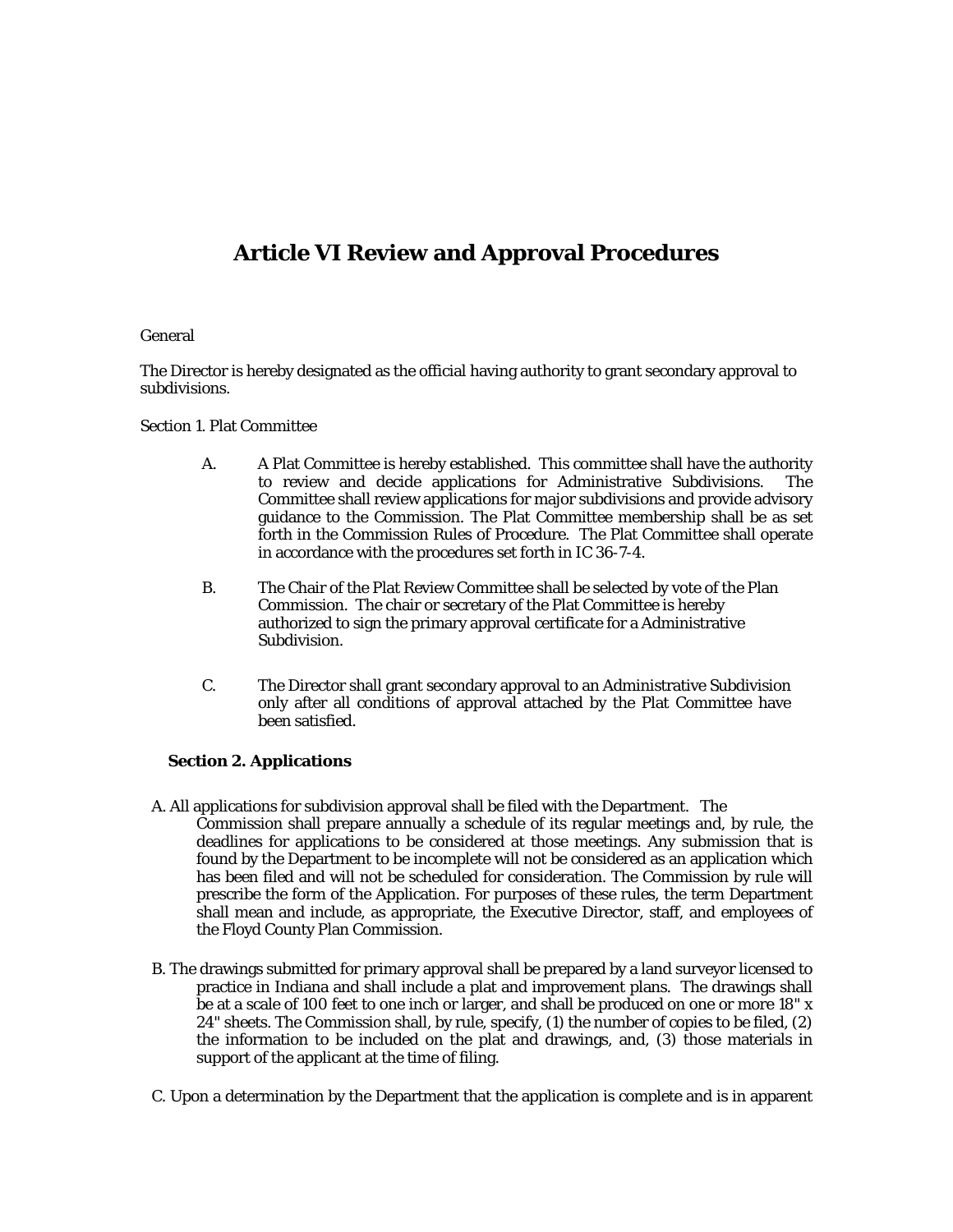technical conformity with this ordinance, the application and all supporting materials will be referred to the Plat Committee established by rule of the Commission. If the Plat Committee confirms the technical conformity of the application with this ordinance, it shall notify the Department, in writing, of such finding. If the Committee finds that the application does not so conform, it will itemize each instance of non-conformity and notify the Department of same, in writing. The applicant shall be provided with a copy of the findings of the Plat Committee. The findings of the Plat Committee are advisory only and shall not be binding on the Commission.

- D. Within thirty (30) days of the filing of an application for subdivision approval, the Department shall announce the date for a hearing before the plan commission and shall provide for notice in accordance with the 700 SERIES SUBDIVISION CONTROL and the rules of the Commission.
- E. Following the public hearing on an application, the plan commission shall make those determinations, decisions, and findings pertaining to the primary approval of the plat as permitted and required by the 700 SERIES SUBDIVISION CONTROL. A decision approving, approving with conditions or disapproving a plat must be signed by the President of the plan commission.
- F. An applicant for secondary approval shall submit for consideration a plat consistent with that receiving primary approval, but incorporating all changes necessary to satisfy any conditions pertaining to primary approval. The original drawing(s) shall be at a scale of 50 feet to one inch and produced on one or more sheets 18" x 24". The final plat shall include that information prescribed by the rules of the Commission. The granting of secondary approval of a plat shall conform to the requirements of the 700 SERIES SUBDIVISION CONTROL and applicable rules of the plan commission. Once the applicant has received secondary approval, no lot shall be subdivided or otherwise modified in size except as provided in this Ordinance. Prior to seeking final approval, the applicant shall submit signed letters of intent from all utilities, including electric, phone, sewage, water and gas, which shall serve the subdivision confirming that they will be able to service the subdivision. The applicant shall also submit signed letters of intent from fire departments, police departments and other emergency services which shall serve the subdivision confirming they will be able to service the subdivision. No subdivision shall receive final approval without such letters of intent.

#### **Section 3. Validity of Approval**

A. Approvals granted under the terms of this Ordinance shall be valid for the time periods indicated on Table VI-1.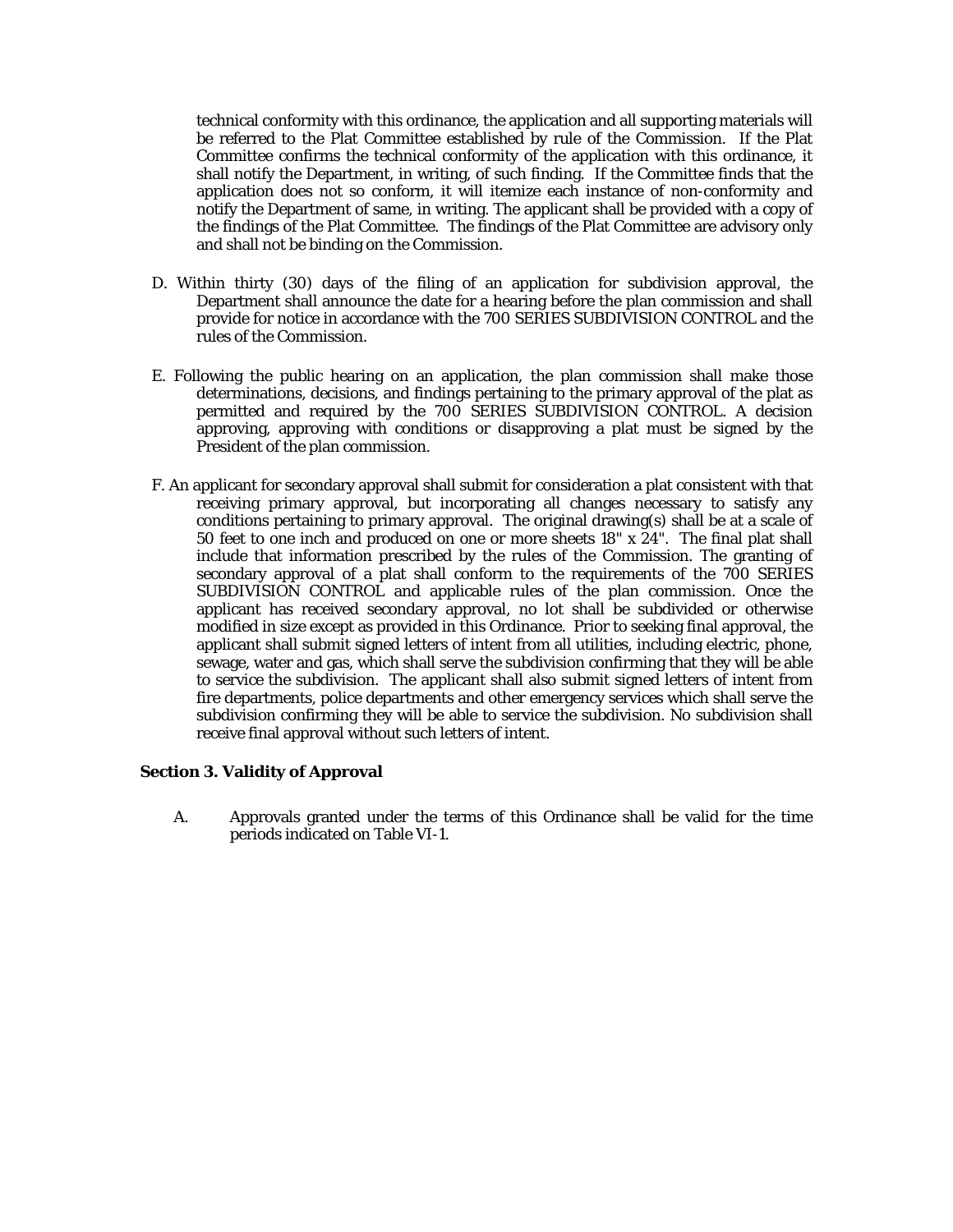| Table VI-1: Validity of Approval                             |                                             |                                                         |  |  |  |
|--------------------------------------------------------------|---------------------------------------------|---------------------------------------------------------|--|--|--|
| Type of Approval                                             | <b>Action Required</b>                      | Deadline for Action                                     |  |  |  |
| of<br>Primary<br>Approval<br>Administrative Subdivision      | Application<br>Secondary<br>for<br>Approval | 6 months from date of Primary<br>Approval               |  |  |  |
| Secondary<br>Approval<br>of<br>Administrative<br>Subdivision | Recording of Plat                           | from<br>date<br>months<br>of<br>3<br>Secondary Approval |  |  |  |
| Primary Approval of Major<br>Subdivision                     | Application<br>Secondary<br>for<br>Approval | 1 year from date of Primary<br>Approval                 |  |  |  |
| Secondary Approval of Major<br>Subdivision                   | Recording of Plat                           | 1 year from date of Secondary<br>Approval               |  |  |  |

- B. In the event that the required action is not taken within the specified time period, the approval shall be null and void.
- C. The Commission may grant extensions of time if the applicant demonstrates to the Commission's satisfaction that there are extenuating circumstances, beyond the control of the applicant, that necessitate or justify the extension. The applicant must request such extension before the expiration of the approval period.

#### **Section 4. Development Agreements, Financial Guarantees**

- A. All improvements required by the Commission shall be shown on the improvement plans and must be completed within two years from the date that the Development Agreement is signed, with the following exceptions:
	- 1) If sidewalks are to be installed as lots are developed, the staff may approve time extensions for sidewalk completion with the submission of an appropriate financial guarantee. Each extension shall be for a maximum of two years, and no more than two such extensions may be granted. In deciding whether to grant the extension, the staff shall consider the degree of completion of construction in the subdivision, the effect of the extension on property owners in the subdivision, and weather or other conditions affecting construction. The staff's decision to deny an extension may be appealed to the Commission.
	- 2) The staff may approve a time extension for installing the final paving course (surface coat) with the submission of an appropriate financial guarantee. The time extension shall be for a maximum of two years, and only one such extension may be granted. In deciding whether to grant the extension, the staff shall consider the degree of the completion of the subdivision, the effect of the extension on property owners in the subdivision, and weather or other conditions affecting the construction. The staff's decision to deny an extension may be appealed to the Commission.
	- 3) Other extensions of time may be approved by the staff with the submission of an appropriate financial guarantee if unusual conditions exist that impedes timely completion. In deciding whether to grant the extension, the staff shall consider the degree of the completion of the subdivision, the effect of the extension on property owners in the subdivision, and weather or other conditions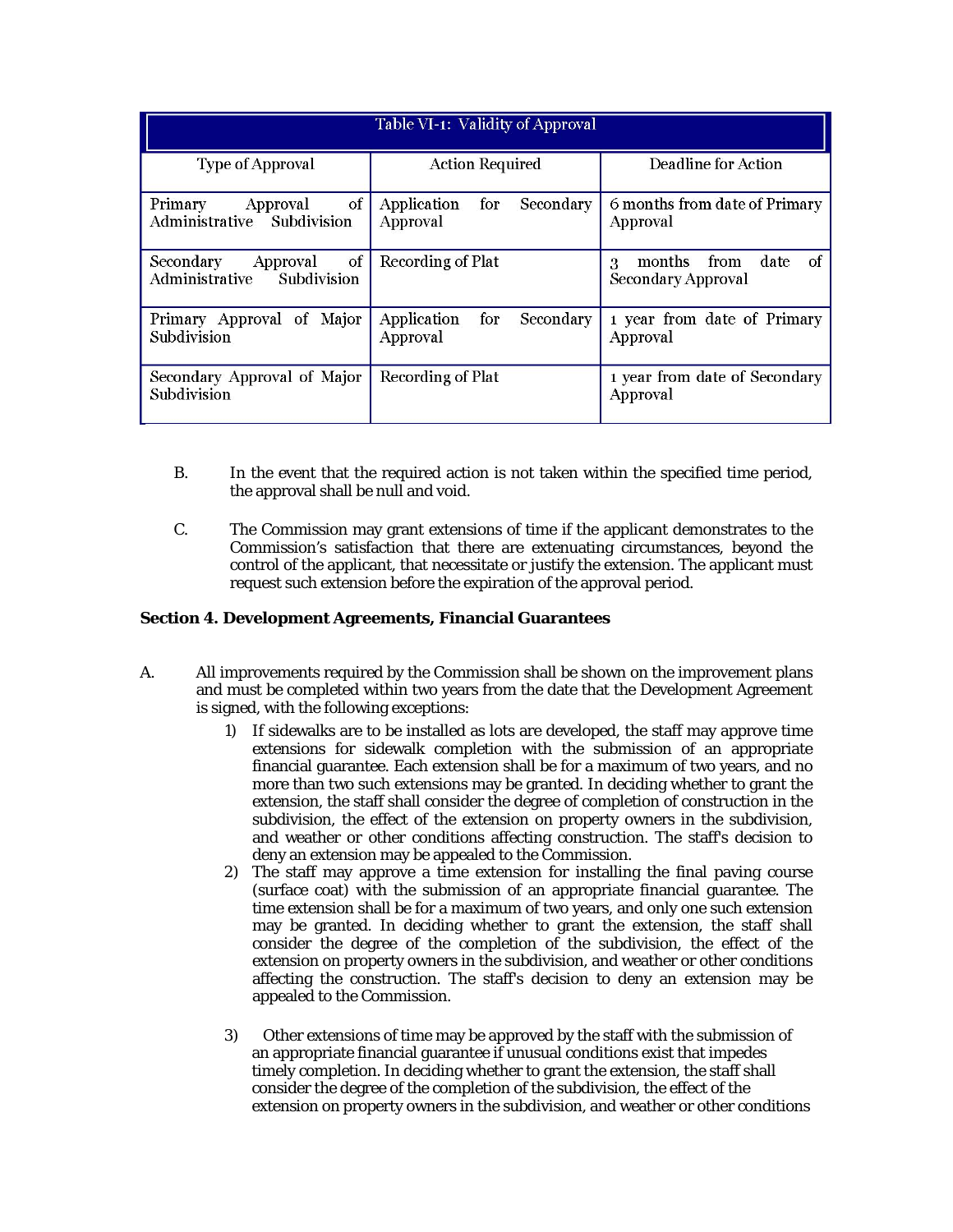affecting the construction. The staff's decision to deny an extension may be appealed to the Commission.

- 4) The staff may grant extensions of time if the developer demonstrates to the staff's satisfaction that there are extenuating circumstances beyond the control of the applicant that necessitates or justifies the extension.
- B. A Development Agreement must be executed between the developer and the County prior to the commencement of work in any subdivision. Such agreement shall set forth the improvements to be completed, which shall include, but are not limited to, grading, street construction, sanitary sewers, storm sewers, sidewalks, drainage, landscaping and erosion control. It also shall set forth the terms and conditions under which the work is to be performed. A subdivision plat may be recorded only after secondary approval has been given as specified in this chapter. Final plat shall not be recorded until one of the following has been accomplished:
	- 1) The completion of all improvements in accordance with the approved plans and the Development Agreement, and the acceptance by Floyd County or other proper authority;
	- 2) The posting of financial guarantees in an amount equal to one hundred twentyfive percent of the cost of the improvements as specified by the Development Agreement. The form and length of the guarantees must be acceptable to the County attorney and shall be specified in the Development Agreement. If time extensions are granted under subsection A of this section, the cost estimate must be reviewed and the amount of the guarantee increased if necessary.
- C. As a condition of the acceptance of improvements and/or release of financial guarantees posted under the terms of this section, the developer shall post with the Commissioners and/or utilities service board financial guarantees ensuring maintenance of the improvements in good repair. These guarantees shall be in an amount equal to twentyfive percent of the estimated cost of all improvements as specified in the Development Agreement. The form and length of the guarantee shall be specified in the Development Agreement, but in no case shall the guarantee be for less than one year nor more than five years.
- D. The Commissioners may grant a partial release from a financial guarantee for portions of the improvements which are complete and accepted by such Commissioners, provided that the maintenance guarantee as specified in subsection B of this section is posted for such portion of the improvements. The conditions under which partial release of the guarantees will be permitted shall be specified in the Development Agreement.
	- E. After completion of all public improvements and prior to the release of the performance bond on the improvements, the developer shall provide drawings showing the actual location of all installed street improvements, sanitary and storm sewer improvements, water mains, fire hydrants, improvements, valves and stubs, monuments and markers, drainage facilities and other installed permanent improvements. This map shall be certified by a registered engineer or land surveyor. One copy of these plans shall be submitted to the County engineer and one copy shall be submitted to the Department.

#### **Section 5. Inspection**

A. Preconstruction. Before beginning any work within the subdivision, the person designated in the Development Agreement to be responsible for installation of